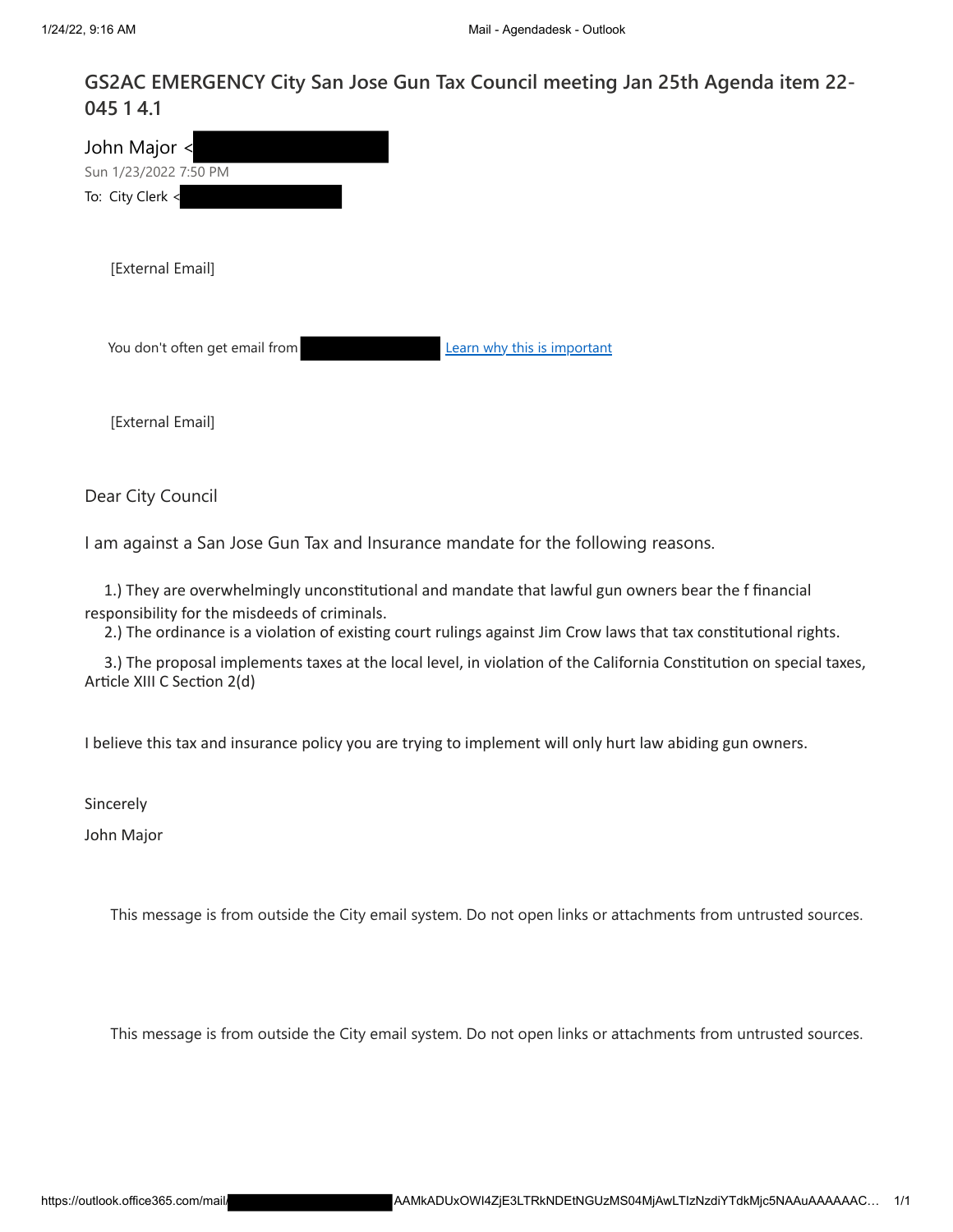# **GS2AC EMERGENCY City San Jose Gun Tax Council meeting Jan 25th**

**gs2ac.com**[/blogs/2022/01/gs2ac-emergency-city-san-jose-gun-tax-council-meeting-jan-25th/](https://gs2ac.com/blogs/2022/01/gs2ac-emergency-city-san-jose-gun-tax-council-meeting-jan-25th/)

By Fred Hoot January 20, 2022

# GS2AC EMERGENCY City San Jose Gun Tax Council meeting Jan 25th **Agenda item [22-045](https://sanjose.legistar.com/LegislationDetail.aspx?ID=5379736&GUID=8DECD401-25ED-4CAE-A973-50FBD2BE8365&Options=&Search=) 1 4.1**

# [GUN ORDINANCE RETURNED](https://gs2ac.com/blogs/wp-content/uploads/2022/01/GUN-ORDINANCE-RETURNED-b-.pdf)

After months of dawdling the City of San Jose is now going to hear the revised gun tax / gun insurance proposal from Mayor Liccardo.

If you own a gun in San Jose you WILL be required to PAY A TAX and BUY a LIABILITY INSURANCE POLICY.

And the program will be run by a non profit slush fund … the city council will have no say on how the fees will be used by the non profit.

**EVERYONE MUST make your complaint about this ordinance** if we are to have any chance of stopping it.

You can log on to the council meeting via zoom to make your comments known. Or you can submit them via email to the City Clerk. ( if you submit it to the clerk it must be read to council )

Attached is a copy of the revised ordinance.

Here are some bullet points:

1. The ordinance is a violation of court rulings against Jim Crow laws that tax constitutional rights.

2. The city has already been placed on notice that if the ordinance is passed it will be sued by numerous organizations. The city will be bogged down in legal actions that will last at least 5 years.

3. The non-profit group set up to manage this ordinance is nothing more than a slush fund. The proposal specifically states the city can not direct how funds are used by the slush fund.

4. Gun owners cant comply with the ordinance. There are no insurance policies in existence that are available for gun owners to buy.

5. The ordinance will do nothing to stop the two overwhelming causes of firearm deaths : suicide and criminal activity. A 2017 PEW research study showed 97% due to suicide and criminal activity.

6. The ordinance is window dressing….. It ignores steps the city could take that are known to be effective at stopping gun violence: Confiscate guns in the hands of KNOWN armed prohibited persons . Target gang members and drug sellers.

7. If passed, this ordinance will be moot after the United States Supreme Court rules on New York State Rifle & Pistol Association v. Keith Corlett, No. 20-843 later this year .

8. The proposal implements taxes at the local level, in violation of the California Constitution on special taxes, Article XIII C Section 2(d)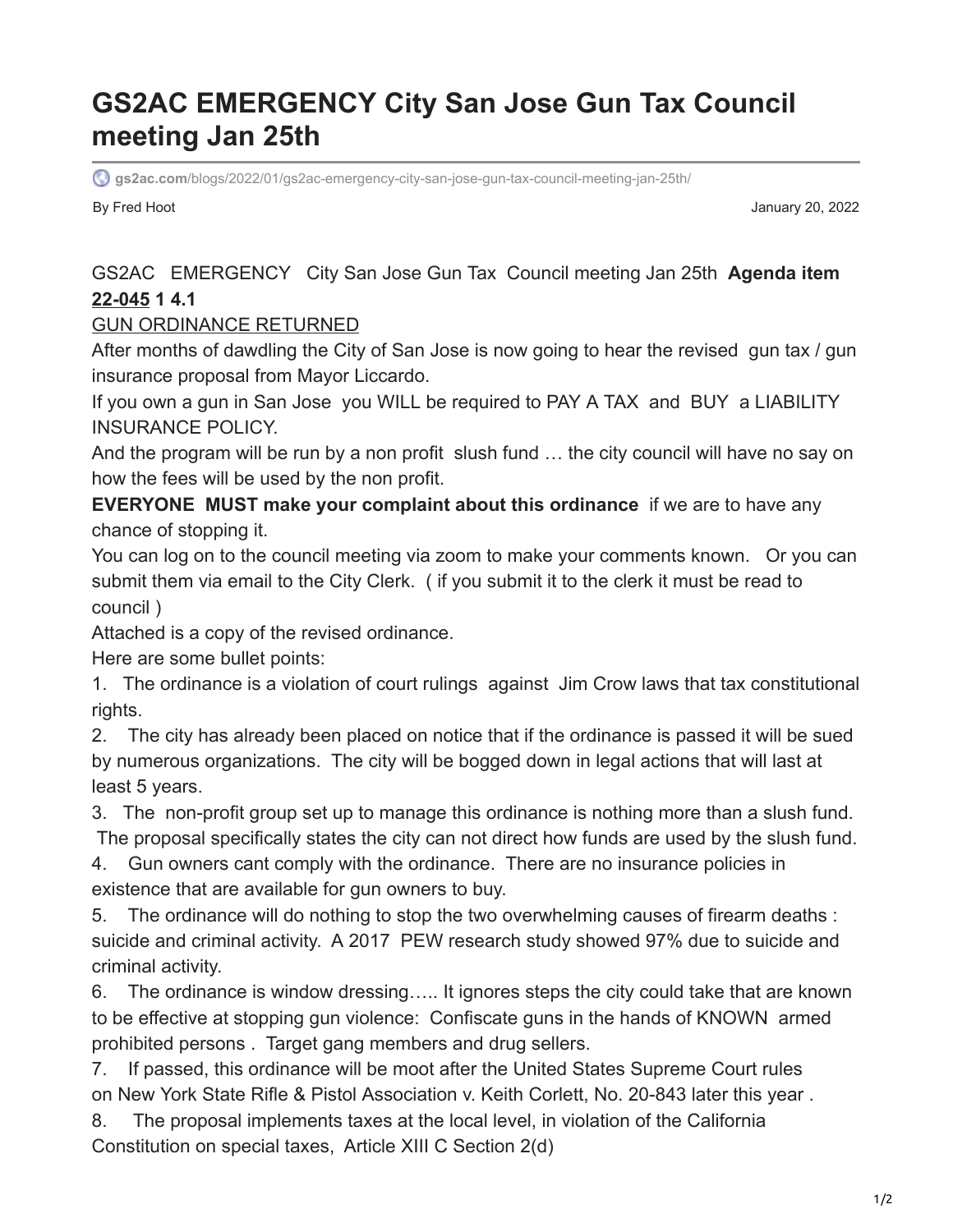**The San José City Council meets Tuesday Jan 25th at 1:30 p.m.** 

**REF: Agenda item** 

**[22-045](https://sanjose.legistar.com/LegislationDetail.aspx?ID=5379736&GUID=8DECD401-25ED-4CAE-A973-50FBD2BE8365&Options=&Search=) 1 4.1 Public Safety Gun Harm Reduction Ordinance.**

If you can not attend the meeting PLEASE SUBMIT an email to the city clerk BEFORE 10AM 1/25:

1) **Use the eComment tab located on the City Council Agenda page**. eComments are also directly sent to the ilegislate application used by City Council and staff.

2) **By email to by 10:00 a.m. the day of the meeting**

# **How to submit written Public Comment during the City Council Meeting:**

1) **Email during the meeting to** identifying the Agenda Item Number in the email subject line. Comments received will be included as a part of the meeting record but will not be read aloud during the meeting.

# **How to provide spoken Public Comment during the City Council Meeting:**

1) By Phone: (888) 475 4499. Webinar ID is 993 4684 3938. Click \*9 to raise a hand to speak. Click \*6 to unmute when called.

Alternative phone numbers are: US: +1 (213) 338-8477 or +1 (408) 638-0968 or (877) 853- 5257 (Toll Free)

2) Online at: <https://sanjoseca.zoom.us/j/99346843938>

a. Use a current, up-to-date browser: Chrome 30+, Firefox 27+, Microsoft Edge 12+, Safari 7+. Certain functionality may be disabled in older browsers including Internet Explorer. Mute all other audio before speaking. Using multiple devices can cause an audio feedback.

b. Enter an email address and name. The name will be visible online and will be used to notify you that it is your turn to speak.

c. When the Mayor calls for the item on which you wish to speak, click on "raise hand."

Speakers will be notified shortly before they are called to speak.

d. When called, please limit your remarks to the time limit allotted.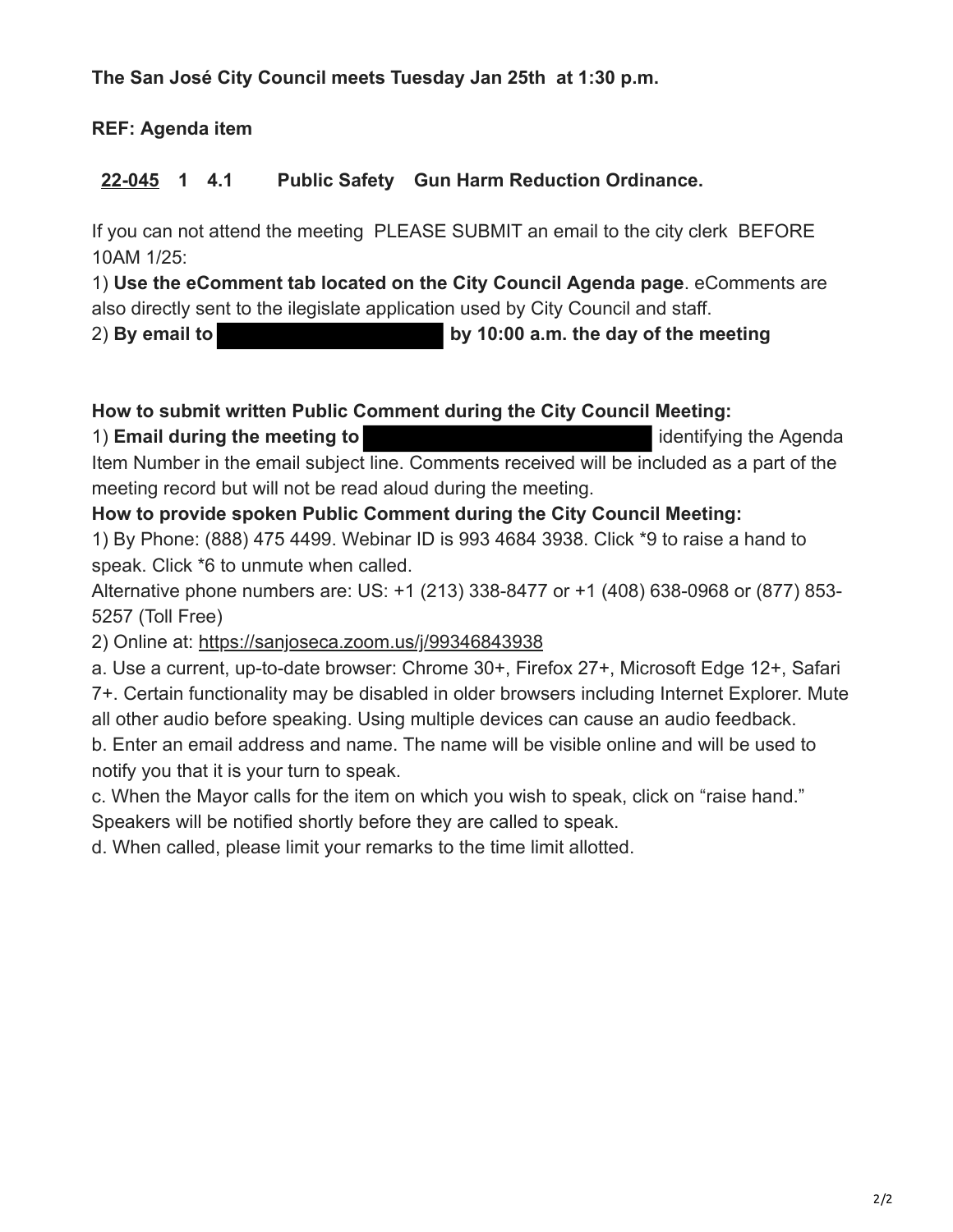## **T-887.014\1888492\_2 Council item 4.1 for 1/25/22**

| Sun 1/23/2022 10:19 PM         |                             |  |
|--------------------------------|-----------------------------|--|
| To: City Clerk <               |                             |  |
| [External Email]               |                             |  |
| You don't often get email from | Learn why this is important |  |
| [External Email]               |                             |  |
| $\sim$ $\sim$ $\sim$ $\sim$    |                             |  |

To: San Jose City Council Re: Gun Harm Reduction Ordinance T-887.014\1888492\_2 Council Agenda 1-25-2022 Item  $#4.1$ 

Dear Council,

 I would like to voice my opposition to the proposed referenced ordinance (copy attached to this e mail) for a verity of reasons. The obvious of which are as follows:

 1.) They are overwhelmingly unconstitutional and mandate that lawful gunowners bear the financial responsibility for the misdeeds of criminals.

2.) The ordinance is a violation of existing court rulings against Jim Crow laws that tax constitutional rights.

3.) Insurance companies do not issue policies for firearm liability which means gun owners would not be able to comply with the law.

4.) The proposal implements taxes at the local level, in violation of the California Constitution on special taxes, Article XIII C Section 2(d)

There are approximately 42% of households in California with at least one firearm in them. San Jose has a population of 1,009,340. Assuming an average of 3 individuals per household, that works out to approximately 366,446. 42% of that number is 141,307 homes in San Jose with at least one firearm.

Per the numbers in your Ordinance there is a total of 74 gun related deaths on average per year in Santa Clara Valley (not just San Jose). 28 of which are criminal in nature. (assault/ homicides). Criminals don't buy insurance or pay fees (tax).

 So, you are proposing that 141,307 legal gun owners foot the bill for the 28 criminal activities that could be prevented by either keeping these "news worthy" people in jail instead of cutting them plea deals or early releases or addressing the real issue. Mental Health and crime.

Granted, you can twist any numbers to reverse engineer most any argument into a favorable light. Most of the data you use in your arguments are published by Anti Gun groups or just state increased risk (not acts). With the tremendous growth in gun ownership in California in the last two years there is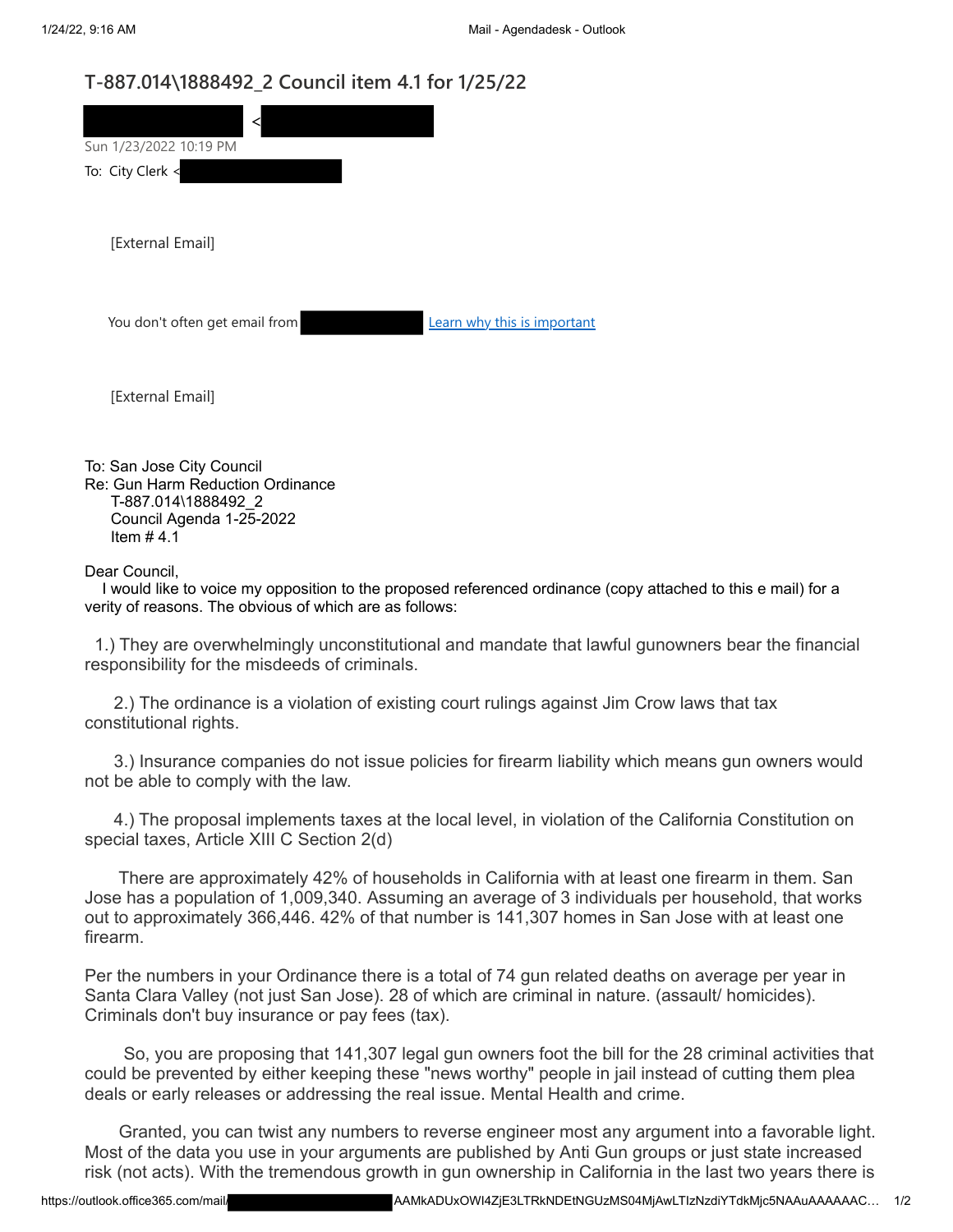not a corresponding increase is gun related incidents per your numbers. Sort of "blows" a hole in your argument.

I am a registered Democrat, Vietnam veteran who is a pro 2A supporter. The Second Amendment shall not be infringed. What you propose, in my opinion is nothing but a money grab. There is nothing in this proposal that will reduce violence, it is not the tool one used to commit a criminal offence, it's the person.

 I could go on and on but I'm sure you get my drift. Please consider funding Mental Health programs to prevent the suicides and improve your legal system to address the issues at hand instead of "taxing" law abiding citizens.

Thank you for your attention on this matter.

Sincerly.

**Gary M. Foydl**

This message is from outside the City email system. Do not open links or attachments from untrusted sources.

This message is from outside the City email system. Do not open links or attachments from untrusted sources.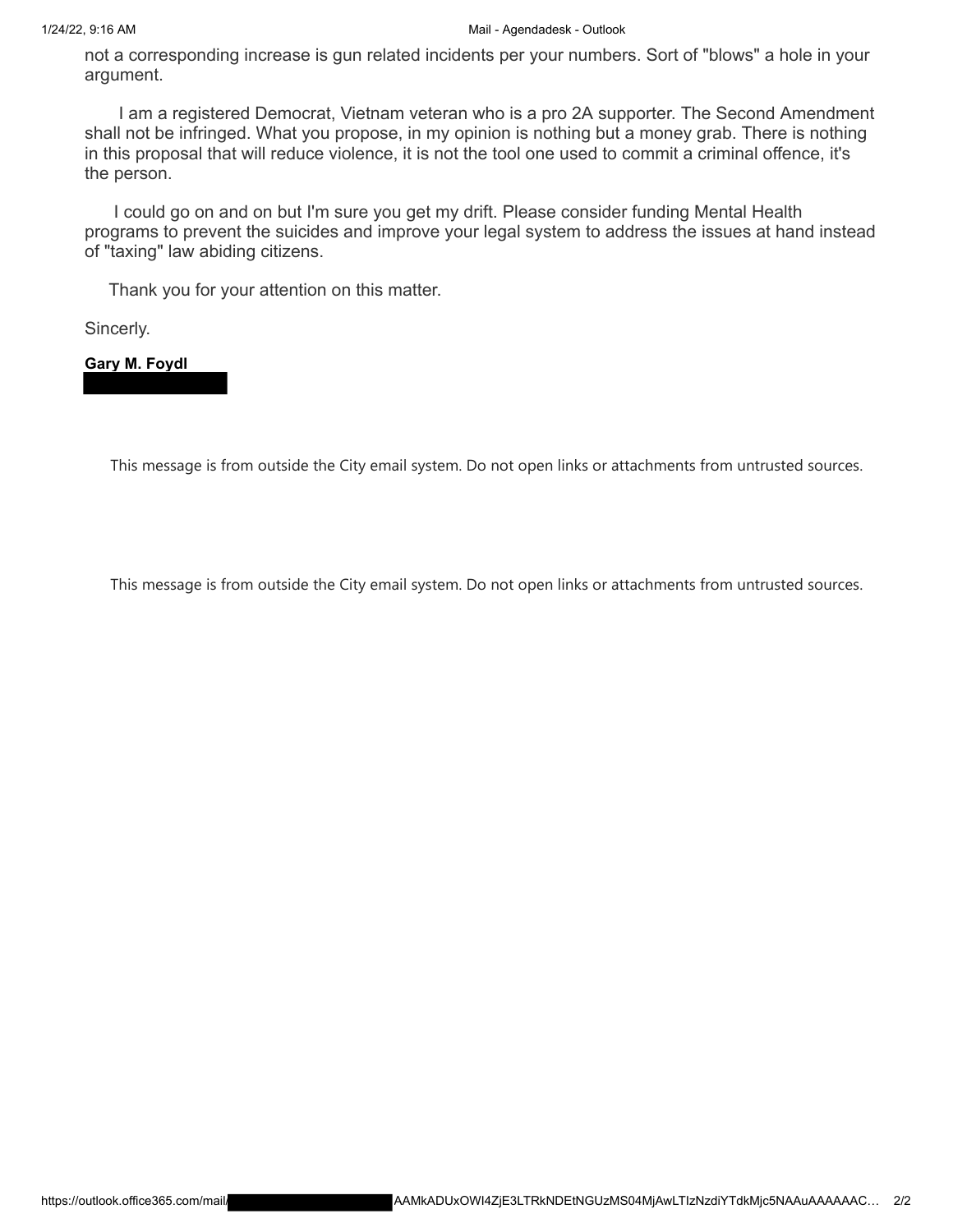# ORDINANCE NO.

#### **AN ORDINANCE OF THE CITY OF SAN JOSE ADDING PART 6 TO CHAPTER 10.32 OF TITLE 10 OF THE SAN JOSE MUNICIPAL CODE TO REDUCE GUN HARM BY REQUIRING GUN OWNERS TO OBTAIN AND MAINTAIN LIABILITY INSURANCE AND ESTABLISHMENT OF ANNUAL GUN HARM REDUCTION FEE**

**WHEREAS,** the Constitution of the United States of America affords certain protections to the ownership of firearms; and

**WHEREAS,** the United States Supreme Court has recognized that the Constitutional protections related to firearms ownership are not unlimited, and can be subject to certain types of governmental regulations; and

**WHEREAS,** a city's police power includes the power to regulate firearms and many courts throughout the nation have upheld local regulations related to the ownership or possession of firearms; and

**WHEREAS,** firearm injuries have a significant adverse public health and safety impact nationally, in the State of California, and locally; and

**WHEREAS,** each year more than 23,000 United States residents die by firearm suicide, 14,000 die by firearm homicide, and nearly 500 die from unintentional firearm injuries; and

**WHEREAS,** in California, between 2005 and 2015, nearly 4,000 children and teenagers were killed or injured with firearms, and 533 children and teenagers committed suicide with firearms, according to data from the Center for Disease Control and Prevention; and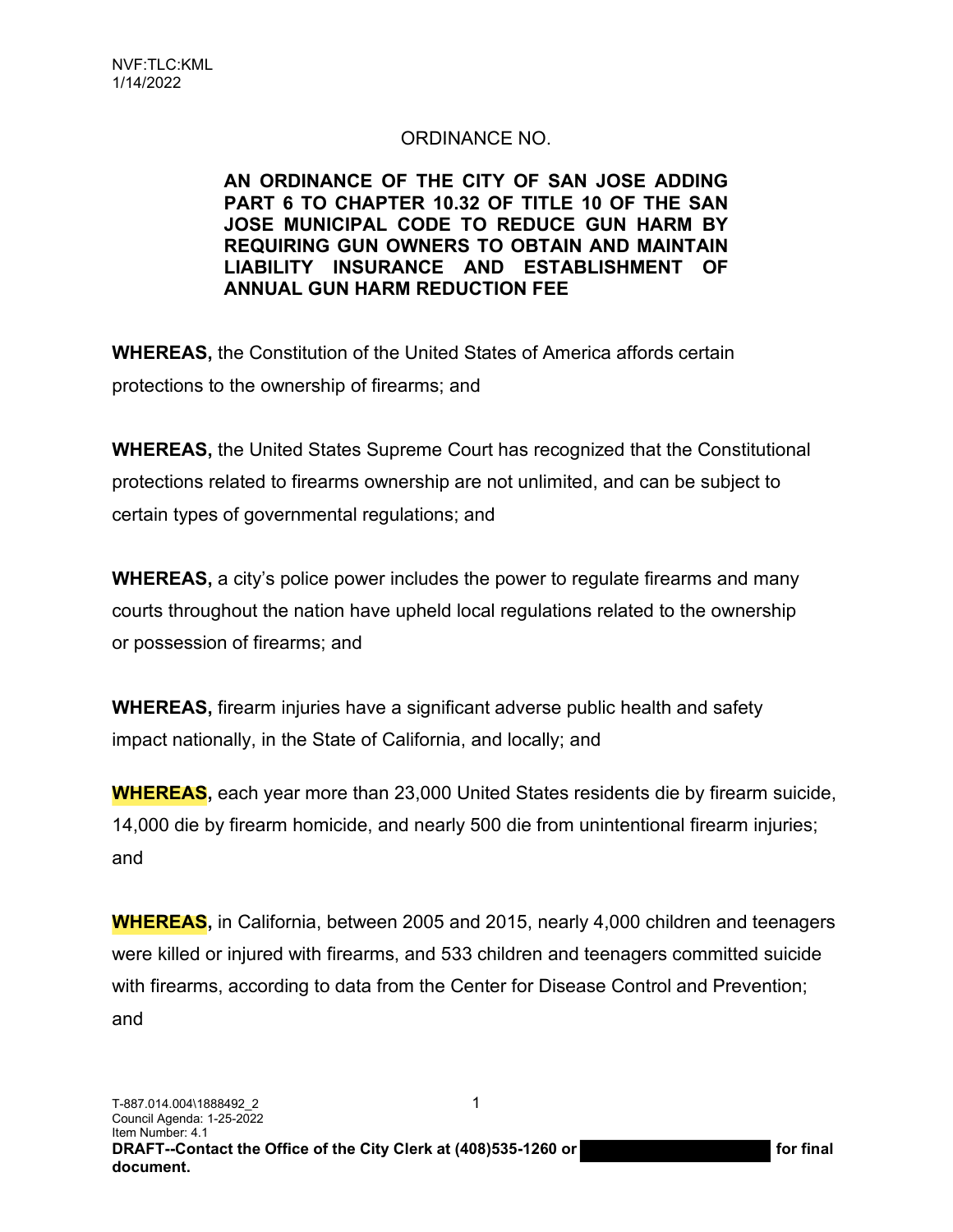**WHEREAS,** the Santa Clara County Public Health Department issued a report on firearm injuries in April 2018. In 2016, 11% of injury deaths were due to firearms injuries. During the period 2007-2016, there were an average of 46 deaths per year due to self-inflicted/suicide from firearms injuries, and an average of 28 deaths per year due to assault/homicide from firearms injuries. Self-inflicted/suicide accounted for the highest percentage of deaths (59%) from firearms injuries, with assault/homicide accounting for 36% of deaths from firearm injuries; and

**WHEREAS,** the April 2018 Santa Clara County Public Health Department report on firearm injuries reported that during the period from 2010-2014, there were an annual average of 28 emergency department visits and 12 hospitalizations due to unintentional firearms injuries. During 2010-2014, 31% of emergency department visits and 16% of hospitalizations from firearms injuries were due to unintentional shootings; and

**WHEREAS,** research published in the American Journal of Epidemiology in 2004 found that regardless of storage practice, type of gun, or number of firearms in the home, having a gun in the home was associated with an increased risk of firearm homicide and firearm suicide in the home; and

**WHEREAS,** a 2014 review in the Annals of Internal Medicine suggests that access to firearms within the home doubles the risk that family members will become a victim of homicide, and triples the risk of suicide; and

**WHEREAS,** a study in the New England Journal of Medicine in 2020 found that handgun ownership is associated with eight times greater likelihood for firearm suicide among men, and 35 times greater likelihood of firearm suicide among women; and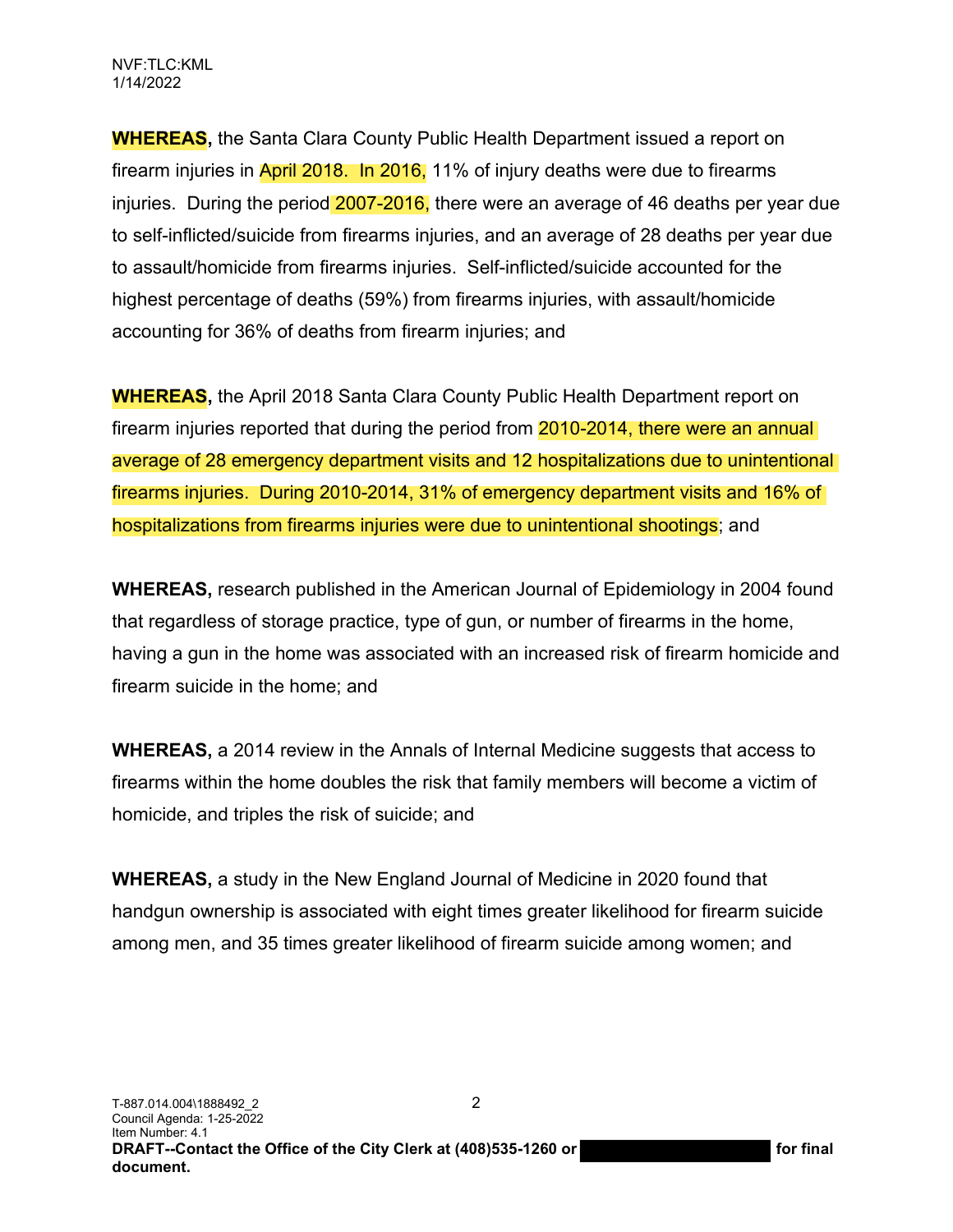**WHEREAS,** according to the American Academy of Pediatrics, in homes with guns, suicide rates in children and adolescents and the likelihood of accidental death by shooting are each four times higher than in homes without guns; and

**WHEREAS,** in the past decade, 40% of the suicides committed by children and teens involved guns, and 90% of these suicides were with guns that the victims accessed at their own homes or from a relative's home; and

**WHEREAS, 58% of shooting deaths in children and teens are homicides**, and the risk of homicide is three times higher when there are guns in the home; and

**WHEREAS**, a June 2014 report published by Everytown for Gun Safety and Moms Demand Action which analyzed publicly reported gun deaths nation-wide over a oneyear period from December 15, 2012 to December 12, 2013, showed that at least 100 children were killed in unintentional shootings, amounting to nearly two each week; and

**WHEREAS,** according to research published in Social Science and Medicine in 2007 based on data over a three-year study period from 2001 to 2003, states with higher rates of household firearm ownership had higher rates of firearm homicide but not of non-firearm homicide, and this relationship held across gender, age, income and multiple other variables; and

**WHEREAS,** a study in the Journal of Urban Health conducted in 2015 estimated there are as many as 4.6 million children in the United States living in homes with loaded unsecured guns; and

**WHEREAS,** injuries from unintentional shootings, which are generally insurable, comprise more than a third of all gun-related injuries nationally; and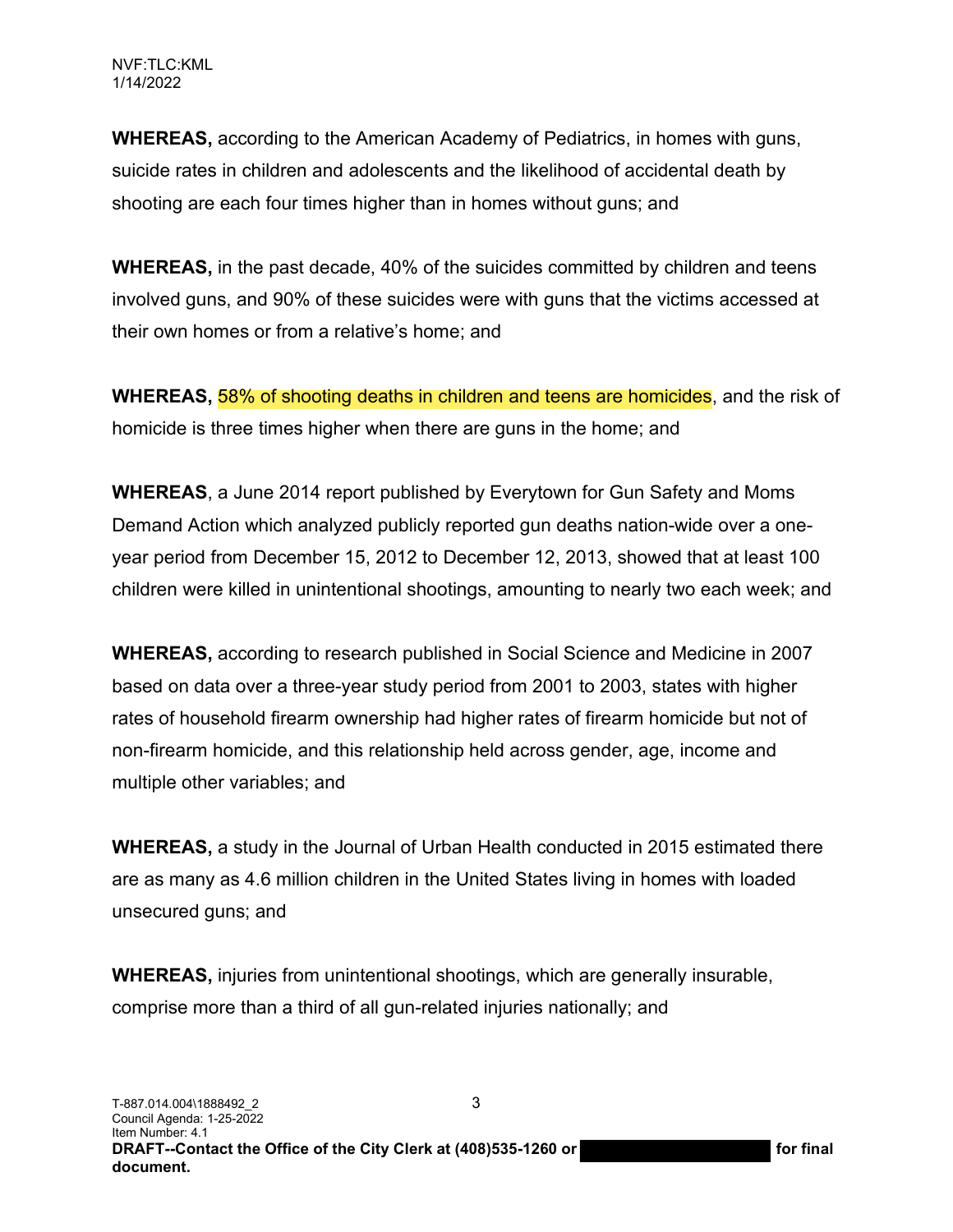**WHEREAS,** in some instances, gun owners have been successfully sued for harm resulting from the use of the owner's firearm by themselves or a third party; and

**WHEREAS,** auto insurers have used risk-adjusted premiums to reward good driving and incentivize use of airbags and other safety features, and by using a comprehensive public health approach to car safety the United States reduced per-mile auto fatalities by nearly 80% from 1967 to 2017; and

**WHEREAS,** similarly, insurance-based mechanisms can encourage firearm owners to take safety classes, use gun safes, install trigger locks, or utilize chamber-load indicators, and according to 2018 research published in The Actuary there is evidence that some actuaries and insurance companies are recognizing firearm-related risk through their product offerings, pricing and underwriting decisions; and

**WHEREAS**, pursuant to the provisions and requirements of the California Environmental Quality Act of 1970, together with related State CEQA Guidelines and Title 21 of the San José Municipal Code (collectively, "CEQA"), the Director of Planning, Building and Code Enforcement has determined that the provisions of this Ordinance do not constitute a project, under File No. PP17-008 (General Procedure & Policy Making resulting in no changes to the physical environment); and

**WHEREAS**, the City Council of the City of San José is the decision-making body for this Ordinance; and

**WHEREAS**, this Council has reviewed and considered the "not a project" determination under CEQA prior to taking any approval actions on this Ordinance;

**NOW, THEREFORE,** BE IT ORDAINED BY THE COUNCIL OF THE CITY OF SAN JOSE: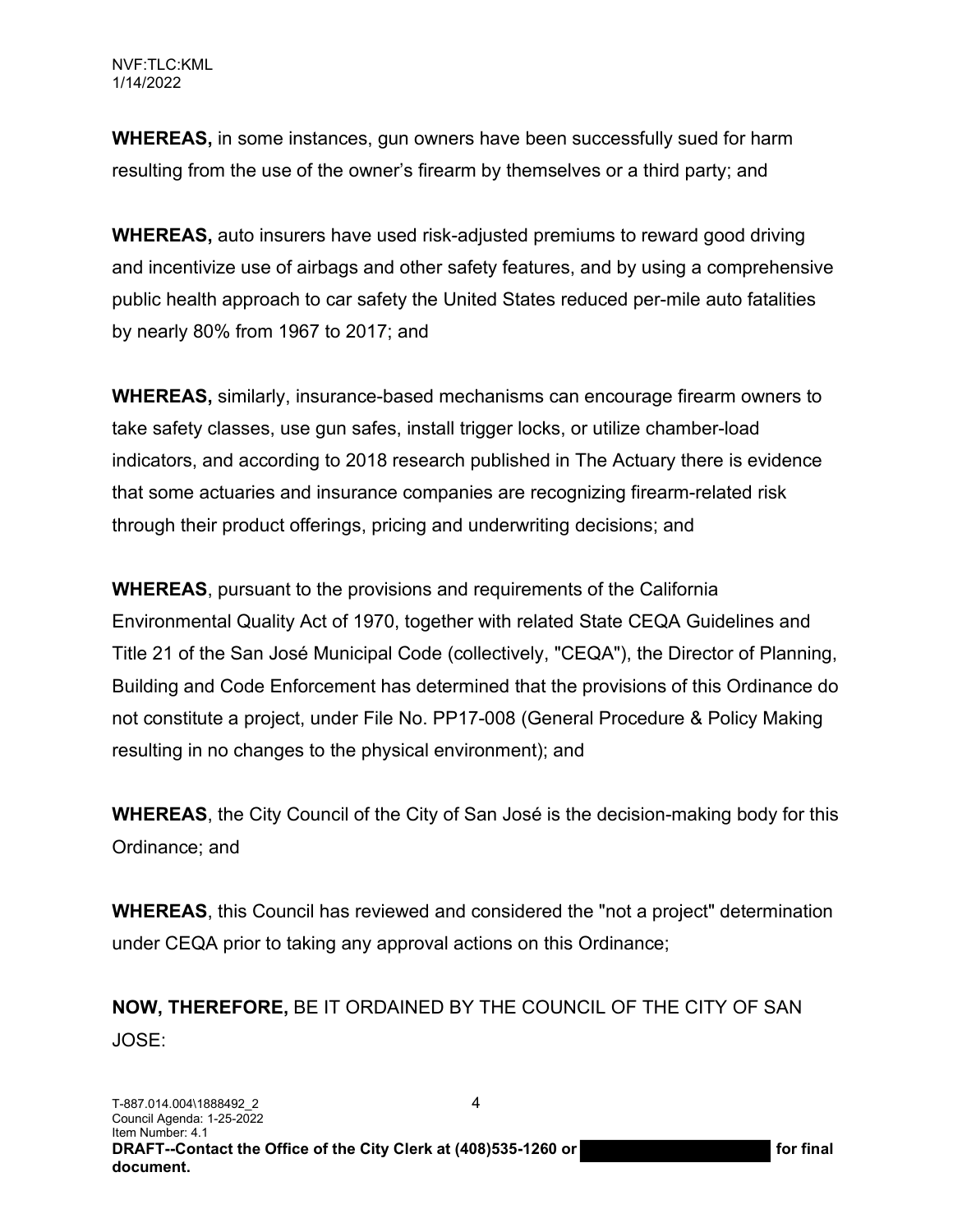**SECTION 1.** Chapter 10.32 of Title 10 of the San José Municipal Code is hereby amended by adding a Part to be numbered, entitled and to read as follows:

# **Part 6 REDUCTION OF GUN HARM – LIABILITY INSURANCE REQUIREMENT AND GUN HARM REDUCTION FEE**

## **10.32.200 Purpose and Findings**

- A. This Part is passed and adopted in the exercise of the police power of the City, and for the protection of the welfare, peace and comfort of the residents of the City of San José. Specifically, it is the intent of this Ordinance to reduce gun harm.
- B. Findings:
	- 1. Firearm injuries have a significant adverse public health and safety impact nationally, in the State of California, and locally; and
	- 2. Each year more than twenty-three thousand (23,000) United States residents die by firearm suicide, fourteen thousand (14,000) die by firearm homicide, and nearly five hundred (500) die from unintentional firearm injuries; and
	- 3. In California, between 2005 and 2015, nearly four thousand (4,000) children and teenagers were killed or injured with firearms, and five hundred thirty-three (533) children and teenagers committed suicide with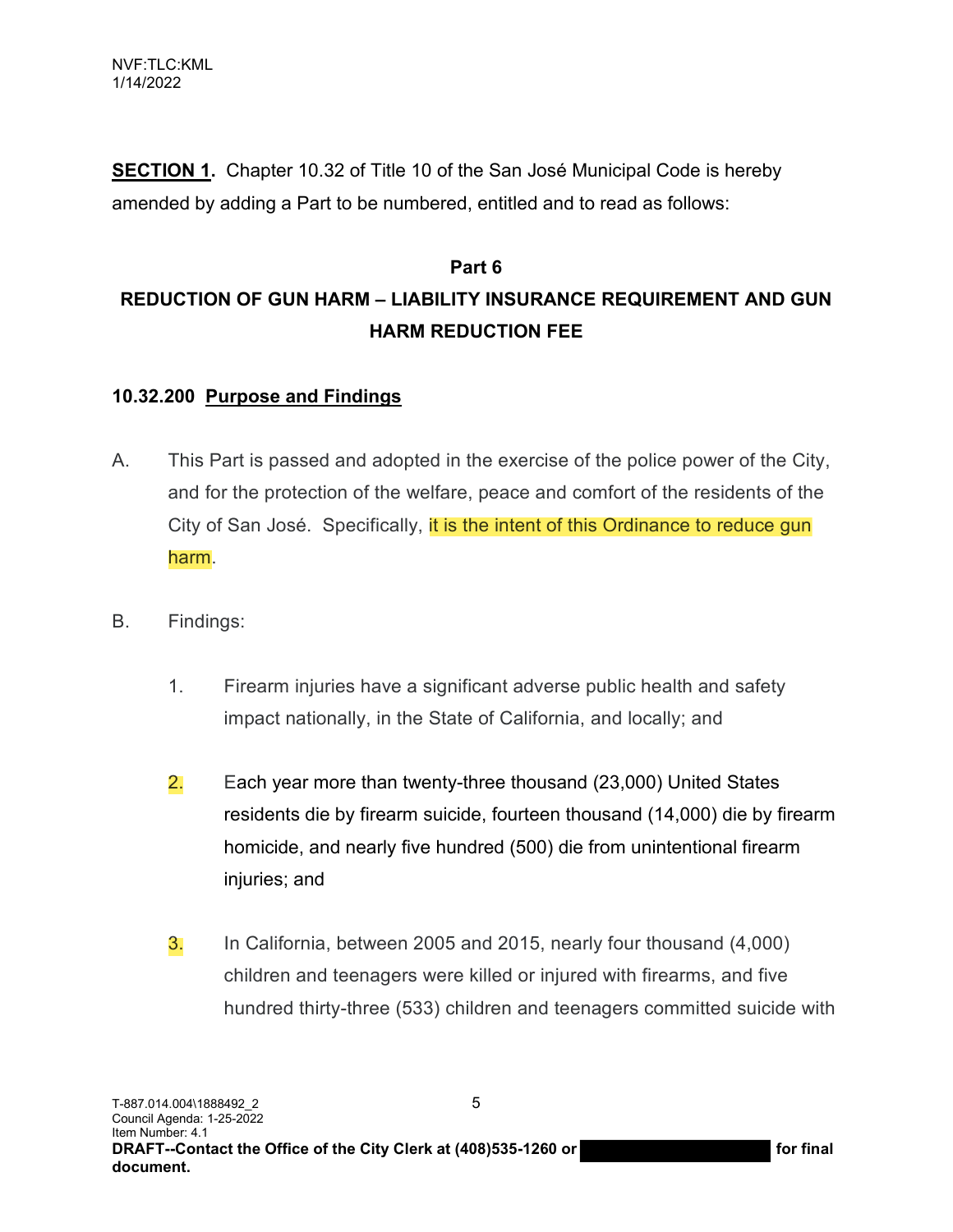firearms, according to data from the Center for Disease Control and Prevention; and

- 4. During 2010-2014 in Santa Clara County, thirty-one percent (31%) of emergency department visits and sixteen percent (16%) of hospitalizations from firearms injuries were due to unintentional shootings; and
- 5. A 2014 review in the Annals of Internal Medicine suggests that access to firearms within the home doubles the risk that family members will become a victim of homicide, and triples the risk of suicide; and
- 6. A study in the New England Journal of Medicine in 2020 found that handgun ownership is associated with eight (8) times greater likelihood for firearm suicide among men, and thirty-five (35) times greater likelihood of firearm suicide among women; and
- 7. Injuries from unintentional shootings, which are generally insurable, comprise more than a third of all gun-related injuries nationally; and
- 8. Auto insurers have used risk-adjusted premiums to reward good driving and incentivize use of airbags and other safety features, and by using a comprehensive public health approach to car safety the United States reduced per-mile auto fatalities by nearly eighty percent (80%) from 1967 to 2017; and
- 9. Liability insurance can reduce the number of gun incidents by encouraging safer behavior and it can also provide coverage for losses and damages related to gun incidents; and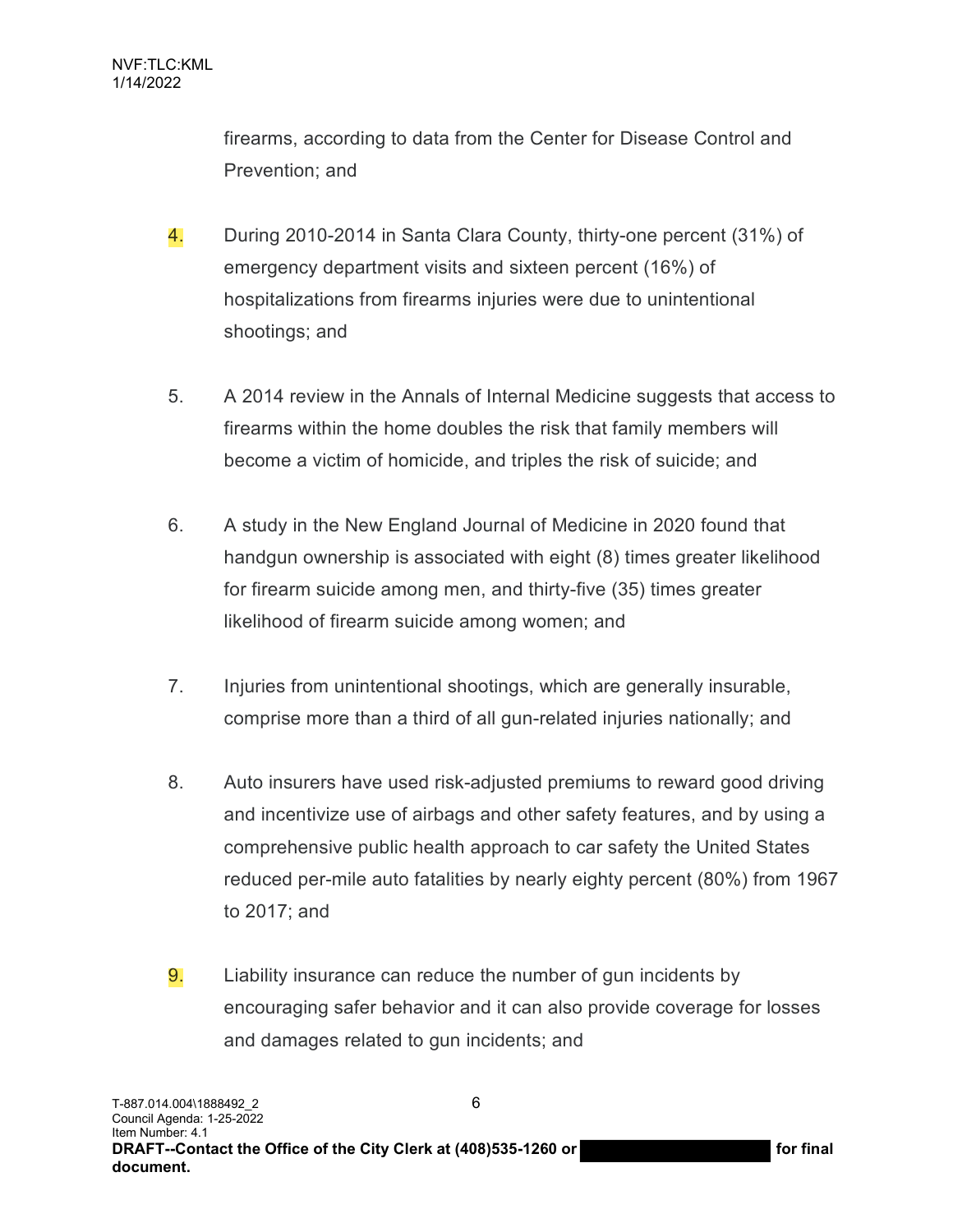10. Programs and services to gun owners and their households can also encourage safer behavior, and provide education and resources to those residents.

# **10.32.205 Definitions**

As used in this Part, the following terms have the following meaning:

- A. "Firearm" means a device, designed to be used as a weapon, from which is expelled through a barrel, a projectile by the force of an explosion or other form of combustion. Firearm does not include antique firearms as defined by 18 U.S.C. Section 921(a).
- B. "Designated Nonprofit Organization" means an entity that qualifies as a nonprofit corporation under the federal internal revenue code and is designated pursuant to the City Manager's authority under Section 10.32.235. No City official or employee shall sit on the board of directors of the Designated Nonprofit Organization.

# **10.32.210 Liability Insurance Required**

A. Insurance required. A person who resides in the City and owns or possesses a Firearm in the City shall obtain and continuously maintain in full force and effect a homeowner's, renter's or gun liability insurance policy from an admitted insurer or insurer as defined by the California Insurance Code, **specifically covering** losses or damages resulting from any negligent or accidental use of the Firearm, including but not limited to death, injury or property damage.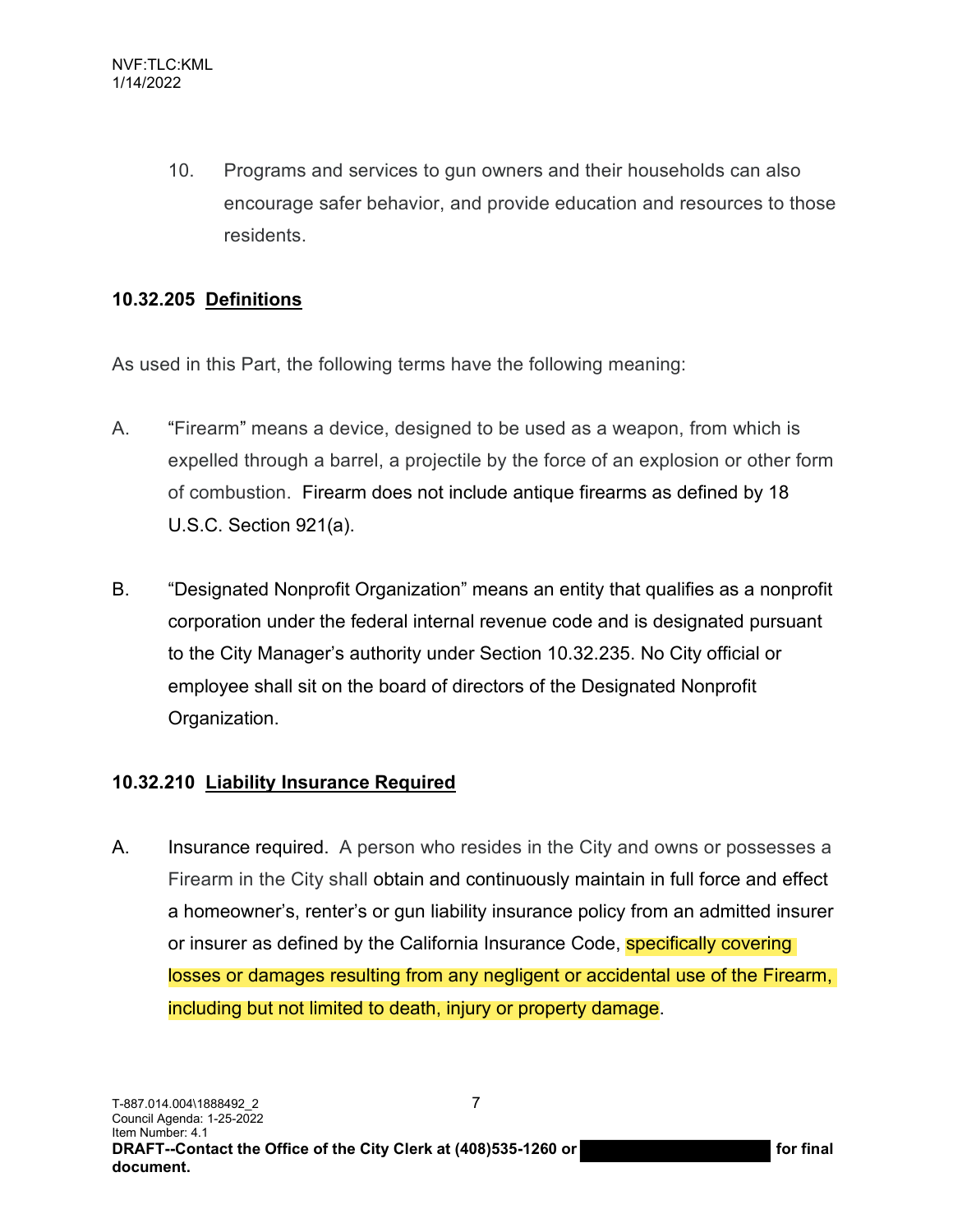- B. For purposes of this Section, a person shall be deemed to be the owner of a Firearm if such Firearm is lost or stolen until such loss or theft is reported to the police department or sheriff which has jurisdiction in which such Firearm owner resides.
- C. Any person who owns a Firearm on the effective date of this Section shall obtain the insurance required by this Section within thirty (30) days of the effective date of this Ordinance, or by a later date certain established in the regulations promulgated by City Manager pursuant to Section 10.32.235.

# **10.32.215 Annual Gun Harm Reduction Fee**

A person who resides in the City and owns or possesses a Firearm in the City shall pay an Annual Gun Harm Reduction Fee to the Designated Nonprofit Organization each year. The date by which payment shall be made annually shall be established in the regulations promulgated by City Manager pursuant to Section 10.32.235. The annual fee will be set forth in the schedule of fees and charges established by resolution of the City Council.

#### **10.32.220 Expenditure of Gun Harm Reduction Fee**

- A. All monies from the Gun Harm Reduction Fee shall be expended by the Designated Nonprofit Organization on providing services to residents of the City that own or possess a Firearm in the City or to members of their household. Such expenditures may include, but are not necessarily limited to the following:
	- 1. Suicide prevention services or programs;
	- 2. Violence reduction or domestic violence services or programs;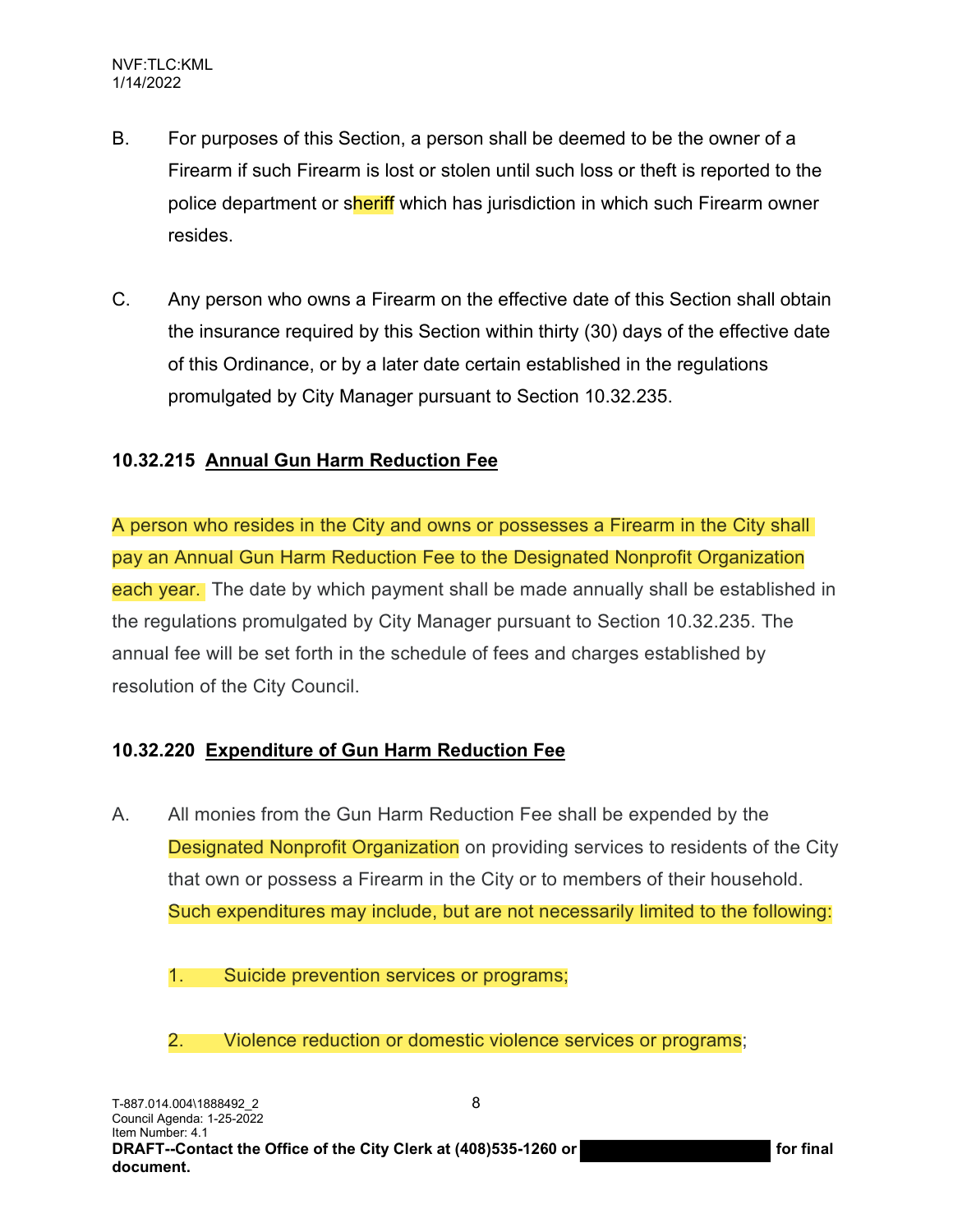- 3. Mental health services related to gun violence; or
- 4. Firearms safety education or training.
- B. No portion of the monies from the Gun Harm Reduction Fee shall be used for litigation, political advocacy, or lobbying activities.
- C. The City shall not specifically direct how the monies from the Gun Harm Reduction Fee are expended.

#### **10.32.225 Exceptions**

The provisions of this Chapter shall not apply to any of the following:

- A. Those persons designated as peace officers pursuant to Chapter 4.5 of Title 3 of Part 2 of the California Penal Code (§830 et seq.), including sworn peace officers, active reserve peace officers and retired peace officers.
- B. Those persons who have a license to carry a concealed weapon issued pursuant to California Penal Code § 26150 or § 26155.
- C. Those persons eligible to proceed without paying court fees and costs pursuant to California Government Code § 68632 (a) and (b).

#### **10.32.230 Compliance**

A. Insurance requirement. Each person required to obtain and maintain insurance under Section 10.32.210 shall demonstrate compliance with the insurance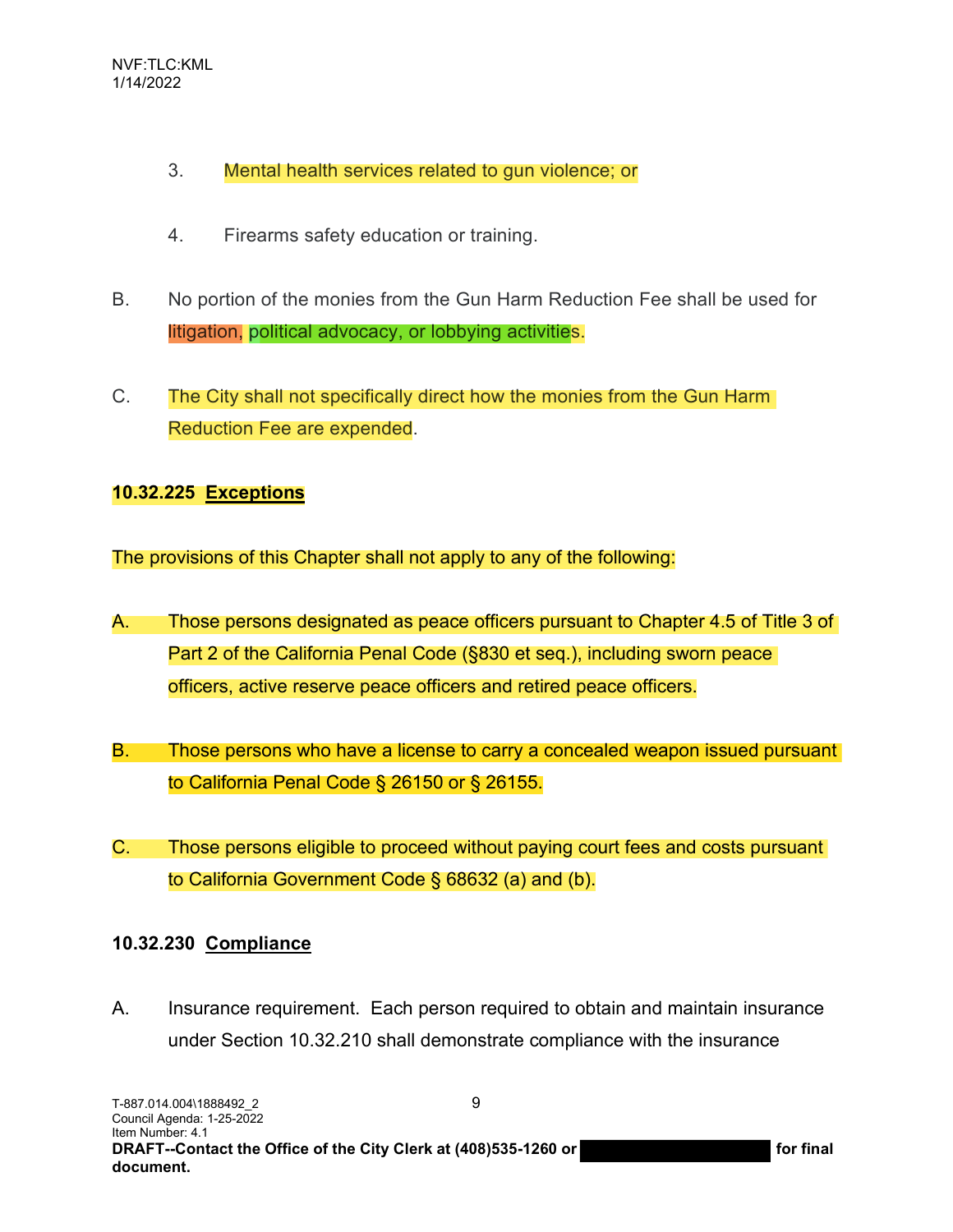requirement by completing and executing a City-designated attestation form. Each such person shall state both the name of the insurance company issuing the policy and the number of the insurance policy on the attestation form, sign the form under penalty of perjury and keep the attestation form with the Firearms where they are being stored or transported. There is no requirement to submit the attestation form to the City. However, each person shall complete and sign a new attestation form under penalty of perjury in the event any of the information on the form changes.

B. Fee provisions. Each person shall affix proof of payment of the annual Gun Harm Reduction Fee to the attestation form and keep it with the Firearm or Firearms where they are being stored or transported.

# **10.32.235 Authority of the City Manager**

- A. The City Manager is authorized to **promulgate all regulations necessary to** implement the requirements and fulfill the policies of this Part relating to the reduction of gun harm, including, but not limited, to the following subjects:
	- 1. Processes and procedures related to the implementation of the liability insurance requirement, and forms necessary thereto.
	- 2. Designation of the nonprofit organization that will receive the Gun Harm Reduction Fee, any processes and procedures related to the payment of the fee, and any additional guidelines or auditing of the use of the monies from the fee.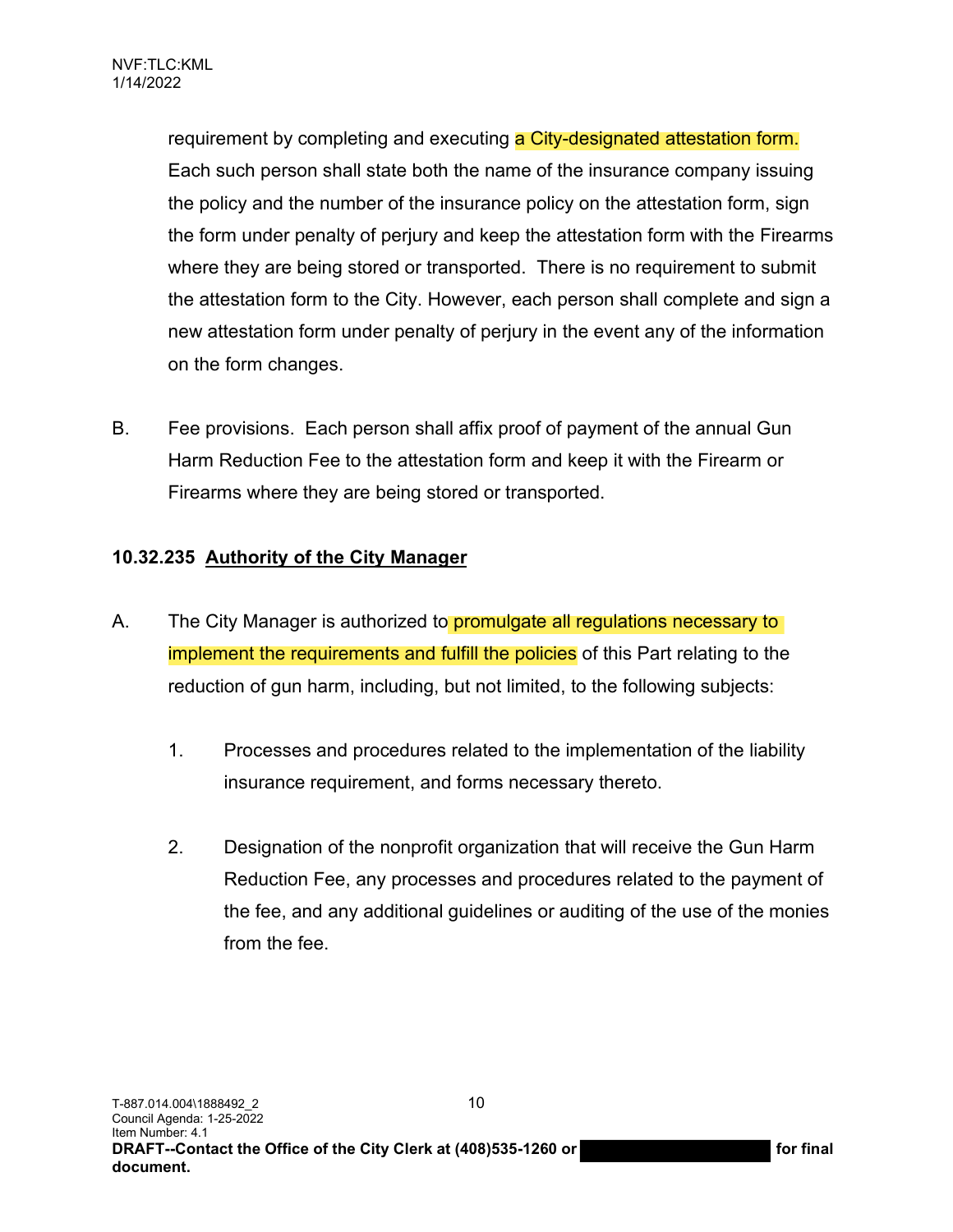- 3. Designation of any third-party agency and/or organization that will aid in the implementation of the noticing of the requirements of this Part or any other administrative tasks related to the requirements of this Part.
- B. Regulations shall be published on the City's website.
- C. Regulations promulgated by the City Manager shall have the same force and effect of law. Unless a later date is specified in a regulation, a regulation shall become effective upon date of publication.

# **10.32.240 Enforcement**

- A. Any violation of this Part shall be punishable by an administrative citation in accordance with the procedures set forth in Chapter 1.15 of Title 1 of this Code relating to the issuance of administrative citations, imposing of administrative fines, right to appeal, and the right to an administrative hearing.
- B. The amounts of the fines for violations imposed pursuant to this Part shall be set forth in the schedule of fines established by resolution of the City Council.
- C. A violation of this Part is also enforceable through all other civil and administrative remedies available to the City.

# **10.32.245 Impoundment**

To the extent allowed by law, the Firearm or Firearms of a person that is not in compliance with this Part may be impounded subject to a due process hearing.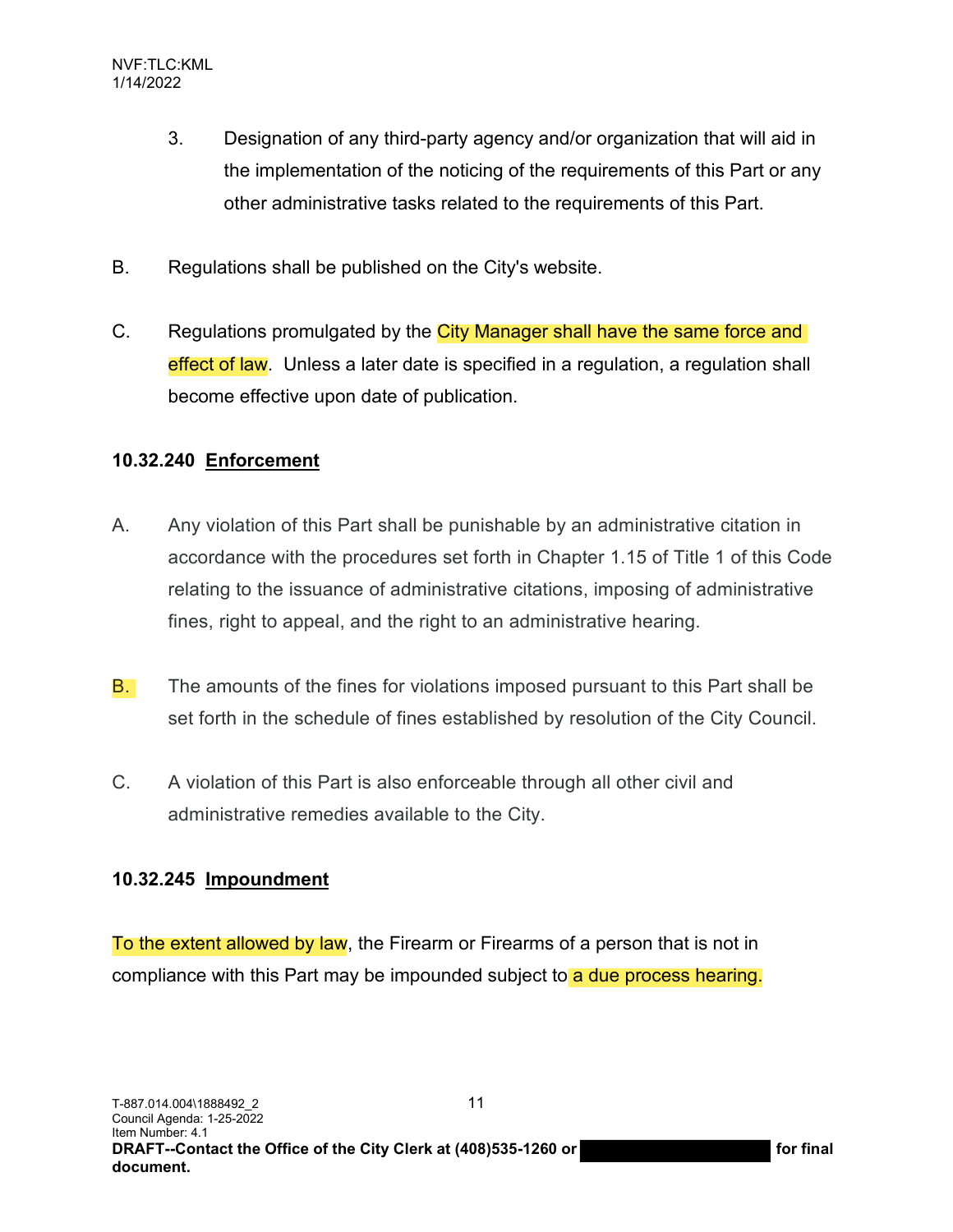# **10.32.250 Fees and Charges**

The City Manager is hereby authorized to charge and collect any and all cost recovery fees associated with fulfilling the policies of this Part relating to the reduction of gun harm, including any associated third-party costs. All fees shall be as set forth in the schedule of fees and charges established by resolution of the City Council.

**SECTION 2.** This Ordinance shall become effective at the expiration of one hundred eighty (180) days after its adoption.

**SECTION 3.** Consistent with Section 1.04.160 of the San José Municipal Code, should any provision of this Ordinance or its application to any person or circumstance be determined by a court of competent jurisdiction to be unlawful, unenforceable or otherwise void, that determination shall have no effect on any other provision of this Ordinance or the application of this Ordinance to any other person or circumstance and, to that end, the provisions hereof are severable.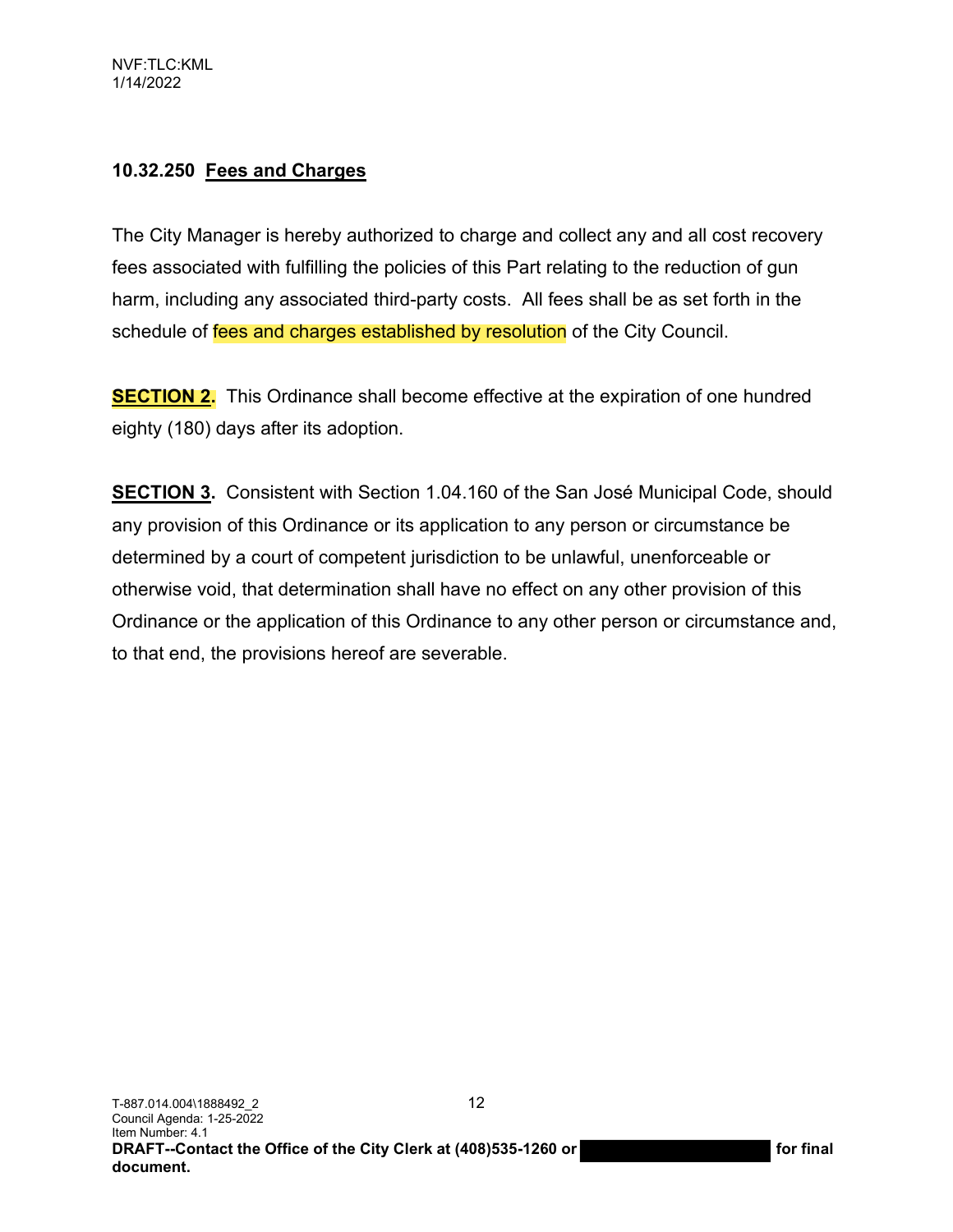NVF:TLC:KML 1/14/2022

PASSED FOR PUBLICATION of title this \_\_\_\_\_ day of \_\_\_\_\_\_\_\_\_\_, 2022, by the following vote:

AYES:

NOES:

ABSENT:

DISQUALIFIED:

SAM LICCARDO Mayor

ATTEST:

TONI J. TABER, CMC City Clerk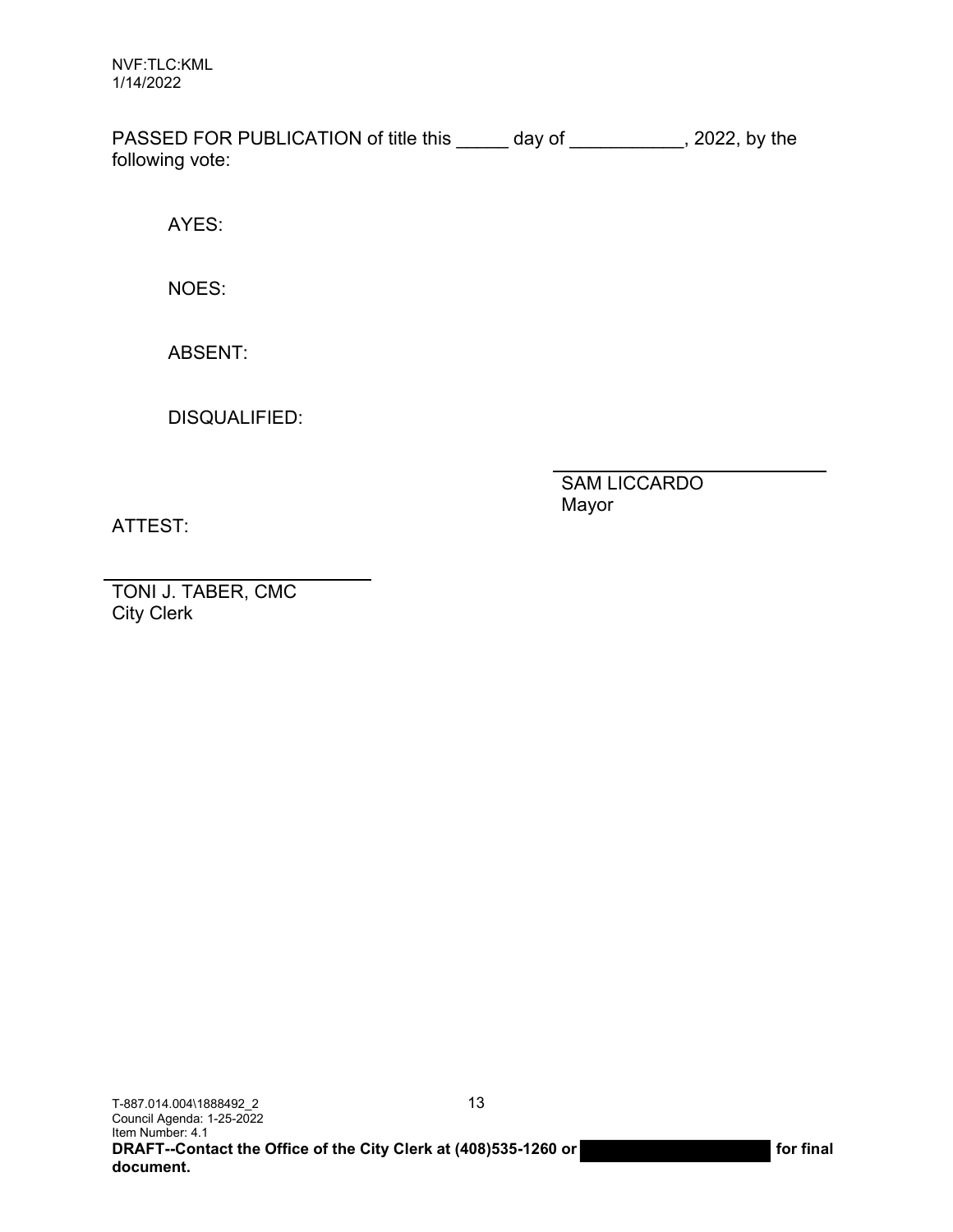# **For the Public Record - VOTE NO - Item 4.1, File # 22-045, 1/25/2022: Gun Harm Reduction Ordinance**

| Mon 1/24/2022 12:43 AM         | Board of the Silicon Valley Public Accountability Foundation < |                             |                |                 |
|--------------------------------|----------------------------------------------------------------|-----------------------------|----------------|-----------------|
| To: Agendadesk <               |                                                                | Jones, Chappie <            |                | Jimenez, Sergio |
|                                | Peralez, Raul <                                                |                             | Cohen, David < |                 |
| Carrasco, Magdalena <          |                                                                | Davis, Dev <                |                | Esparza, Maya   |
|                                | Arenas, Sylvia <                                               |                             | Foley, Pam <   |                 |
| Mahan, Matt <                  | Liccardo, Sam <                                                |                             | City Clerk     |                 |
|                                | District1 $\leq$                                               | District2 <                 |                | District3       |
|                                | District4 <                                                    | District5 <                 |                | District 6      |
|                                | District7 <                                                    |                             |                |                 |
| Cc: Kirk Vartan <              |                                                                |                             | Sonia Chang <  |                 |
| You don't often get email from |                                                                | Learn why this is important |                |                 |
|                                |                                                                |                             |                |                 |

[External Email]

[External Email]

City Clerk,

Please include the attached PDF (32 pages) in the public record for the 1/25/2022 City Council Meeting, Agenda Item 4.1.

Councilmembers,

We are writing to inform you of our **OBJECTION** to the proposed changes to Chapter 10 of the San José Municipal Code as defined in the Gun Harm Reduction Ordinance Memorandum dated January 14, 2022, scheduled to be heard on January 25, 2022 as Item 4.1. **We urge you to VOTE NO on this item.**

#### **Please review page 16 for programs proven to be effective against firearms violence.**

# Thank you, **The Board of the Silicon Valley Public Accountability Foundation** [www.SVPAF.org](https://na01.safelinks.protection.outlook.com/?url=http%3A%2F%2Fwww.svpaf.org%2F&data=04%7C01%7CAgendadesk%40sanjoseca.gov%7Cefc4437efbfa490010dc08d9df15a60d%7C0fe33be061424f969b8d7817d5c26139%7C1%7C0%7C637786106341746866%7CUnknown%7CTWFpbGZsb3d8eyJWIjoiMC4wLjAwMDAiLCJQIjoiV2luMzIiLCJBTiI6Ik1haWwiLCJXVCI6Mn0%3D%7C0&sdata=MOdvSQtb9YMivmvk1G0cAa1w%2FfY%2BE1SZ5Lq6oSxr0q8%3D&reserved=0)

NOTICE: This email is confidential and is legally privileged to the original recipients only. If you have received it in error or are not the original recipient, you are on notice of its status, please notify the Silicon Valley Public Accountability Foundation immediately via e-mail ( and then delete this message from your system. Do not copy, print, share, screenshot, forward, fax, discuss, or use it for any purposes, or disclose its contents to any other person as this could be a violation of local, state, and/or Federal laws. Thank you.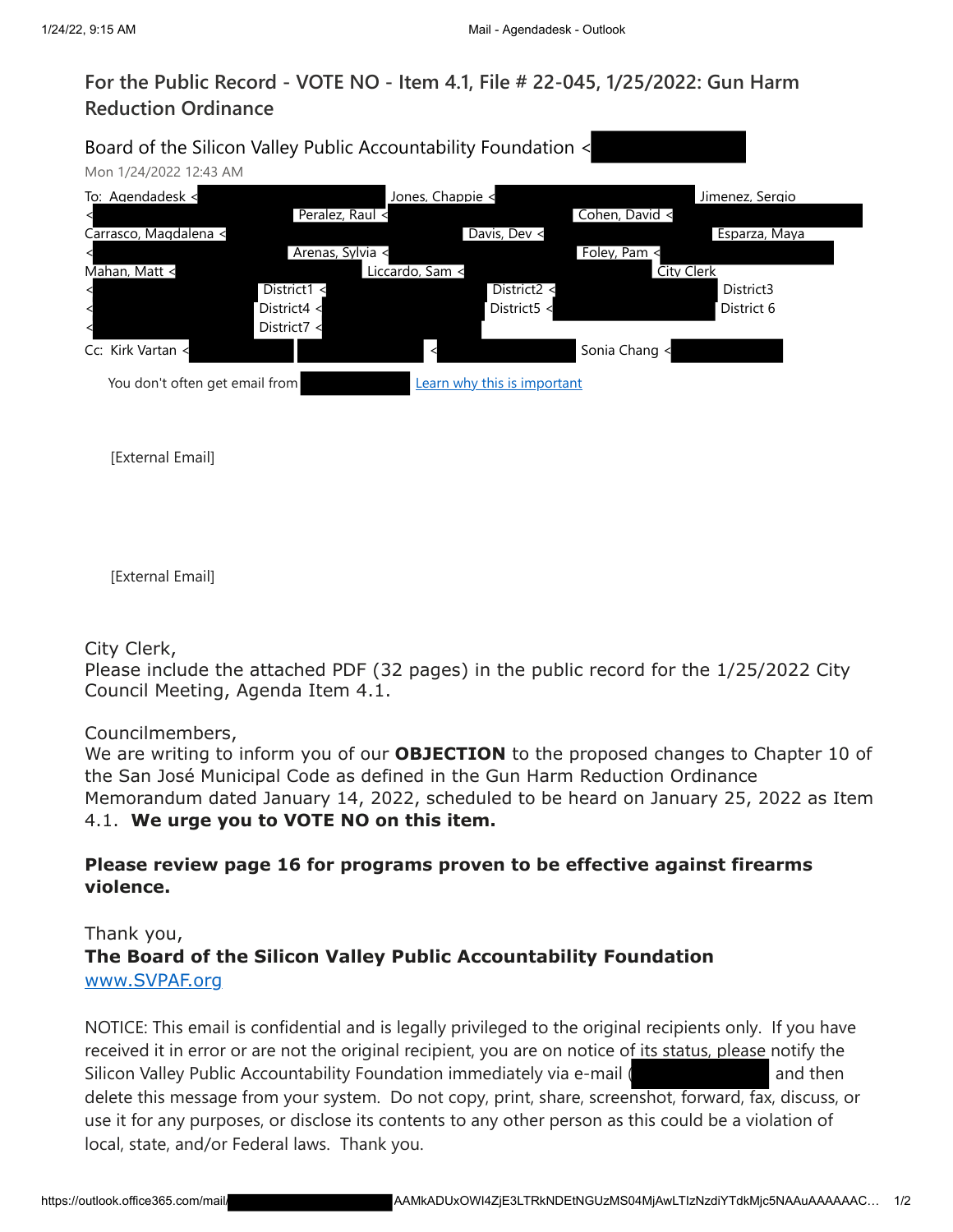This message is from outside the City email system. Do not open links or attachments from untrusted sources.

This message is from outside the City email system. Do not open links or attachments from untrusted sources.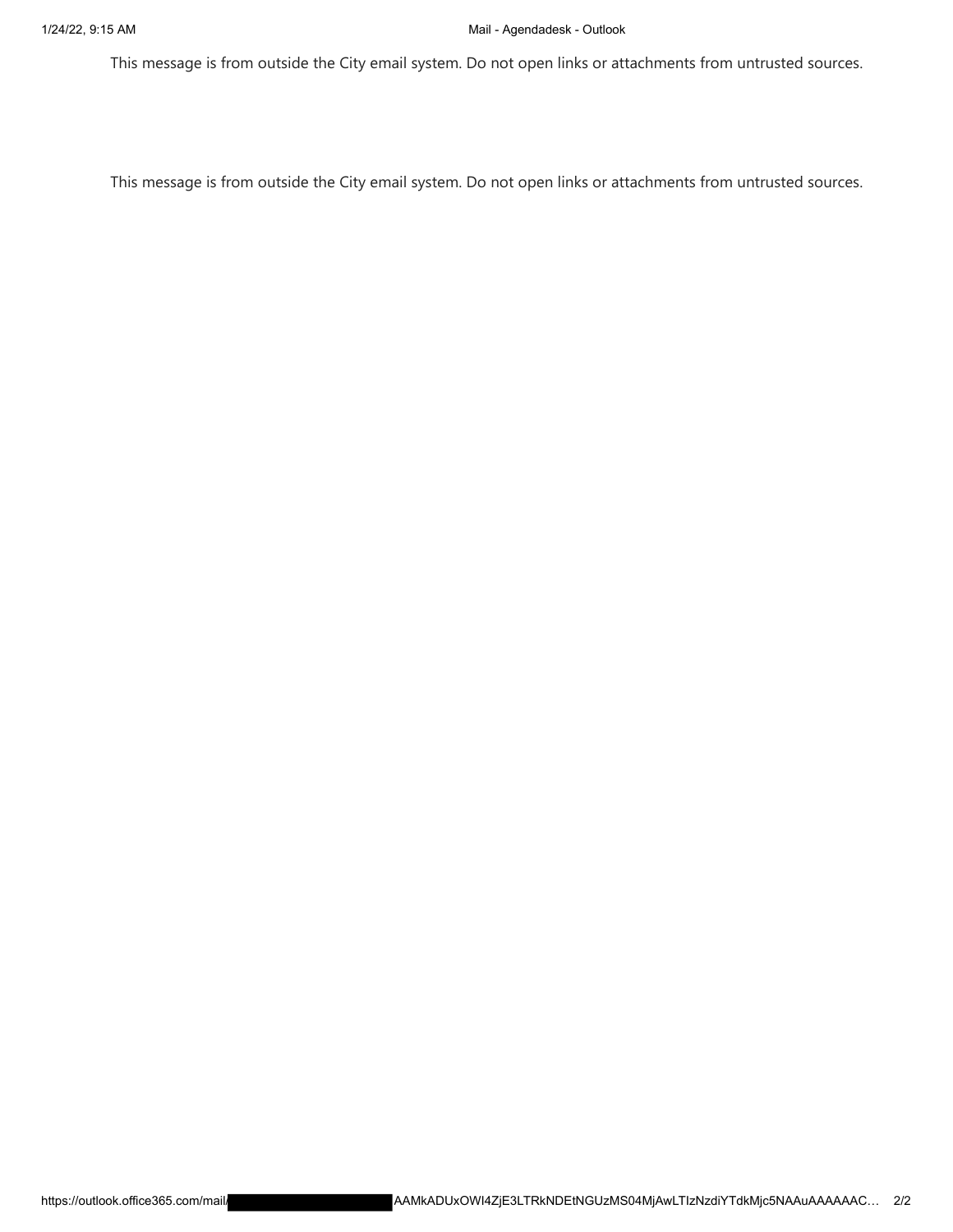

#### **FOR THE PUBLIC RECORD**

**January 23, 2022**

**From:**

**The Board of the Silicon Valley Public Accountability Foundation** Jonathan Fleming, Executive Director Kirk Vartan, Vice President Sonia Chang, Treasurer 5669 Snell Ave #104, San Jose, CA 95123



#### **SUBJECT: VOTE NO - Item 4.1, File # 22-045, 1/25/2022: Gun Harm Reduction Ordinance**

Dear San Jose City Council Member,

We are writing to inform you of our **OBJECTION** to the proposed changes to Chapter 10 of the San José Municipal Code as defined in the Gun Harm Reduction Ordinance Memorandum dated January 14, 2022, scheduled to be heard on January 25, 2022 as Item 4.1. **We urge you to VOTE NO on this item.**

Item 4.1 proposes unlawful and unenforceable changes to the Municipal Code which will not stop gun violence in San José. Legal owners of firearms will be unduly punished because, by definition, they are the only people who will be impacted by these proposals. Taxing and isolating a group of people purely based on their decision to embrace an enumerated constitutional right is discriminatory.

Using the comparison of CA car insurance requirements for the privilege of driving a car to justify taxing a constitutional right shows a misunderstanding of the law and is non-applicable. A privilege is something which may be given and taken away at any time and is only available to certain individuals. Rights are inherent and they belong to every one of us equally by virtue of the fact that we are all human. Our Constitution does not grant us our rights, it protects them because we were born with them. Only by a judgment of the court, after due process of the law can a right be taken from someone.

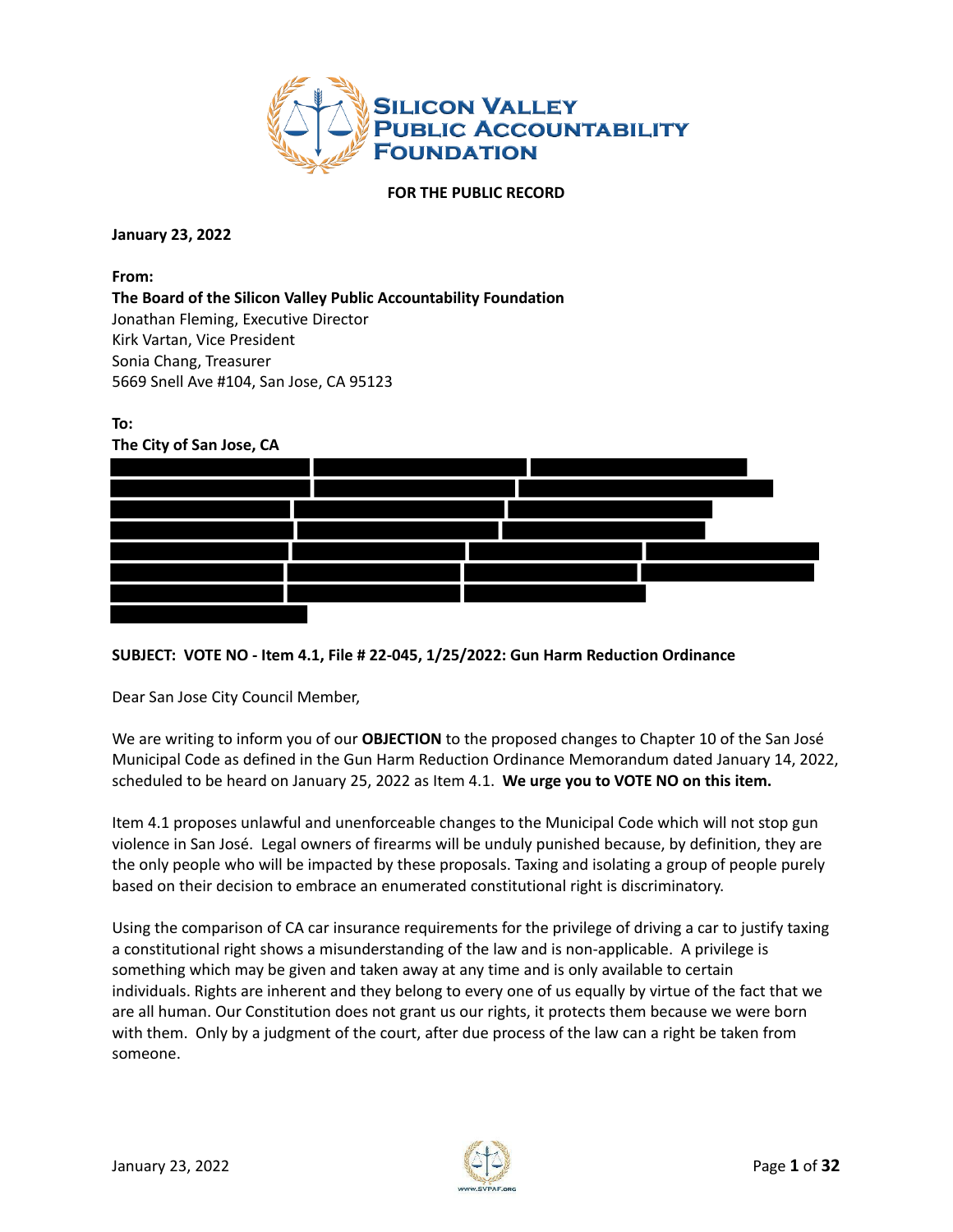Legal gun owners are not criminals and should not be treated as such. Mitigating gun violence in our community only works if its underlying causes are addressed. Unfortunately, even the mayor has agreed criminals won't obey insurance or fee mandates. 1

We want the entire contents of this PDF to be added to the Public Record for 1/25/2022 Item 4.1, including:

- 1. This letter
- 2. Executive Summary
- 3. 12/14/2021 Record of Constructive Notice Public Record Act Request (which went unanswered by the City)

**San Jose Has Not Honored the Public Records Act and has Unreasonably Delayed Document Viewing** The Office of the California Attorney General states:

*"When a copy of a record is requested, the agency shall determine within ten days whether to comply with the request, and shall promptly inform the requester of its decision and the reasons therefor. Where necessary, because either the records or the personnel that need to be consulted regarding the records are not readily available, the initial ten-day period to make a determination may be extended for up to fourteen days.32 If possible, records deemed subject to disclosure should be provided at the time the determination is made. If immediate disclosure is not possible, the agency must provide the records within a reasonable period of time, along with an estimate of the date that the records will be available. The Public Records Act does not permit an agency to delay or obstruct the inspection or copying of public records. Finally, when a written request is denied, it must be denied in writing. "*

*[https://oag.ca.gov/sites/all/files/agweb/pdfs/publications/summary\\_public\\_records\\_act.pdf](https://oag.ca.gov/sites/all/files/agweb/pdfs/publications/summary_public_records_act.pdf)*

SVPAF has submitted multiple PRA requests to the City of San Jose and all are incomplete or unanswered. We believe this is to delay and obstruct the inspection of these important records and that this is a direct violation of the law as written.

- 1. 9/17/2021 (Incomplete) all records related to or pertaining to the "Reducing Gun Harm, and the Public Burdens of Gun Violence" memorandums and proposals [\(https://sanjose.legistar.com/LegislationDetail.aspx?ID=4988550&GUID=F74CF741-B937-451C-8](https://sanjose.legistar.com/LegislationDetail.aspx?ID=4988550&GUID=F74CF741-B937-451C-864C-85A0A98E77B2) [64C-85A0A98E77B2](https://sanjose.legistar.com/LegislationDetail.aspx?ID=4988550&GUID=F74CF741-B937-451C-864C-85A0A98E77B2))
- 2. 12/4/2021 (incomplete) search for records regarding our organization
- 3. 12/14/2021 Record of Constructive Notice and PRA (Unanswered) This item was emailed and submitted via certified mail to the City of San Jose. It has not been answered, and we have not received any written notification via mail as required by law.
- 4. 12/17/2021 (unanswered) multiple requests were made for the persons and organizations listed by Mayor Liccardo's Office as outreach participants in this ordinance.

#### **Creation of a Nonprofit Company with the Power to Collect Revenue from Taxpayers**

On January 3, 2022, the Mayor's Office held a meeting for the incorporation and formation of a new nonprofit that would be setup to receive taxes from firearm owners, be able to receive taxpayer grants, and not have to pay taxes. The meeting was called, "Gun Harm Reduction in San Jose - [Nonprofits](https://drive.google.com/file/d/1D2CPT15htu-CzsPaijGgr0ThOndbxpmg/view?usp=sharing) & Partners [Convening](https://drive.google.com/file/d/1D2CPT15htu-CzsPaijGgr0ThOndbxpmg/view?usp=sharing) Agenda" and started at 11am.

<sup>1</sup> https://www.latimes.com/opinion/story/2022-01-19/op-ed-new-gun-control-laws-help-congress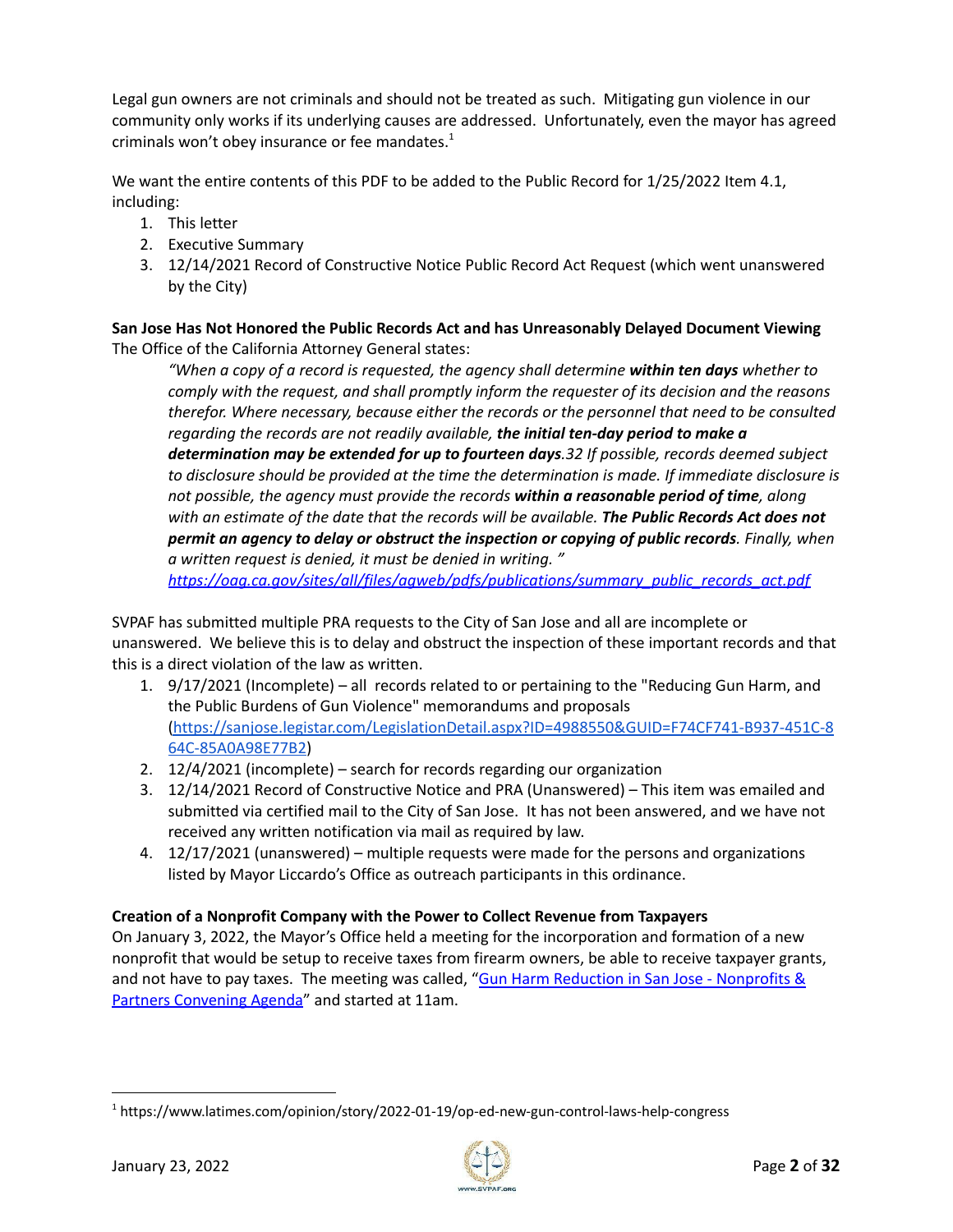The proposal stated that current city employees may not sit on the board, but it allows former employees that benefit, such as anyone terming out of office, or working for someone terming out of office at the end of the year.

How nice is it to be in a position of power, where you can form a new business and legislate an annual revenue stream to fund it? This ordinance does just that. If approved, the city council would be requiring a select minority group of people to pay for the Mayor's special interest corporation, and if they do not comply would charge them with a crime. This accounts for an estimated \$1.25 - 1.375 Million annually, not including additional fees and insurance costs.

This is discriminatory and corrupt. It appears the city council only cares about minority rights, but only if it serves their special interests.

#### **Proposed Change: 10.32.210 Liability Insurance Required**

"Specifically covering losses or damages resulting from any negligent or accidental use of the Firearm, including but not limited to death, injury or property damage."

- Negligent use of a firearm is defined in CA Penal Code 246.3 as someone who willfully discharges a firearm (pulls the trigger intentionally) which could result in injury or death to a person.
- **●** The City Council is requiring firearm owners to purchase insurance for intentionally pulling the trigger of a firearm to harm life and/or property, which is already defined as a serious violent crime.
- This type of insurance does not exist and if it did, would be so cost prohibitive that it would **place an unconstitutional barrier to the free exercise of the Second Amendment.**
- Lawmakers are allowed to approve this ordinance without defining the insurance coverage type and limits, having up to six months after the vote to define it.
- **Murdock v. Pennsylvania, 319 U.S. 105 (1943) established that** the government "may not impose a charge for the enjoyment of a right protected by the federal constitution."

#### **Proposed Change: 10.32.215 Annual Gun Harm Reduction Fee**

"A person who resides in the City and owns or possesses a Firearm in the City shall pay an Annual Gun Harm Reduction Fee to the Designated Nonprofit Organization each year."

- San José is taxing gun-owning, law abiding residents and visitors for the illegal actions of criminals.
- The City is creating a law which forces gun owners to financially support a non-profit corporation with a mission they may oppose.
- The City Council is opening the floodgate for corruption, allowing former City employees to sit on the board of this nonprofit to be paid using additional monies from taxpayer dollars in the form of City grants. No former city employee should ever be allowed to sit on this board.
- The fee appears to have the ability to increase over time.
- **Murdock v. Pennsylvania, 319 U.S. 105 (1943)** the Supreme Court ruled that "since the privilege in question is guaranteed by the Federal Constitution, and exists independently of state [or municipal] authority, the inquiry as to whether the State [or Municipality] has given something for which it can ask for a return is irrelevant."

#### **Proposed Change: 10.32.245 Impoundment**

"The Firearm or Firearms of a person that is not in compliance with this Part may be impounded subject to a due process hearing."

● Violation of the proposed changes will most likely result in an infraction.

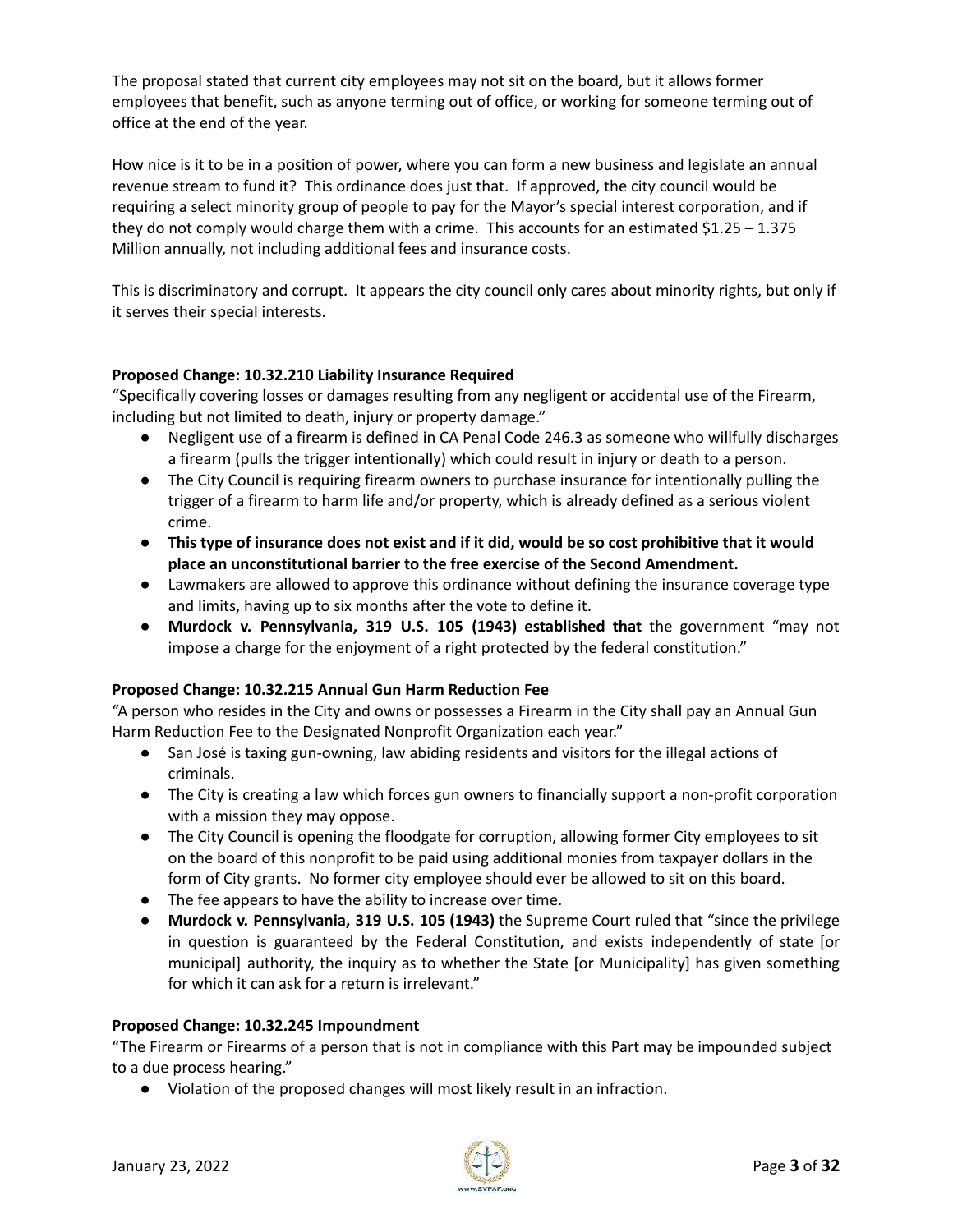- State law only allows for the impoundment of a firearm for a felony or one of 20 defined violent misdemeanors. Infractions do not reach the state threshold requirement to legally confiscate and/or impound property.
- The ordinance improperly compares the Second Amendment right to the privilege of owning a car for justification of these changes:
	- $\circ$  California state law does not grant peace officers the authority to impound a vehicle on site for lack of insurance and requires a minimum of six months registration expiration before they can impound a vehicle [CVC 16028(a-c) and CVC22651(o)].

#### **SVPAF Meeting with Council Offices and City Attorney**

Our organization met with the city attorney, mayor and nine out of ten councilmember's offices. The only councilmember to not hold a meeting with us after multiple requests was Sylvia Arenas's office (District 8).

Our meeting with the mayor's office left us with more questions than answers, which we documented in our [12/03/2021](https://drive.google.com/file/d/199a4w7uo7B2uhbnYtAaFahbP-Sts054W/view?usp=sharing) email to Paul Pereira and Christina Guimera. Some of the highlights of this meeting included:

- 1. The mayor's office stated the \$442 million number was not correct, but then backtracked in a later email.
- 2. The mayor's office confirmed their research only focused on gun harm and did not focus on gun benefits.
- 3. We asked the mayor's office to separate legal law enforcement shootings from the criminal activities of homicide and assault; their report combined them.
	- a. Placing SJPD, SCCSO, and other law enforcement in that category wrongly insinuates their actions as illegal and is unacceptable.
- 4. Keeping SVPAF and all community members informed of related public meeting dates and times, changes to the proposals, and actively engaging all transparently.
- 5. The meeting ended with a promise to share their draft document we reviewed and to meet again to work together to develop solutions to keep residents of San Jose safer by reducing violence in the city. (This did not happen)

#### **Please Focus on Real Solutions to Stopping Gun Violence**

Our elected officials need to address the criminals who commit violence in our city and the solution to this problem should not be to punish the innocent law-abiding residents of San José.

According to the California Department of Justice, there are almost 24,000 people on the Armed and Prohibited Persons Systems list statewide. Statistically, that includes at least 800 people in the City of San Jose on that list. These are people known to have violent tendencies, yet the city council has done nothing to remove firearms from these people.

There are programs developed by the federal government that have proven successful at reducing gun violence which the City of San Jose has not implemented. For example, the National Institute of Justice has researched strategies designed to contain gun violence. These include focused deterrence and targeting of drug dealers. There is no indication the City of San Jose currently utilizes these strategies even though they have been used successfully in several cities nationwide.

The city has failed to take advantage of free programs designed to enhance firearm safety. For example, Project Child Safe provides several free services, including gun safety locks.

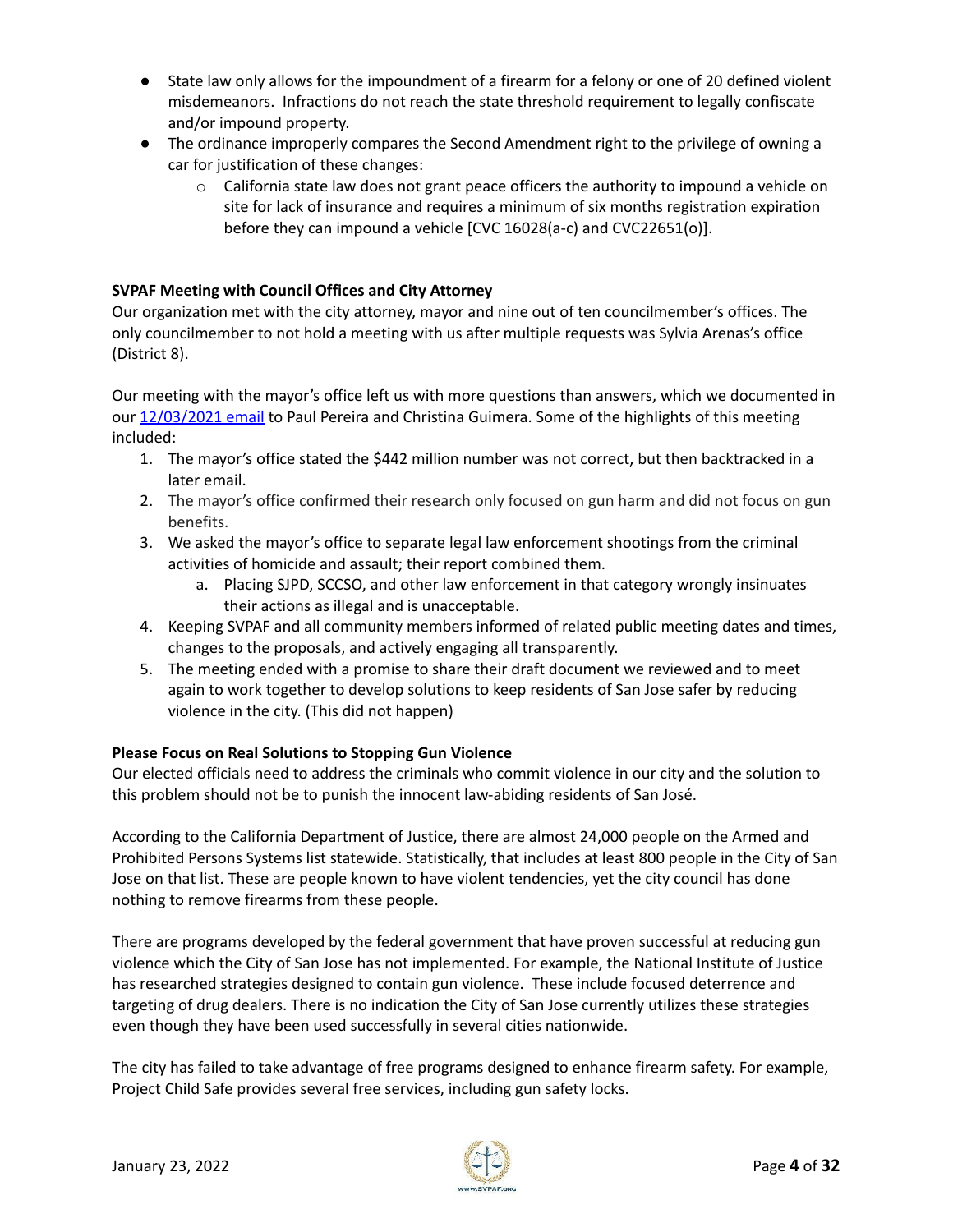Please look into adopting the following policies to stop gun violence:

- 1. Have the city council write and approve an amicus curia resolution to send to the California Assembly and Senate to repeal Propositions 47, 57, and AB109
- 2. Establish the Gun Harm Reduction Commission (GHRC) pilot program with balanced community representation
- 3. Enforce and prosecute existing gun laws
- 4. Support recommendations 1 through 5 of the 9/16/2021 Rules and Open Government Committee memorandum entitled, "Community Violence Prevention & Response"
- 5. Fund attorneys who will prosecute gun crimes in the county
- 6. Hire more police officers
- 7. Build mental health hospitals and fund sobriety programs

Yours sincerely,

**Jonathan Fleming Kirk Vartan Sonia Chang** Executive Director Vice President Treasurer

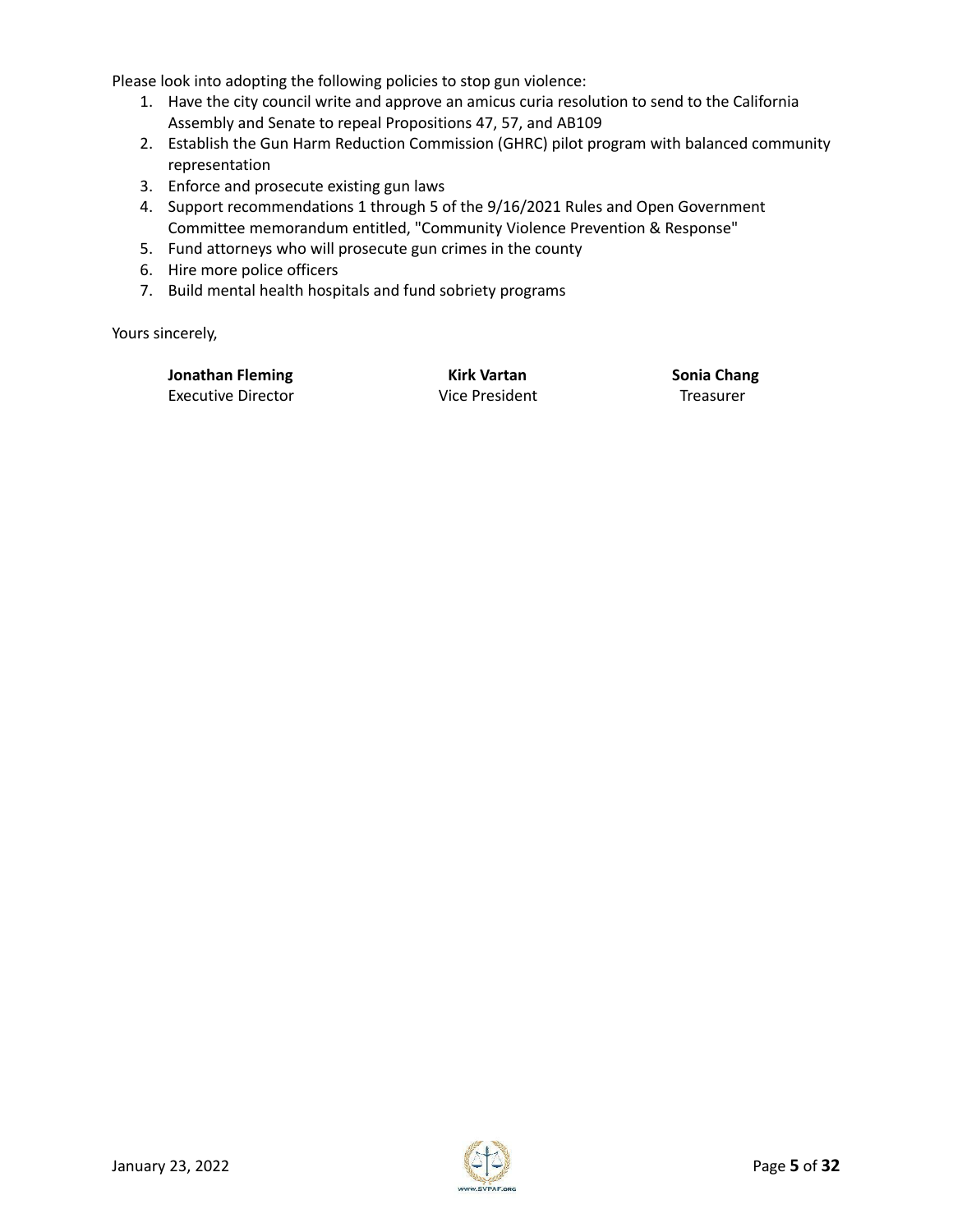# Executive Summary

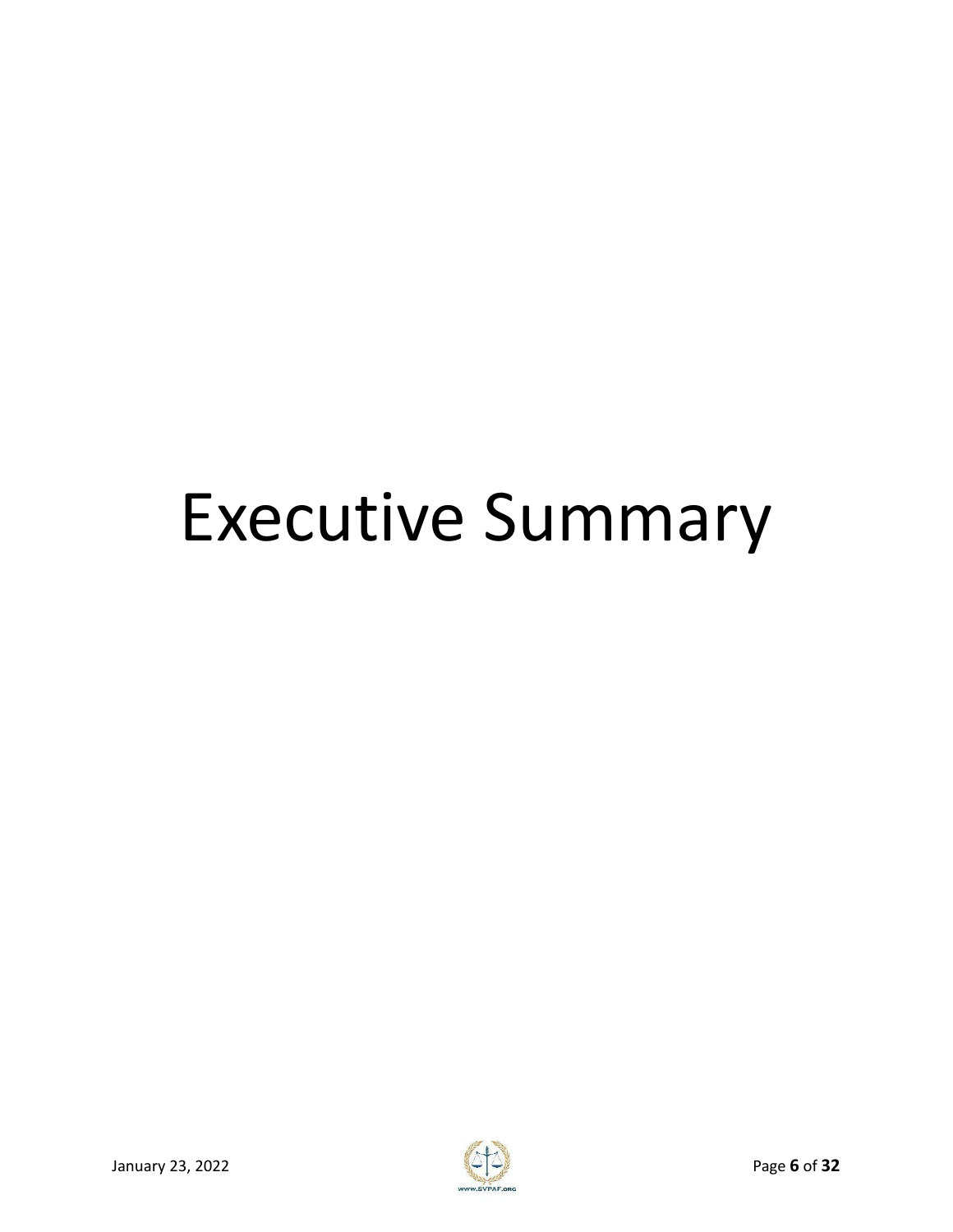

# **KEY QUESTIONS AND ISSUES REGARDING 1/25/2022 ITEM 4.1, FILE # 22-045: "GUN HARM REDUCTION ORDINANCE"**

**SVPAF.org**

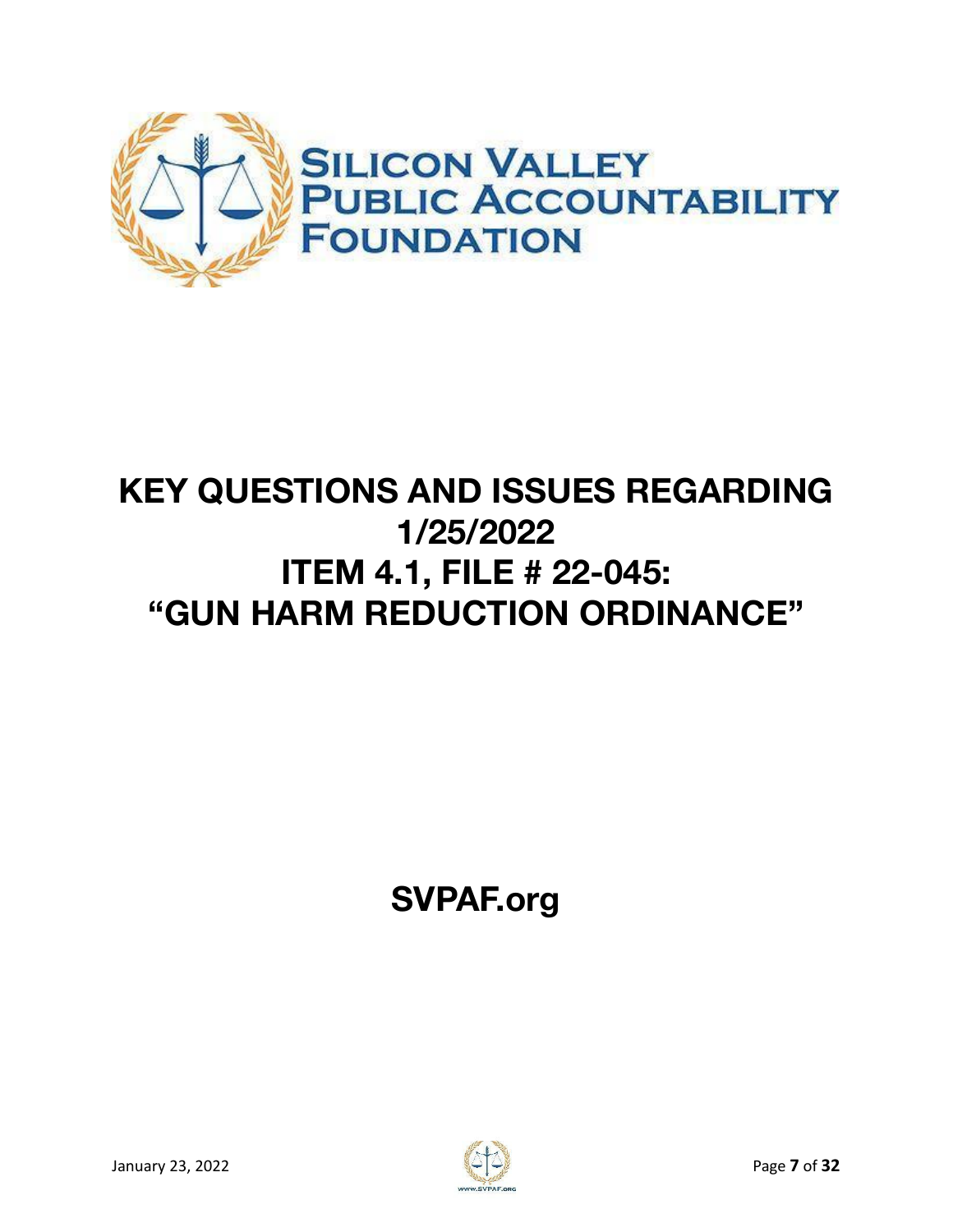# **EXECUTIVE SUMMARY**

**The Silicon Valley Public Accountability Foundation (SVPAF) recommends the San Jose City Council reject Item 4.1 File # 22-045 (referred to as "THE ORDINANCE"), scheduled to be presented to the mayor and city council for vote on January 25, 2022. This ordinance proposal states:**

> "AN ORDINANCE OF THE CITY OF SAN JOSE ADDING PART 6 TO CHAPTER 10.32 OF TITLE 10 OF THE SAN JOSE MUNICIPAL CODE TO REDUCE GUN HARM BY REQUIRING GUN OWNERS TO OBTAIN AND MAINTAIN LIABILITY INSURANCE AND ESTABLISHMENT OF ANNUAL GUN HARM REDUCTION FEE"

**Alternatively, the Council should refer this SVPAF document proposal to a new committee, with balanced community representation, for research, review, and amendment.**

**Item 4.1 is ill-conceived, irresponsible, and ineffective. It ignores empirical evidence, invites years of legal challenges, and further threatens the financial stability of our city. The residents of San Jose deserve effective programs to reduce firearms-related violence. They expect their elected officials to use empirical data, not emotions, to create legislation. This is especially critical as the city faces severe budget shortfalls and rising crime.**

#### **KEY QUESTIONS AND ISSUES REGARDING THE ORDINANCE**

- 1. Creates a tax at the local level, in violation of the California Constitution.
- 2. Unconstitutional to tax a constitutional right (echoes Jim Crow laws).
- 3. The mayor expects numerous legal challenges which will take years to address. Furthermore, a pending Supreme Court ruling will likely render THE ORDINANCE moot.
- 4. Gun liability insurance for intentionally causing harm to life or property does not exist and would be cost prohibitive if it did, blocking the free exercise of a right.
- 5. The mayor admits criminals will not obey THE ORDINANCE. It will not reduce gun violence, as it affects only law-abiding residents.
- 6. Does not reduce or prevent suicides or homicides.
- 7. Based on questionable factoring of costs to the City of San Jose.
- 8. Omits programs proven to be effective against firearms violence.
- 9. Failure to inform and include input from a broad base of the public.

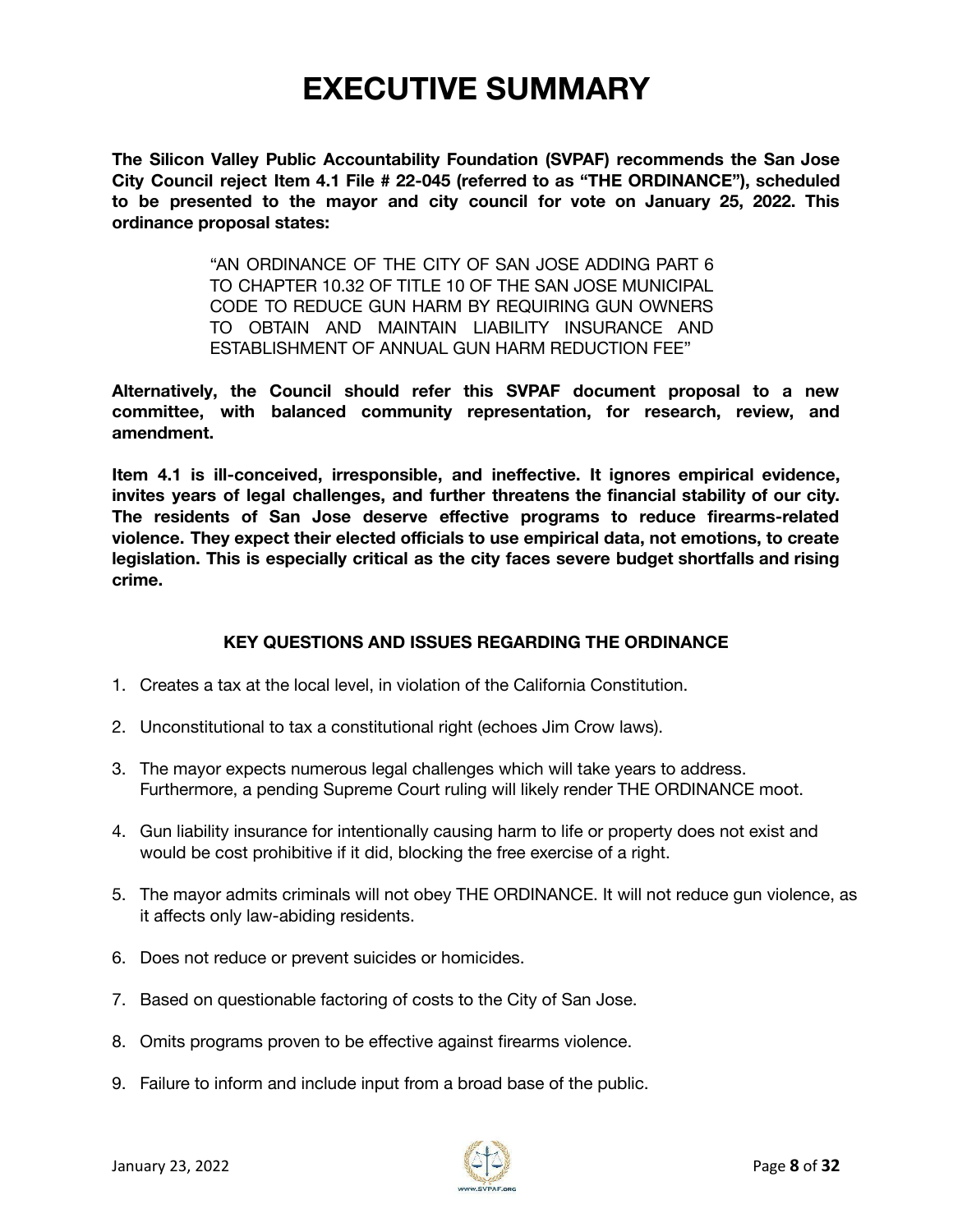#### **1. THE ORDINANCE is in direct violation of the California Constitution regarding taxes implemented at the local level. The courts have consistently ruled that fees are taxes in this context. 2**

Article XIII C Section 2(d) of the California Constitution specifically prohibits cities from implementing special taxes like those mandated in THE ORDINANCE.

It reads, "(d) No local government may impose, extend, or increase any special tax unless and until that tax is submitted to the electorate and approved by two thirds vote."

THE ORDINANCE proposes the city impose a special tax based only on the vote of the city council.

THE ORDINANCE would create a nonprofit to control money collected from law-abiding gun owners. If city council members vote for this ordinance, they will open the floodgates for corruption. Former city employees sitting on the board of this nonprofit would be paid with money collected from taxpayers. No former city employee should ever be allowed to profit thus.

THE ORDINANCE does not define the Annual Gun Harm Reduction Fee and, incredibly, gives lawmakers up to six months after the vote to define it.



 $2$  M. Harlan. Harper v. Virginia State Board of Elections (1966)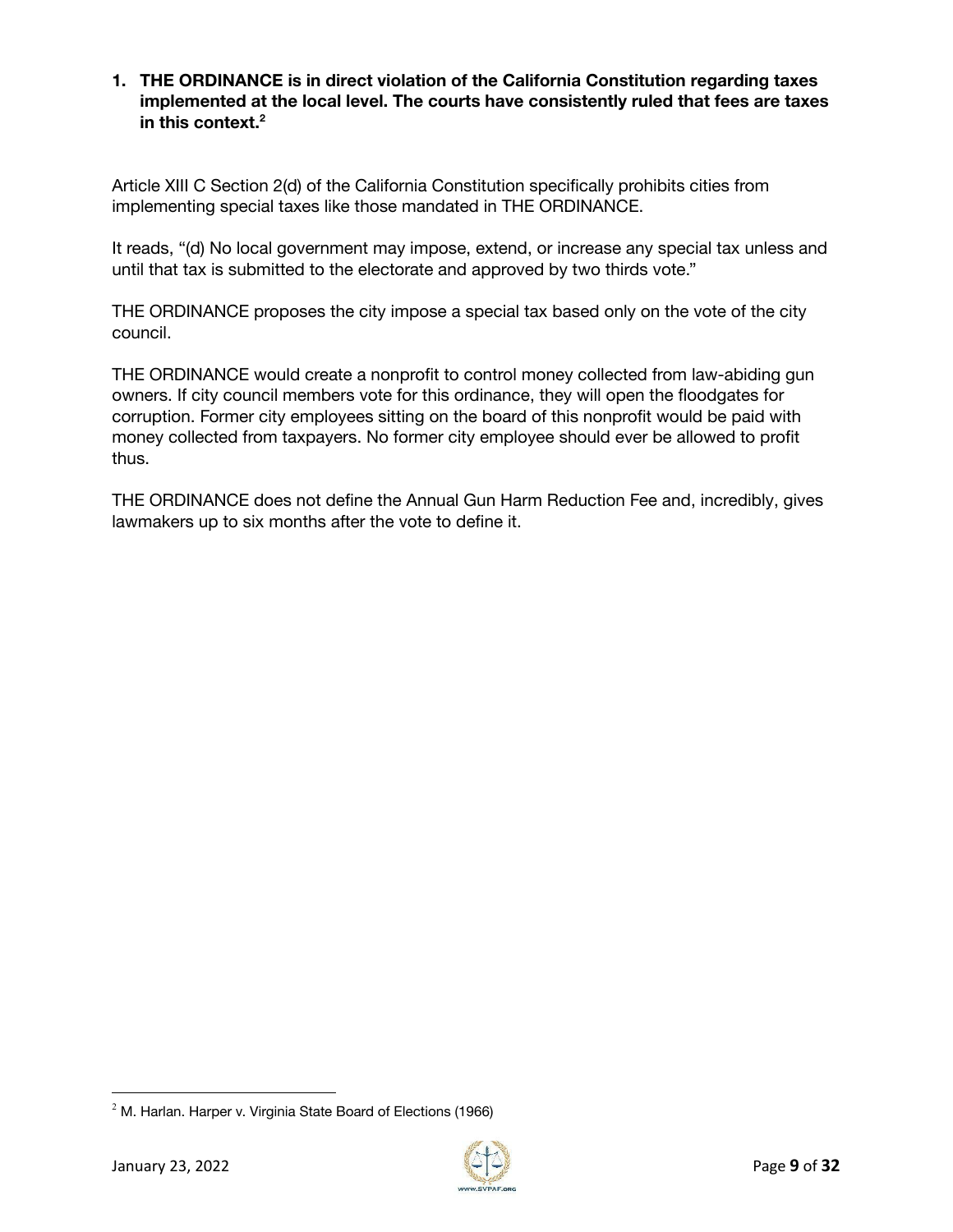#### **2. THE ORDINANCE mimics Jim Crow-type laws in taxing a Constitutional right and runs the risk of violating recent rulings regarding warrantless searches.**

The 24th Amendment to the Constitution states:

*The right of citizens of the United States to vote in any primary or other election for President or Vice President, for electors for President or Vice President, or for Senator or Representative in Congress, shall not be denied or abridged by the United States or any State by reason of failure to pay any poll tax or other tax.*

Justice William O. Douglas, writing for the Court, explained: "[A] state violates the Equal Protection Clause…whenever it makes the affluence of the voter or payment of any fee an electoral standard. Voter qualifications have no relation to wealth nor to paying or not paying this or any other tax." $3$ 

Since then, the courts have ruled that governmental agencies may not assign a fee or tax to any right guaranteed by the Constitution.

THE ORDINANCE places a financial burden on any person who wishes to exercise the constitutional right guaranteed by the Second Amendment. THE ORDINANCE makes the affluence of the gun owner an issue when exercising the right to keep and bear arms in the city of San Jose. 4

The Supreme Court struck down a local ordinance that required solicitors to obtain a license and pay a fee, finding it infringed on the First Amendment right of free speech. 5

In Caniglia v Strom, the Supreme Court ruled strongly against warrantless searches and seizures in someone's home by the police.<sup>64</sup> It remains to be seen how the city will try to enforce compliance with this law without resorting to such searches and seizures.

The Fourteenth Amendment incorporates the Second Amendment so as to protect this right from municipal infringement.



 $3$  M. Harlan. Harper v. Virginia State Board of Elections (1966).

<sup>&</sup>lt;sup>4</sup> NY State Rifle and Pistol Assn v Bruel. Amicus brief by the National African American Gun Owners Assn. Inc.

 $<sup>5</sup>$  Murdock v. Pennsylvania (1943)</sup>

<sup>6</sup> Caniglia v Strom SCOTUS 953F3D.112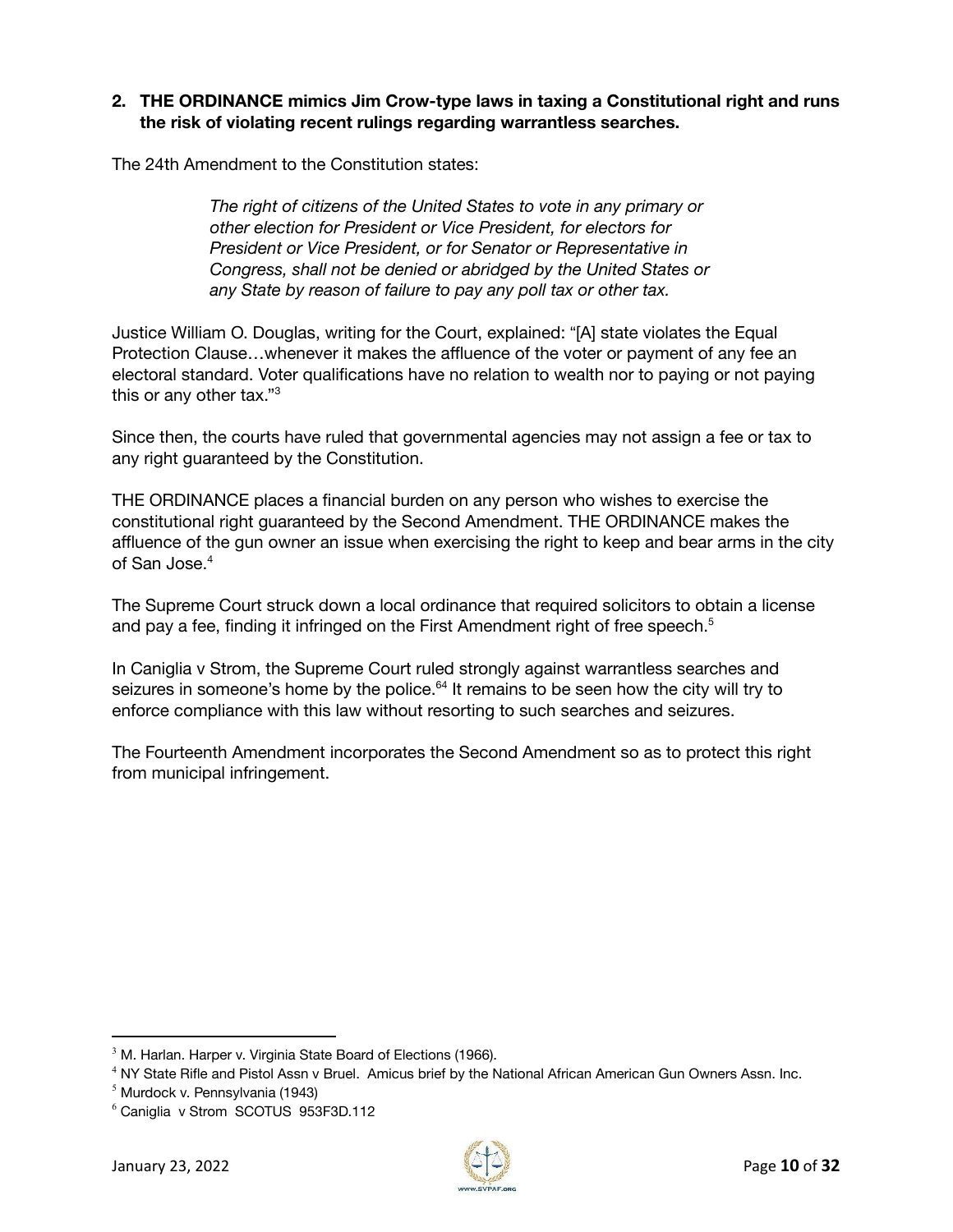#### **3. The mayor expects numerous legal challenges which will take years to address. Furthermore, a pending Supreme Court ruling will likely render THE ORDINANCE moot.**

The city has already received notice from civil rights organizations of their intention to challenge the ordinance if it is passed.<sup>78</sup> This includes Gun Owners of California, Firearms Policy Council, Second Amendment Foundation, California Rifle and Pistol Association, and NRA, to name a few. The last time the City of San Jose was embroiled in this kind of legal scandal, it was bogged down for more than five years in court. The city will be forced to use resources that could be applied to other needs such as Covid-19 vaccinations, housing for the homeless, and emergency services.

On Nov. 3, 2021, the Supreme Court of the United States heard arguments in the case New York State Rifle & Pistol Association v. Keith Corlett, No. 20-843. NYPPA v Corlett hinges on whether laws regarding the Second Amendment are subject to strict scrutiny.

According to The New York Times, "The Supreme Court appears likely to rule against a New York law that imposes strict limits on who can carry guns in public, which could radically reshape the nation's relationship with guns." The New York Times went on to note this would likely undo most California gun restrictions.<sup>9</sup>



 $^7$  https://www.sfgate.com/news/bayarea/article/National-Gun-Rights-Group-Threatens-To-Sue-City-16315602.php

<sup>8</sup> https://www.lawenforcementtoday.com/san-jose-mayor-proposes-constitutionally-questionable-gun-control-effort

<sup>&</sup>lt;sup>9</sup> <https://www.nytimes.com/2021/11/10/us/supreme-court-gun-case-california.html>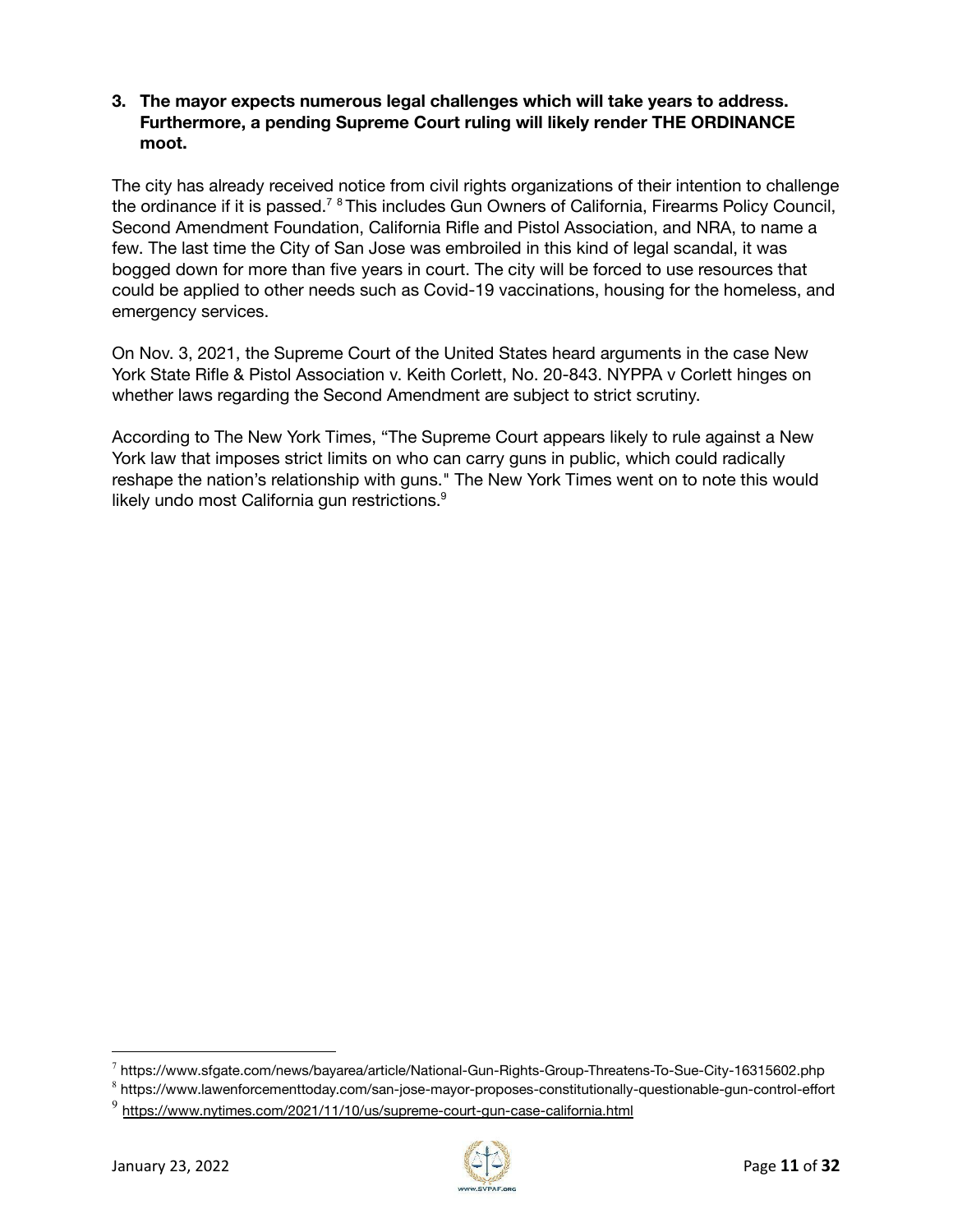#### **4. Gun liability insurance for intentionally causing harm to life or property does not exist and would be cost prohibitive if it did, blocking the free exercise of a right.**

The mayor asserts this program is viable because firearm owners will only have to purchase a liability insurance policy, however he has yet to identify even one insurance carrier that offers firearms liability policies against suicides or homicides. Our independent research with numerous major carriers has yet to reveal even one that will offer the type of liability coverage THE ORDINANCE has proposed.

Lockton Affinity is the industry leader in insurance policies for gun owners; even they do not offer such a policy. Our research indicates merely asking about the availability of such coverage could jeopardize the insured's existing property and casualty coverage.

The challenge with finding such coverage revolves around two issues. First is the problem of "moral hazard."

Liability insurance exists. It is offered to protect the policy holder from acts of negligence or error. These policies do not protect against illegal or intentional acts, nor do they protect a third party.

The kind of policy being proposed is intended to protect a third party based on an intentional or even criminal act. This creates the problem of moral hazard. Moral hazard is the lack of incentive to guard against risk where one is protected from its consequences. In sum, the existence of this kind of insurance subsidizes the person's ability to engage in the hazardous activity. Coverage for a moral hazard creates an incentive to engage in hazardous behavior. Insurance carriers will not offer the kind of policy proposed for this reason. 10

The second problem is that of regulation. Each state regulates what kind of policies are legal in that jurisdiction. Even if a carrier could be found that would be willing to offer liability coverage of this type payable to a third party, that policy would first have to be reviewed and approved by the California Department of Insurance.

Lastly, if the type of liability insurance required was to be found, it would likely be prohibitively expensive. This blocks the ability of the individual to freely exercise their constitutional right.



<sup>10</sup> Kochenburger, Peter, "Liability Insurance and Gun Violence" (2014). *Faculty Articles and Pa*pers. 226. hpps://opencommons.uconn.edu/law\_papers/226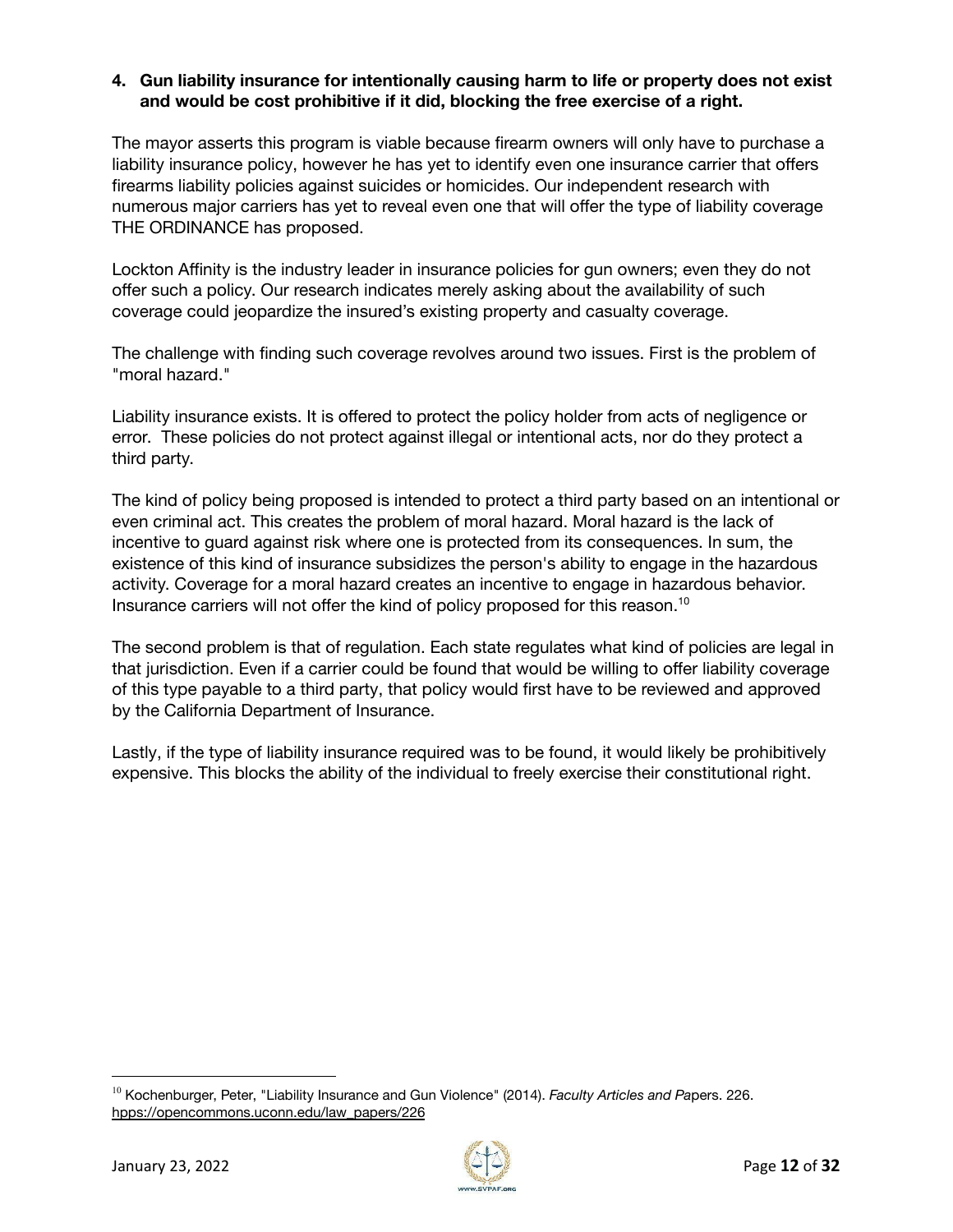**5. The mayor admits criminals will not obey THE ORDINANCE. It will not reduce gun violence, as it affects only law-abiding residents.**

> "*Critics say that criminals won't obey insurance or fee mandates — and they are right.*" 11 Mayor Sam Liccardo

**"***I get what they are trying to do, but it really gets back to the fact that if the city, county, and state would actually enforce existing gun laws-there would be a drastic reduction in gun violence and injury.***"** 12

- Dave Tindall, former San Jose Acting Chief of Police and Deputy Chief of Police

The report "Gun Violence Prevention Strategy: Focused Deterrence" from the National Institute of Justice states:

…concentrating enforcement on persons who repeatedly commit violent offenses in hot spots of violent crime can be highly effective in reducing gun violence. Researchers call this practice "focused deterrence" ...focusing on drug dealing also reduces gun violence, based on data that appear to show that the two are closely intertwined. 13

Clearly, the mayor understands the proposed insurance and tax will not stop someone from intentionally engaging in firearms-related violence. THE ORDINANCE is an emotional response to horrific tragedies. It ignores empirical data pointing to the true causes of firearms misuse: criminals breaking the law, mental illness and the criminal drug trade. Remember, the case of the Gilroy Garlic Festival shooter who bought his rifle in Arizona and brought it into California illegally<sup>14</sup>.

In spite of these facts, the proponents of THE ORDINANCE are choosing to place the burden of firearms misuse on an innocent third-party, law-abiding gun owners.



<sup>&</sup>lt;sup>11</sup> <https://www.latimes.com/opinion/story/2022-01-19/op-ed-new-gun-control-laws-help-congress>

 $12$  EMAIL: from David Tindall to Steve Donohue, Paul Joseph and Anthony Mata dated 6/3/21. SUBJ: RE: Gun Harm Reduction Memo and Workload Assessment.

<sup>&</sup>lt;sup>13</sup> <https://nij.ojp.gov/topics/articles/gun-violence-prevention-strategy-focused-deterrence>

<sup>&</sup>lt;sup>14</sup> <https://www.cnn.com/2019/07/29/us/gilroy-california-food-festival-shooting-monday/index.html>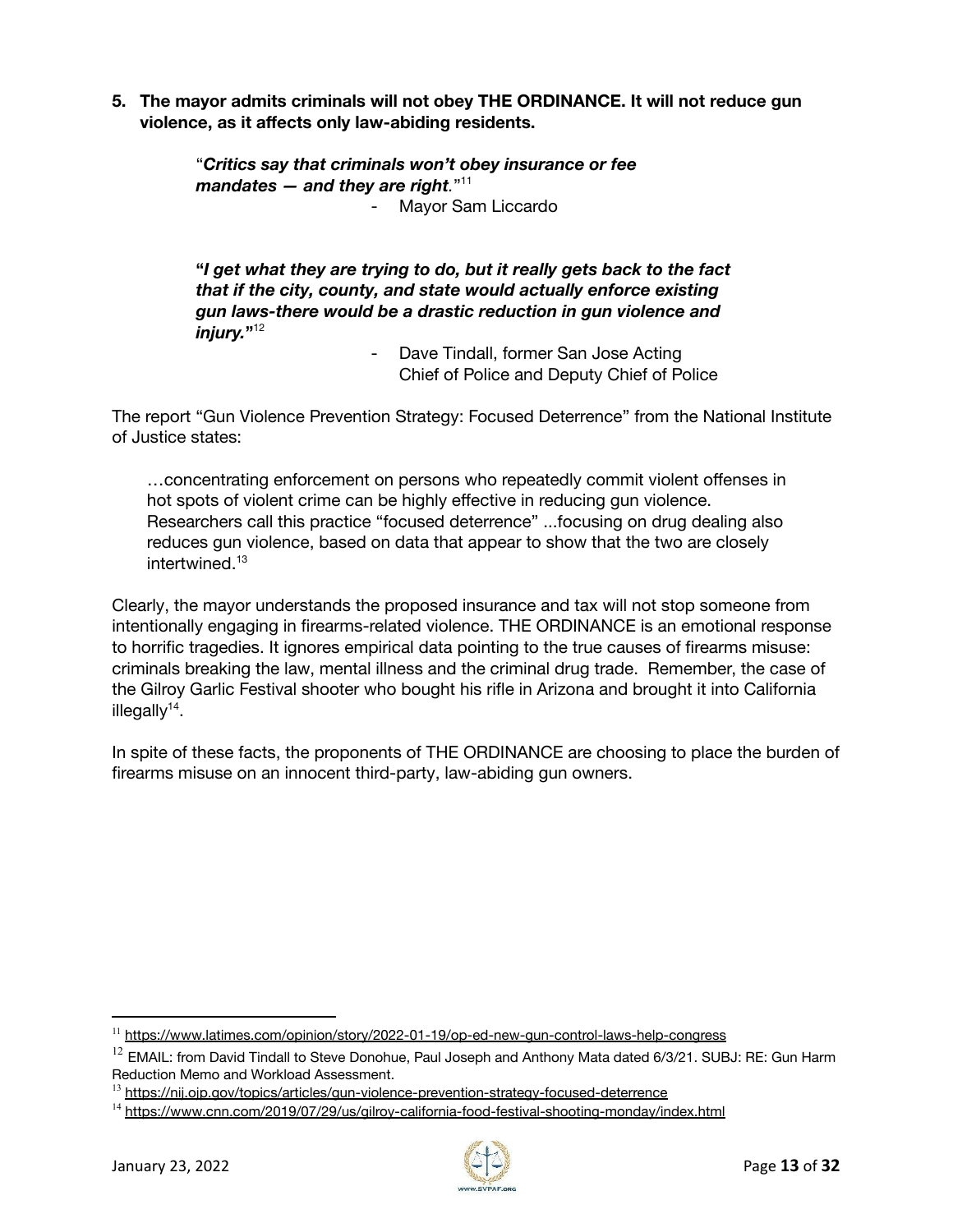#### **6. Even if insurance such as that mandated in this ordinance existed, it would confer no public safety benefit. The Pew Research Center reported that 97% of firearms related deaths are suicides or homicides.** 15

Liability insurance for firearms owners covers the value of the firearm in case of theft. It does not cover costs associated with the intentional misuse of a firearm, whether in a homicide or suicide.

THE ORDINANCE does not require the taxes collected to be spent on services for the prevention and/or reduction of suicide. Instead it states the nonprofit may use tax dollars in certain categories, but are not limited to them.

THE ORDINANCE does not make any reference of any kind to homicide prevention or reduction.

SVPAF recommends the city address root causes of homicides and suicides and implement the items found in Section 8 of this document.



 $^{15}$  John Gramlich, "What the data says about gun deaths in the U.S." PEW Research Center Aug 16 2019 https://www.pewresearch.org/fact-tank/2019/08/16/what-the-data-says-about-gun-deaths-in-the-u-s/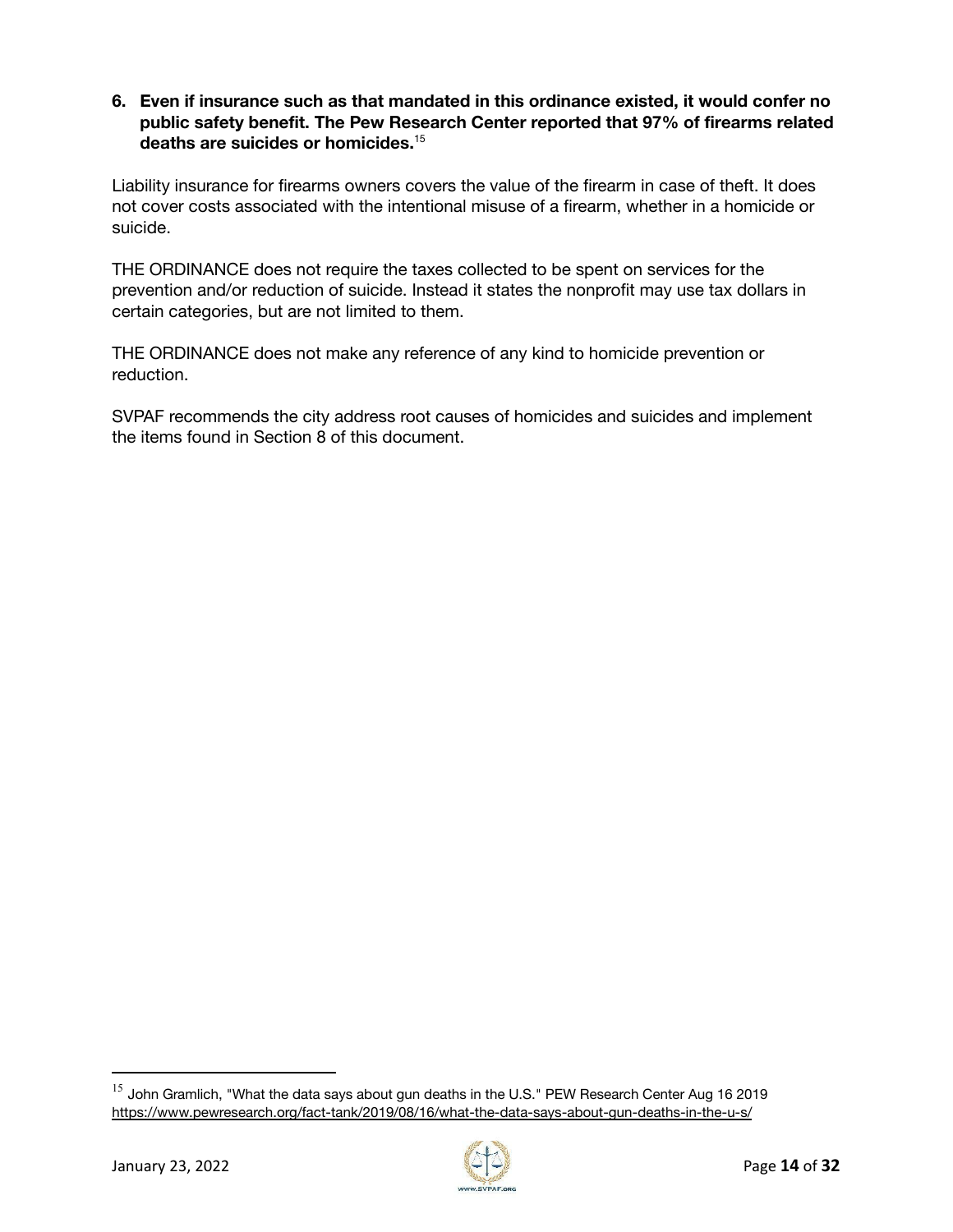#### **7. The Pacific for Institute Research and Evaluation (PIRE) includes questionable factoring of costs to San Jose.**

PIRE claims the cost of firearms-related violence to the city is over \$442 million. This is an exaggeration. The number is based on a draft study attributing 74% of this supposed cost to "loss of quality of life." The study defines "quality of life" as lost wages or lost earnings. Such numbers appear speculative and open to misrepresentation.

The study does not balance "quality of life" against the benefits from the defensive use of firearms. Even based on the lowest estimates of firearms used defensively, the Centers for Disease Control (CDC) determined these numbers balance out. The CDC completed a study in 2013 regarding the defensive use of firearms which was not published after being completed. That study included the following data:

Almost all national survey estimates indicate that defensive gun uses by victims are at least as common as offensive uses by criminals, with estimates of annual uses ranging from about 500,000 to more than 3 million...

Studies that directly assessed the effect of actual defensive uses of guns (i.e., incidents in which a gun was "used" by the crime victim in the sense of attacking or threatening an offender) have found consistently lower injury rates among gun-using crime victims compared with victims who used other self-protective strategies. 16

PIRE lumps justifiable homicides, such as those involving police officers, in with all other firearms-related deaths. This is misleading. This is an insult to the San Jose Police Department, which has been understaffed and undercompensated for years.

The mayor engaged an academic known for gun control advocacy that resulted in flawed and biased statistics which became the basis for THE ORDINANCE. The mayor and proposing council members did not put the research contract out for bid for a balanced look at the real numbers.



<sup>&</sup>lt;sup>16</sup> Priorities for Research to Reduce the Threat of Firearm-Related Violence pg. 15-16 http://nap.edu/download/18319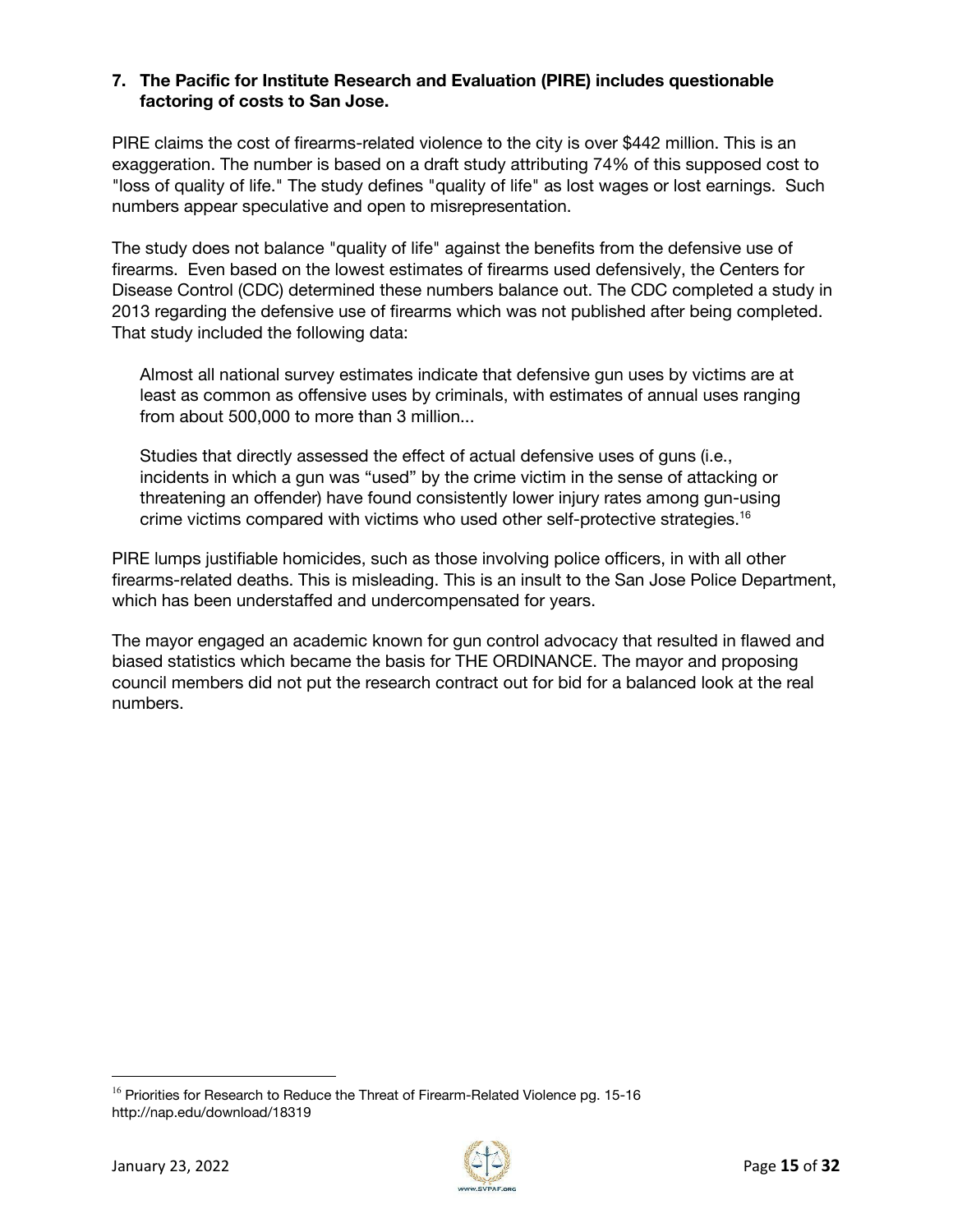#### **8. Omits programs proven to be effective against firearms violence.**

If the council is truly interested in reducing the prospect of gun violence there are several things they can do right now that are effective and would not encumber law abiding citizens.

For example, the state of California maintains a list of people who are prohibited from owning firearms. That list includes people known to be in possession of firearms, in violation of the law. This needs to be addressed immediately.

The CA Armed and Prohibited Persons Systems (APPS) database cross-references firearms purchasers against other records for individuals who are prohibited from possessing firearms. According to the California Department of Justice, there are almost 24,000 people on the APPS list statewide. Statistically, that includes at least 800 people in the City of San Jose on that list. These are people known to have violent tendencies, yet the city council has done nothing to remove firearms from these people.<sup>17</sup>

There are programs developed by the federal government that have proven successful at reducing gun violence which the City of San Jose has not implemented. For example, the National Institute of Justice has researched strategies designed to contain gun violence. These include focused deterrence and targeting of drug dealers. There is no indication the City of San Jose currently utilizes these strategies even though they have been used successfully in several cities nationwide. 18

The city has failed to take advantage of free programs designed to enhance firearm safety. For example, Project Child Safe provides several free services, including gun safety locks.<sup>19</sup>

Additionally, the city council should:

- 1. Write and approve an amicus curia resolution to send to the California Assembly and Senate to repeal Propositions 47, 57, and AB109
- 2. Establish the Gun Harm Reduction Commission (GHRC) pilot program with balanced community representation
- 3. Enforce and prosecute existing gun laws
- 4. Support recommendations 1 through 5 of the 9/16/2021 Rules and Open Government Committee memorandum entitled, "Community Violence Prevention & Response"
- 5. Fund attorneys that will prosecute gun crimes in the county
- 6. Hire more police officers
- 7. Build mental health hospitals and fund sobriety programs
- 17



[https://oag.ca.gov/news/press-releases/california-department-justice-releases-2020-armed-and-prohibited-persons](https://oag.ca.gov/news/press-releases/california-department-justice-releases-2020-armed-and-prohibited-persons-system) [-system](https://oag.ca.gov/news/press-releases/california-department-justice-releases-2020-armed-and-prohibited-persons-system)

<sup>&</sup>lt;sup>18</sup> https://nij.ojp.gov/topics/articles/gun-violence-prevention-strategy-focused-deterrence

<sup>&</sup>lt;sup>19</sup> [https://projectchildsafe.org/parents-and-gun-owners](https://projectchildsafe.org/parents-and-gun-owners/)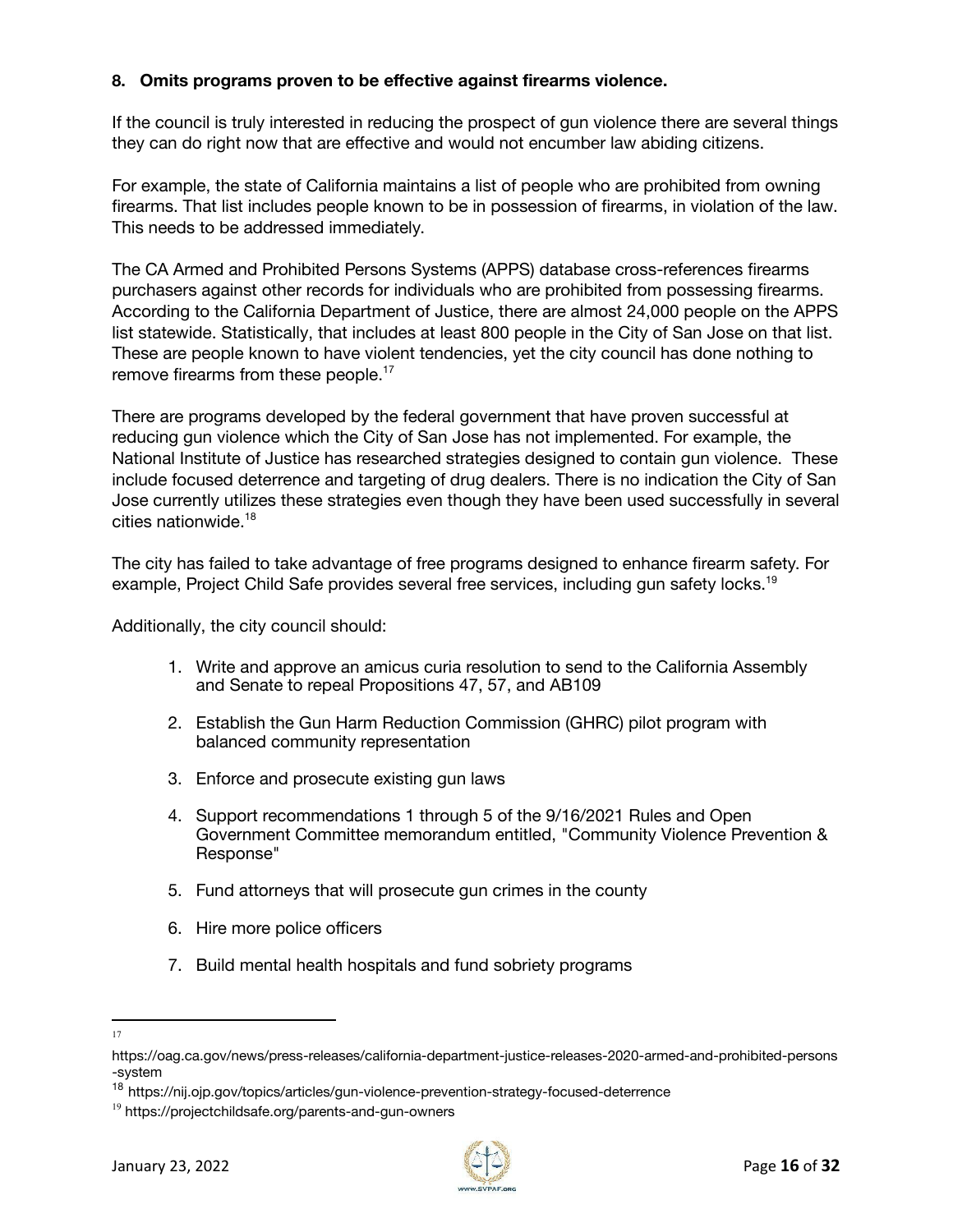#### **9. Failure to include input from a broad range of the public outside of council meetings. This violates the principle of robust open government.**

The City of San Jose has not sought broad public input to THE ORDINANCE outside of city council meetings.

At the June 29, 2021, city council meeting, Council Member Dev Davis commented she was concerned THE ORDINANCE lacked input from any Second Amendment advocacy groups. She named several, including the Second Amendment Foundation, California Rifle and Pistol Association, California Gun Rights Foundation, and Gun Owners of California. Mayor Liccardo asked her to repeat the organization names to ensure the city could be sure to reach out to them.

On August 26, 2021, San Jose Spotlight hosted an expert panel on gun policy.<sup>20</sup> The intended members of the panel were Mayor Sam Liccardo, a representative from Moms Demand Action, a family member of a victim of the VTA shooting, and local community activist and Second Amendment supporter Kirk Vartan. While this event was supposed to take place in July 2021, it was delayed in good faith to accommodate the mayor's schedule. A month later, both the mayor and Moms Demand Action declined to participate. Since 2016, Vartan has asked for open and collaborative discussions on gun issues, even directly asking Mayor Liccardo, writing OpEds, and speaking to the entire city council. It was disappointing the mayor didn't want to openly discuss his ideas.<sup>21</sup> <sup>22</sup> <sup>23</sup>

Chapter 12.21 of the San Jose Municipal Code deals specifically with Open Government. Section 12.21.010 – A states, "The City is committed to open and honest government and strives to meet the community's expectations consistently by providing excellent services, in a positive and timely manner, and in the full view of the public."<sup>24</sup>

Despite numerous attempts by SVPAF to meet with the mayor's office, it took over 5 months to establish contact and schedule a meeting.

The city's untimely and incomplete responses to SVPAF's Public Records Act requests are unacceptable. We had to independently verify that neither the mayor's office nor city staff contacted all of the organizations Council Member Davis listed on June 29, 2021. Apparently, they also failed to reach out to local gun stores, shooting ranges, or any clubs and organizations in Santa Clara County, such as the Golden State Second Amendment Council (GS2AC).

The proponents of THE ORDINANCE have only solicited input from those lobbying for restrictive gun legislation. They have not made good-faith efforts to consider a broad range of viewpoints in full transparency. An ordinance that would affect residents in all ten San Jose districts should be preceded by extensive community engagement long before it is presented to city council for vote.



 $20$  https://sanjosespotlight.com/event/common-ground-gun-policy-in-silicon-valley/

 $21$  https://sanjosespotlight.com/vartan-silicon-valley-needs-a-public-discussion-on-guns/

<sup>&</sup>lt;sup>22</sup> https://sanjosespotlight.com/san-jose-mayor-renews-push-for-gun-control-after-mass-shooting/

<sup>&</sup>lt;sup>23</sup> https://sanjosespotlight.com/santa-clara-county-leaders-approve-safe-gun-storage-law/

<sup>&</sup>lt;sup>24</sup> Open Government Ordinance in San Jose Municipal Code

<https://www.sanjoseca.gov/home/showpublisheddocument/12117/636666010443800000>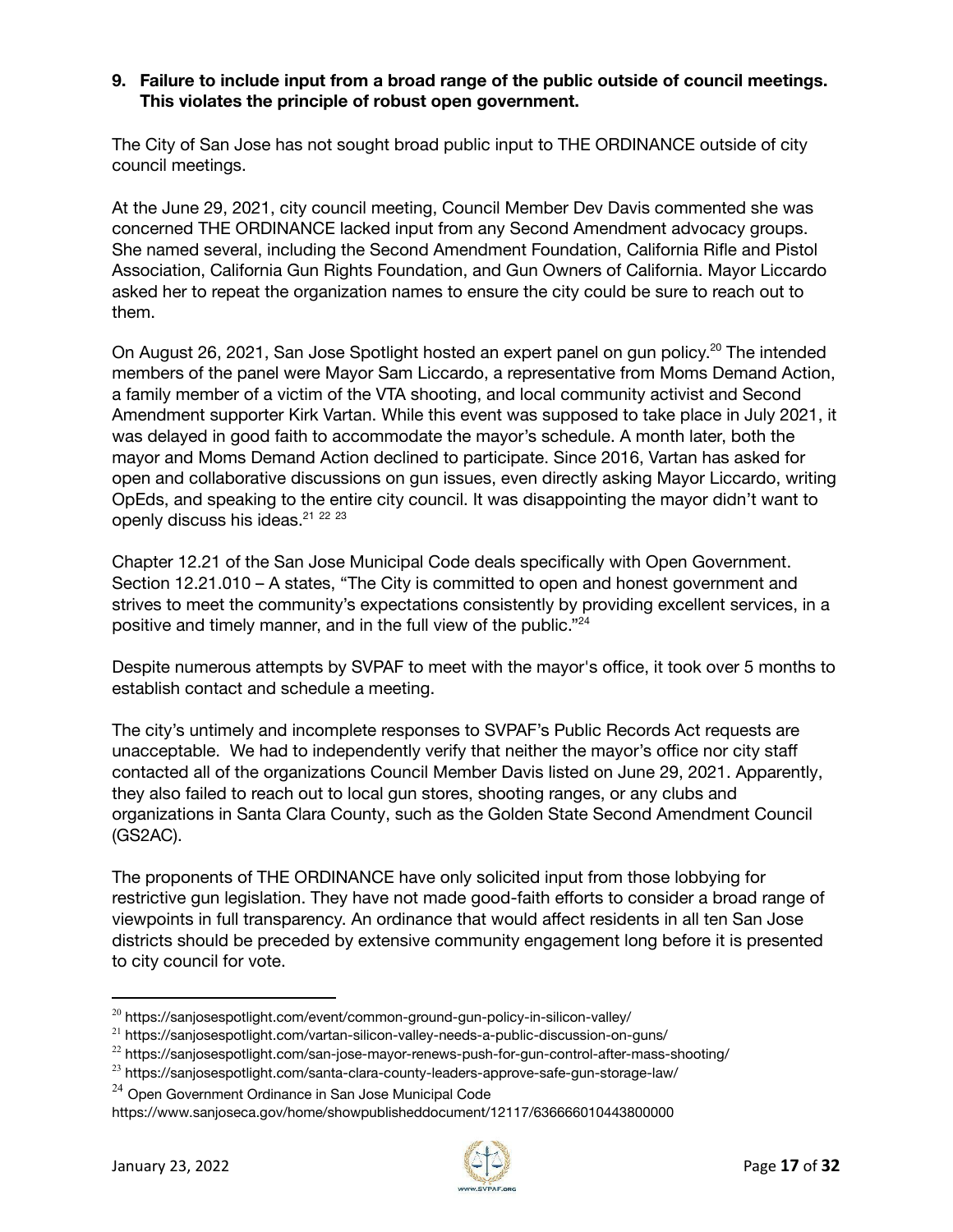# **Recommendation**

THE ORDINANCE is fatally flawed. Its financial justifications are questionable. It would trigger numerous lawsuits. It will not reduce criminal behavior that drives almost all costs related to gun violence. It does not address the drug trade, mental health problems, or drug addiction. THE ORDINANCE assumes the availability of liability insurance that has yet to be found and places restrictions on the free exercise of our rights.

There are steps the city can and should take to tackle problematic behavior around firearms and violence in San Jose. We encourage the mayor and council members to pursue strategies that have already proven successful in other jurisdictions, including those listed in Section 8 of this document. Data-driven solutions produce results, with the least amount of money and in the shortest amount of time.

**The San Jose City Council should reject Item 4.1 File #22-045 at the 1/25/2022 council meeting.** Failing that, they should refer Item 4.1 to a new group composed of the broadest possible range of stakeholders. A Gun Harm Reduction Commission, formed with balanced community representation, could help the city council to address weaknesses of THE ORDINANCE and arrive at solutions that address the problems it is purported to solve.

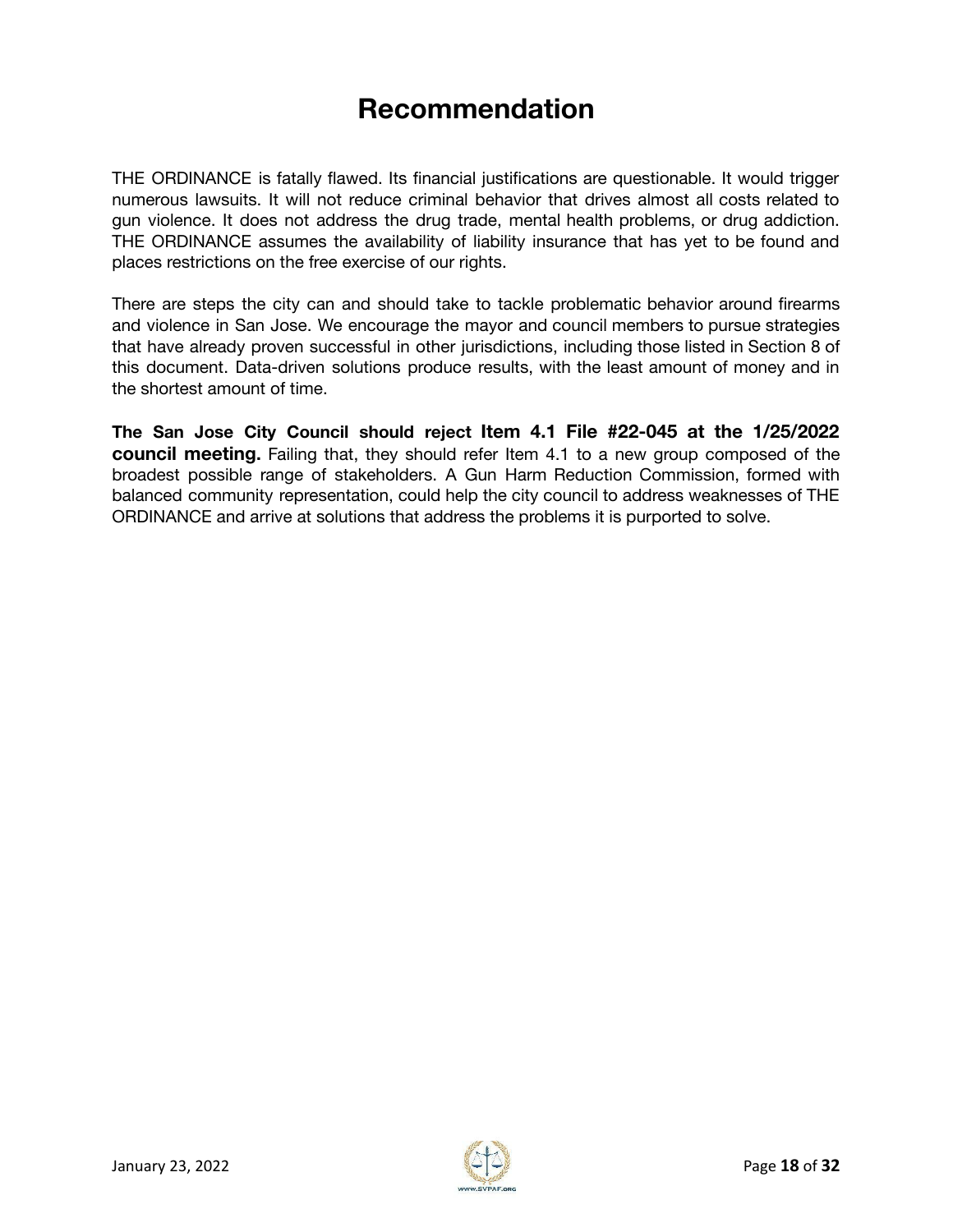# 12/14/2021 Record of Constructive Notice

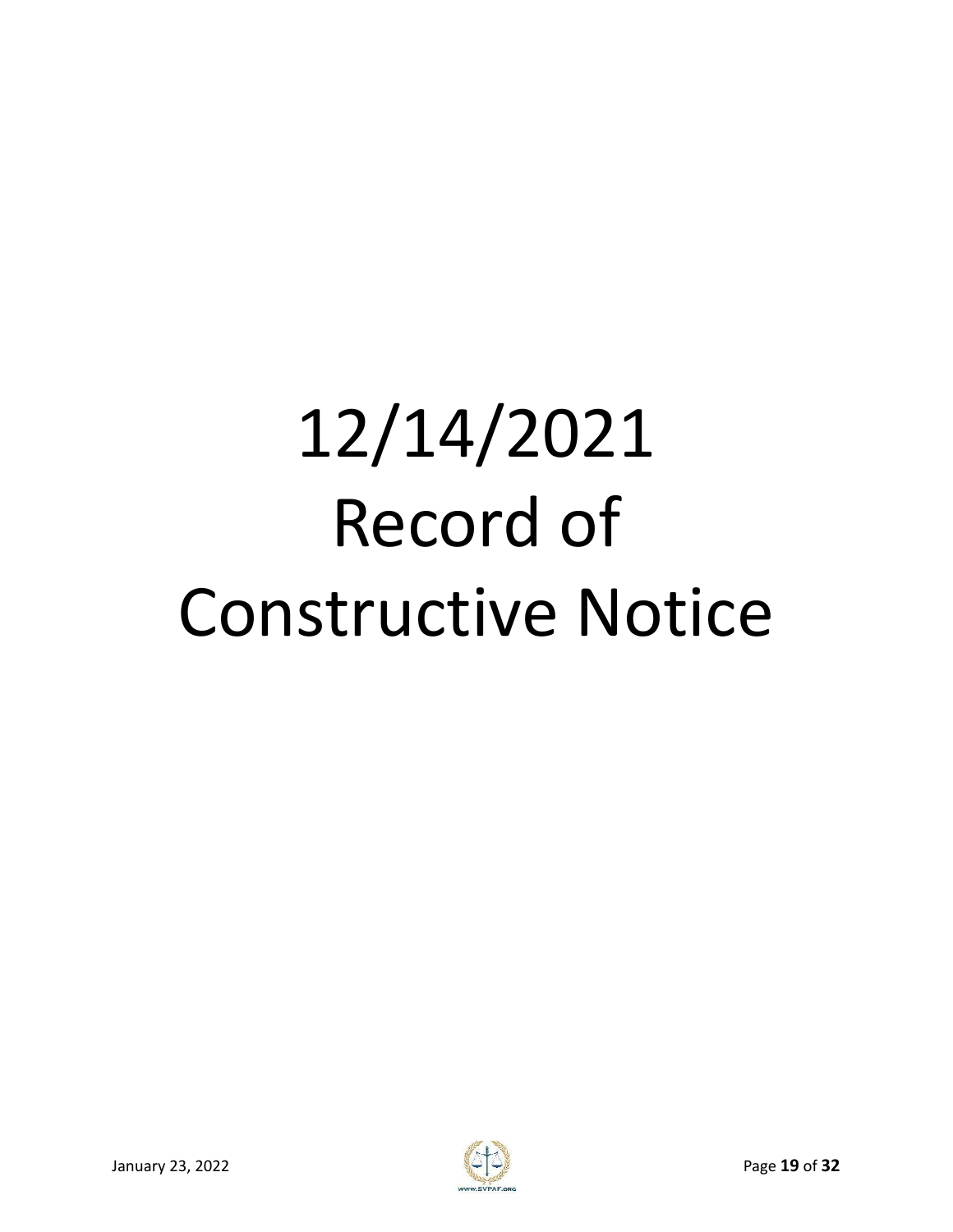

#### **December 14, 2021**

From: The Board of the Silicon Valley Public Accountability Foundation

To: San Jose City Attorney Nora Frimann CC: Jennifer Maguire, Toni Taber, Jessica Lowry

#### **Via email and USPS Certified Mail**

#### **Re: Record of Constructive Notice: Gun Harm Reduction Proposals**

San Jose City Attorney Frimann,

This document serves as a record of constructive notice. It is in response to the June 16, 2021 memorandum entitled, "Reducing Gun Harm, and the Public Burdens of Gun Violence" and all efforts related to it. Community outreach has been almost nonexistent for law proposals of this magnitude, there have been no public community meetings on these proposals to our knowledge, and collaboration efforts have been one-sided thus far.

We have requested multiple public records and met with the Mayor's staff on December 3, 2021. This meeting shed light on multiple pieces of new information which were withheld from the public records request.

We are concerned that these proposals open the door to fundamentally changing our society from a tax funded community democracy to a pay-as-you-use system of government that is inequitable and treats residents unequally.

**There are many unanswered questions pertaining to the proposals, and one of the purposes of this notice is to request the City Attorney's Office to seek those answers, weigh the constitutionality and** legality of each one of these proposals, and respond to us and to the public with answers to all the **questions in this document because they are necessary and required for the public to understand what is being voted upon and how these proposals will impact all of us.**

Our initial email to the Mayor's Office went unanswered for almost three months, allegedly went into spam even though the same email was received and responded to by other councilmember offices.

The Mayor's Office has performed outreach to 30 or more organizations on this topic, yet only a handful were included in the public records.

We contacted some of the groups listed by the Mayor's Office and they said they had zero communication with them.

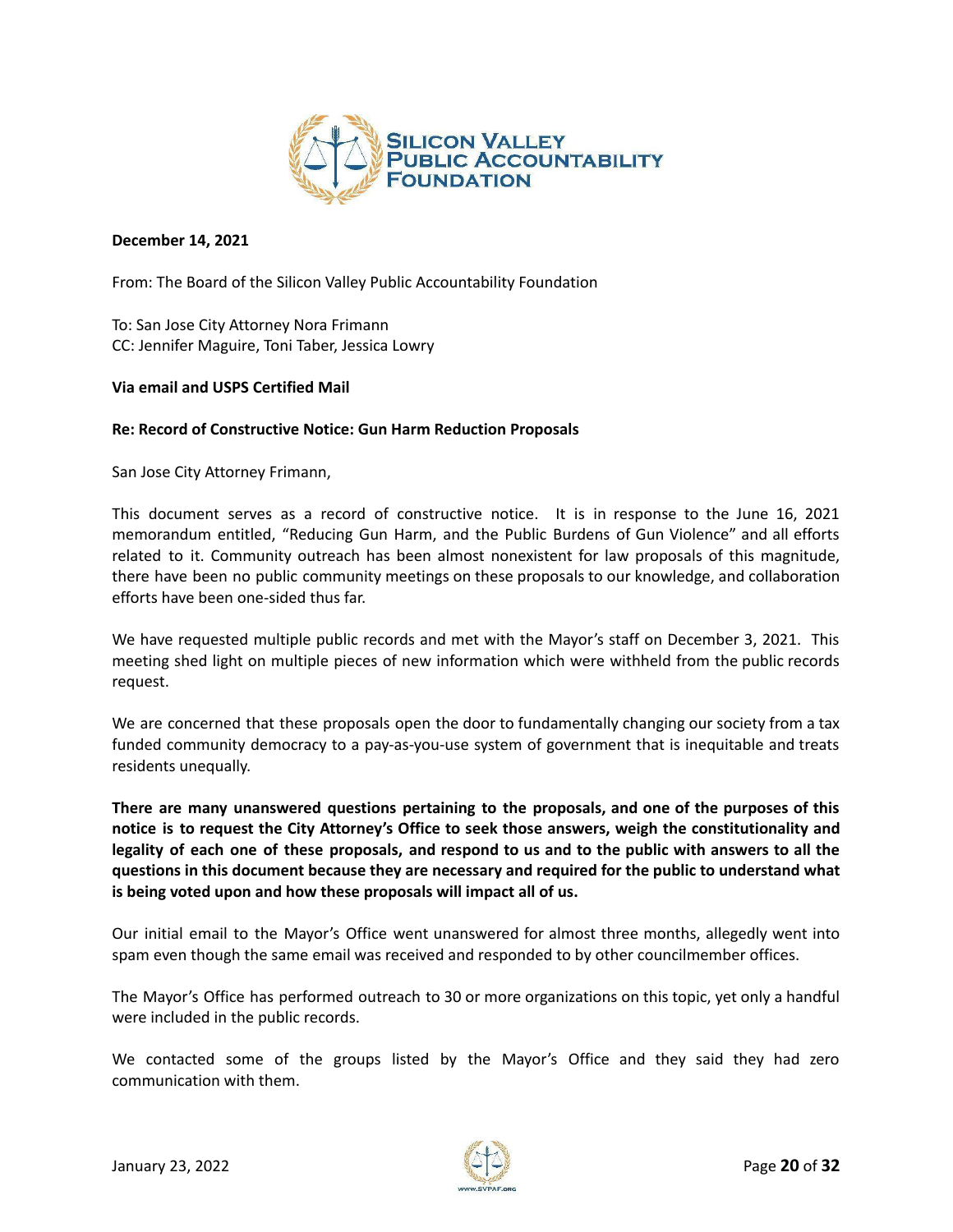We want to make our city safer by reducing violence. We want to create an inclusive and collaborative environment which allows for all stakeholders in the community to hear the issues, understand the approach, and be part of the solution. We believe in evidenced-based solutions that tell the entire story, not just a single point of view.

The Ted Miller PhD data is one-sided and was done so intentionally as they were directed to only look at gun harm statistics. It is the consensus of our diverse board that this current course of action is not trying to solve the problems of violence and illegal firearm usage in our city and is instead trying to justify a predetermined political agenda.

**The below questions are taken from a letter we submitted to the Mayor's Office on December 12, 2021. This letter was submitted to all members of the City Council on December 13, 2021. They were** directed at the Mayor's Office, but for the purpose of this letter please answer them from the point of **view of the City of San Jose.**

#### **Questions for the Record of Public Notice: Reducing Gun Harm/Violence in San Jose**

Through the public records request we made, the proposals themselves, the memorandums from the Mayor, and the meeting we attended, the public should have enough data to understand exactly what you are proposing; however, we do not. There are many unanswered questions and legal points of explanation which need to be addressed. These categories include, but are not limited to:

- 1. General
- 2. The Proposed Ordinances
- 3. Ted Miller PhD Data
- 4. City Staff Involvement
- 5. Community Outreach and Involvement
- 6. Third Party Non-Neighborhood Association Organizations and Involvement
- 7. Expectation of Legal Costs

#### **General**

- 1. Christina and Paul informed us that only gun harm was looked at and not gun benefits.
	- a. How can a balanced proposal be brought before council if both sides are not equally evaluated?
	- b. Why has the city not looked at the benefits of gun ownership in San Jose?
	- c. When will the city be researching the benefits of gun ownership in San Jose?

#### **The Proposed Ordinances**

- 1. By enacting these ordinances, what are you trying to achieve? You have stated these laws will not reduce mass shootings, especially considering the fact that violations of these proposals (if they become law) would result in infractions, or in the most severe cases, non-violent misdemeanors?
	- a. Please include specific outcomes you are hoping to achieve.
	- b. How much money will these ordinances cost per year?
	- c. What is the total offset through gun owner fees you expect to collect?
	- d. How is success measured by these proposals?

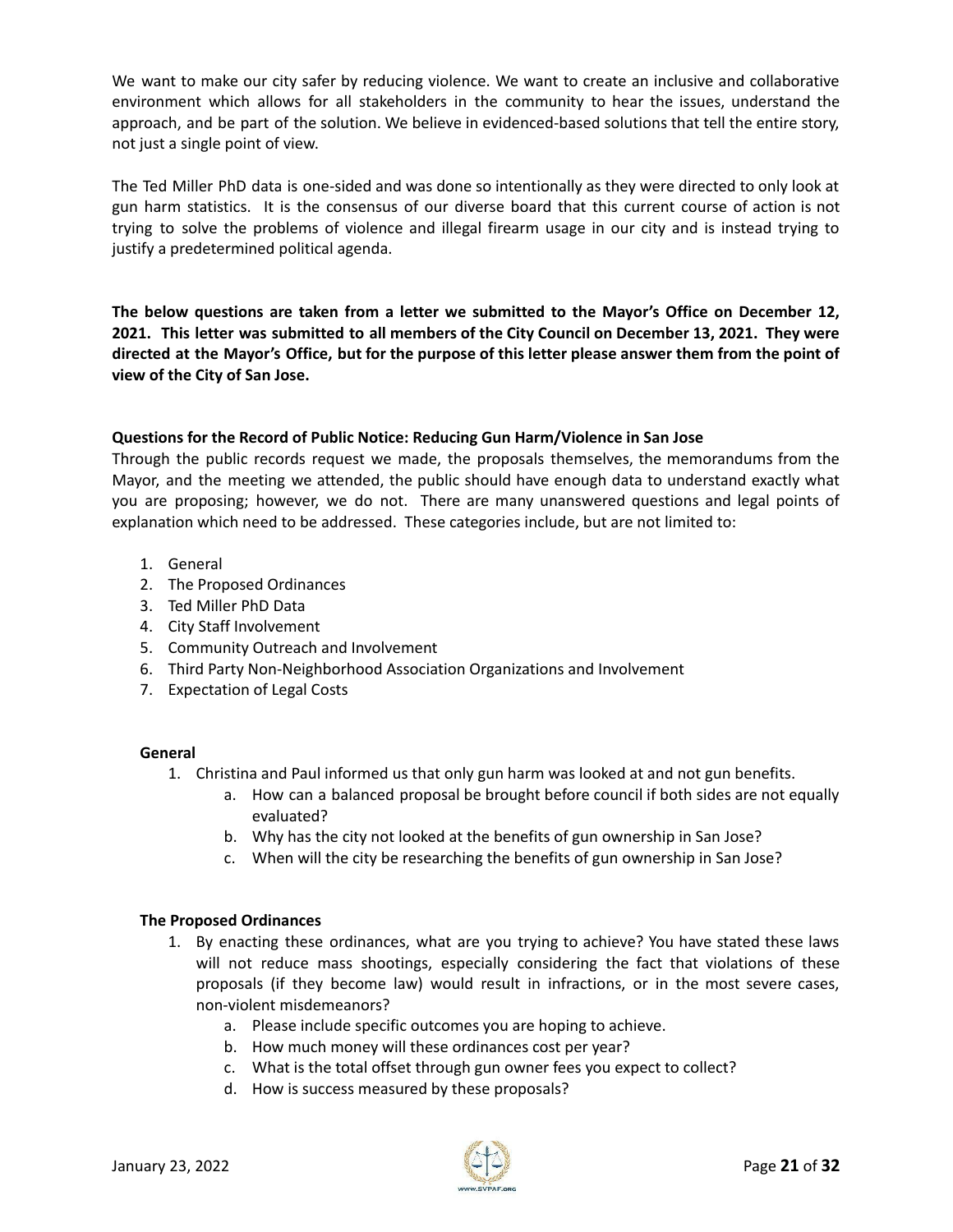- 2. If the proposed ordinances do not evince an improvement in gun violence and gun harm reduction, is there a sunset requirement for each one individually or collectively?
	- a. If so, what are the requirements for sunset?
	- b. When would the laws sunset?
- 3. The Ordinance Proposals:
	- a. REDUCING GUN HARM, AND THE PUBLIC BURDENS OF GUN VIOLENCE
		- i. GUN OWNERS MUST PAY AN ANNUAL FEE (TAX)
			- 1. When someone pays a fee they are purchasing something. An example may include the ability to cross a bridge. What exactly are gun owners purchasing when they pay the fee?
			- 2. What is the amount of the fee?
			- 3. You reference Seattle, WA in your Washington Post article, where they have implemented a gun tax/fee similar to your proposal. It is done at the point of sale (POS), as a one-time fee.
				- a. Is the proposed SJ fee a POS one-time fee, or a yearly recurring fee?
				- b. Is the SJ fee per firearm or per transaction?
				- c. Is this a permit-type system that has to be done with the SJPD directly, or via the gun store?
			- 4. Is the fee locked in or will it increase yearly?
			- 5. Is the fee per firearm or per firearm owner?
			- 6. Will all persons in the household, including but not limited to children, parents, roommates, and housemates of the firearm owner, be required to pay the fee?
			- 7. Will visitors of firearm owners be required to pay a fee/tax to visit a home where a firearm is present?
			- 8. Will renters of firearm owners who do not own a firearm be required to pay a fee to rent a room where a firearm is present in the home?
			- 9. Will owners of homes, landlords and/or property managers that are renting rooms need to inquire and validate if a renter owns a firearm, and if they do, verify their tenant has paid their fee?
				- a. Additionally will the owners of homes, landlords and/or property managers, be required to pay a fee for themselves since they have access to the home?
				- b. If a firearm is present and they do not know, are they now a criminal or required to pay a penalty fee?
				- c. Will the business be required to share fee information with the City?
					- i. If so, how do they protect the sensitive information from becoming a gun registry with a government organization?
				- d. Please answer the same above questions for tenants who sublease.
			- 10. Will businesses who employ persons with firearms be required to pay a fee?
				- a. If so, is the fee per employee with a firearm?
				- b. Will the business be required to share fee information with the City?

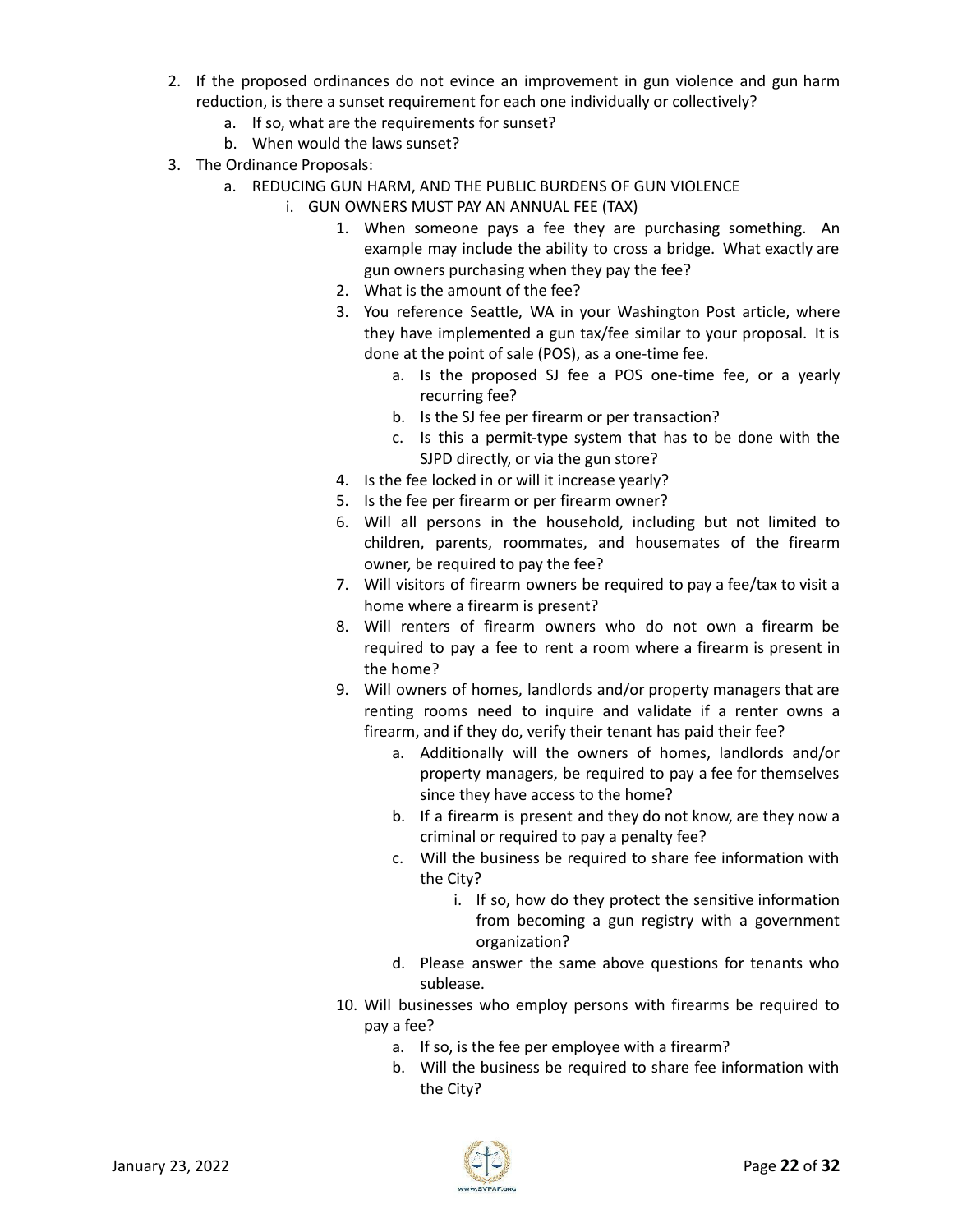- i. If so, how do they protect the sensitive information from becoming a gun registry with a government organization?
- 11. Some legal firearms do not have serial numbers such as smooth bore black powder rifles, muskets, and antiques. Are they exempt from this requirement?
- 12. What types of firearms must pay a fee?
	- a. What about pellet and BB guns?
- 13. If a resident does not renew their permit, will the city send SJPD to the person's residence to confiscate their firearms, arrest them (and possibly family members), and charge them with misdemeanors and fines?
- 14. Where will the fee revenue be stored?
	- a. If revenues are held in an interim segregated account until legal challenges are complete, where will the funds be placed after?
	- b. What oversight will exist in monitoring the account, how it is spent, and publishing that to the public?
		- i. Who will be providing this oversight?
- 15. Will the fees be eligible for transfer into the general fund?
- 16. Will vendors at firearm events at private or county facilities be required to pay a fee to do business?
	- a. How will this be accomplished?
- 17. Will private or county facilities where firearms are sold be required to pay a fee to do business?
	- a. How will this be accomplished?
- ii. GUN OWNERS MUST PURCHASE GUN INSURANCE FOR CRIMES THEY HAVE NOT AND PROBABLY NEVER WILL COMMIT
	- 1. What type of insurance will be required and what will be the minimum policy coverage amount?
		- a. Mayor Liccardo stated, "insurance coverage for unintentional firearm-related death, injury, or property damage."
		- b. To our knowledge, no insurance company offers this type of coverage.
		- c. What yearly total policy price limit would be deemed acceptable for the firearm owner?
		- d. If the cost of the policy is prohibitively or illegally expensive, will the city subsidize these insurance costs or waive the requirement altogether?
	- 2. **Murdock v. Pennsylvania, 319 U.S. 105(1943) established that** the government may not impose a charge for the enjoyment of a right protected by the federal constitution. The fact that the ordinance was imposed indiscriminately does not save it from being unconstitutional. Additionally, since the privilege in question is guaranteed by the Federal Constitution, and exists independently of state [or municipal] authority, the inquiry as to whether the State has given something for which it can ask for a return is irrelevant.
		- a. **How is this ordinance proposal constitutional?**

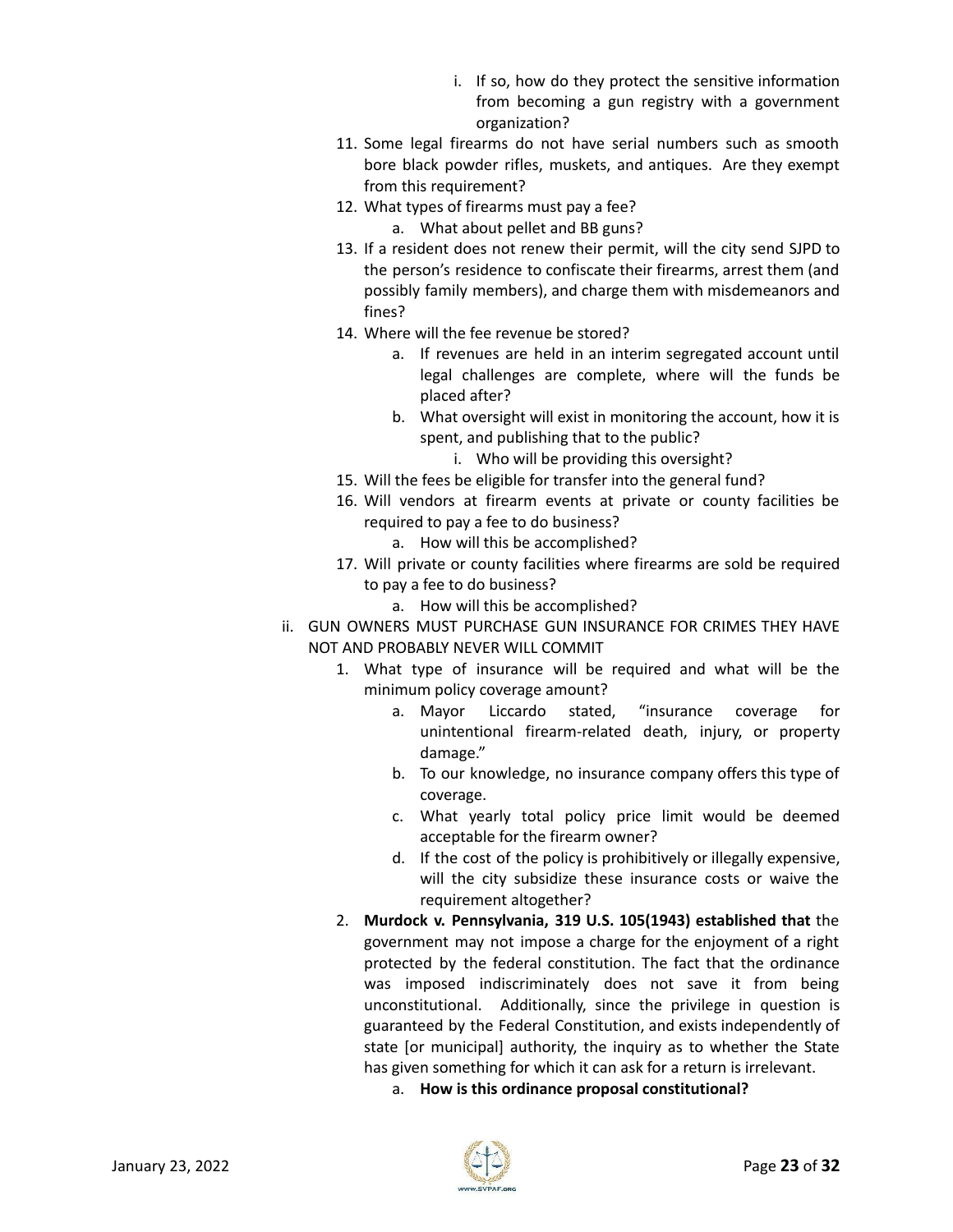- 3. Mayor Liccardo wrote in the Washington Post, "*Of course, "the crooks" won't pay a fee or buy insurance; only law-abiding gun owners would*."
	- a. If the Mayor knows criminals will not follow this ordinance, then he is intentionally targeting law abiding residents. Why?
- 4. Insurance companies demand all property is registered with them to qualify for protection. Mayor Liccardo likens this requirement to car insurance, although comparing a right to a privilege is incorrect, for the sake of this discussion, we will also incorrectly use a car insurance example: One driver owns three cars and the insurance company requires the VIN number for all three cars on the policy to provide coverage.
	- a. Is it constitutional and/or lawful to require gun owners to register and declare every firearm they own with the insurance company, especially when that data is to be shared with the city?
	- b. Will declaring every firearm owned by a resident be a requirement the city is enforcing?

i. If so, how is this different from firearm registration?

- 5. Will all persons in the household, including but not limited to children, parents, roommates, and housemates of the firearm owner, be required to purchase insurance or be named on the insurance policy (policies)?
- 6. Will visitors of firearm owners be required to purchase insurance and/or be listed on an insurance policy to visit a home where a firearm is present?
- 7. Will renters of firearm owners who do not own a firearm be required to purchase insurance and/or be listed on an insurance policy to rent a room where a firearm is present in the home?
- 8. Will owners of homes, landlords and/or property managers that are renting rooms need to inquire and validate if a renter owns a firearm, and if they do, verify their tenant has insurance?
	- a. Additionally will the owners of homes, landlords and/or property managers, be required to pay for insurance for themselves since they have access to the home?
	- b. If a firearm is present and they do not know, are they now a criminal or required to pay a penalty fee?
	- c. Will the business be required to share insurance information with the City?
		- i. If so, how do they protect the sensitive information from becoming a gun registry with a government organization?
	- d. Please answer the same above questions for tenants who sublease.
- 9. Will businesses who employ persons with firearms be required to purchase firearm insurance?
	- a. If so, is the insurance policy per employee with a firearm?
	- b. Will the business be required to share this policy information with the City?

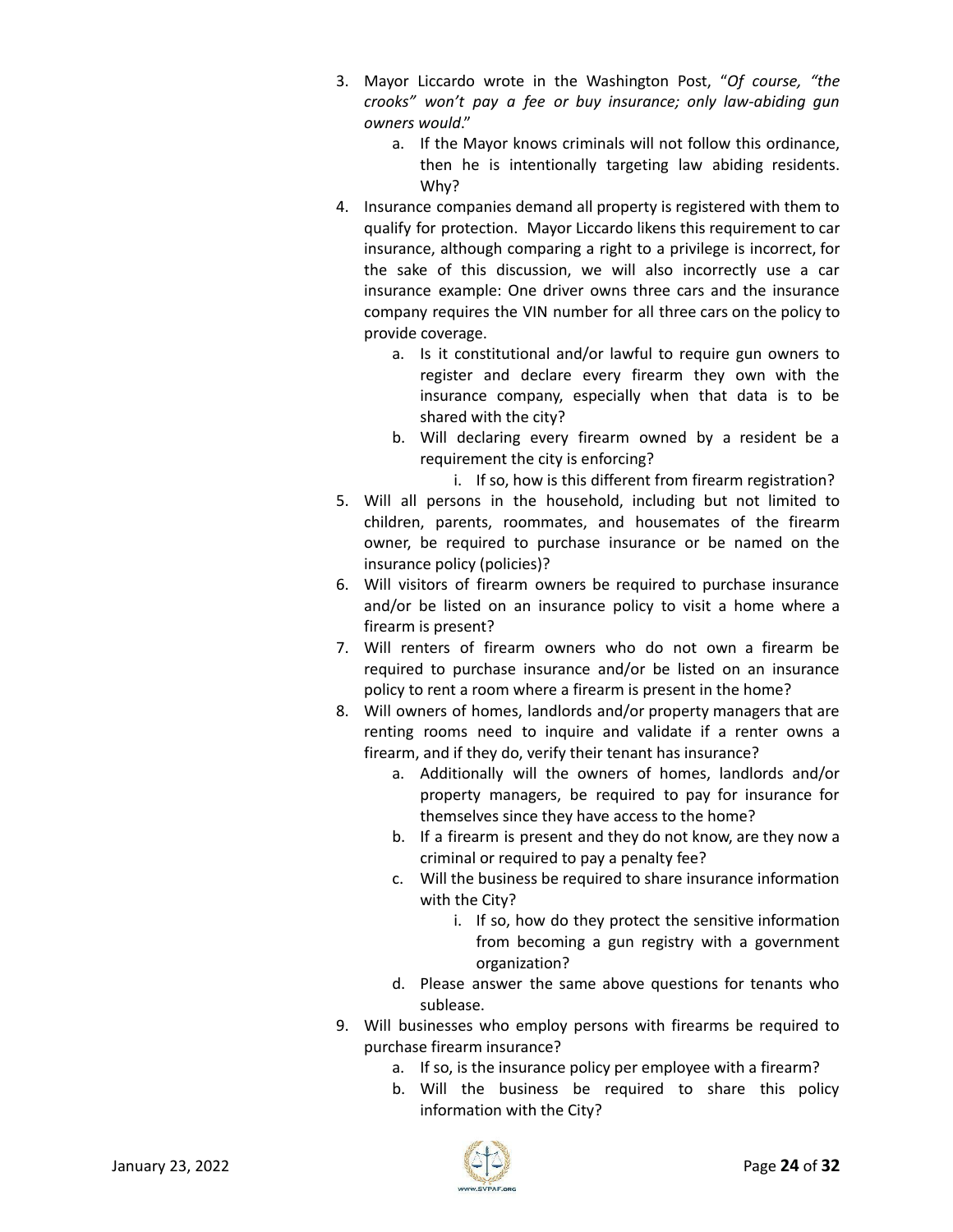- i. If so, how do they protect the sensitive information from becoming a gun registry with a government organization?
- 10. Will persons lawfully transporting firearms through San Jose be required to purchase insurance and/or pay the fee?
- 11. Will vendors at firearm events at private or county facilities be required to obtain this new insurance and/or pay a fee?
- 12. Will private or county facilities where firearms are sold be required to pay a fee to do business?
	- a. How will this be accomplished?
- 13. There are too many scenarios to ask about where the insurance money will go and how it will be administered. Maybe that is a separate discussion. Having the government involved in insurance payouts and money management opens the door for corruption and abuse.
- 14. What types of firearms must be covered?
- 15. Do other deadly weapons need to have insurance as well?
	- a. Examples include but are not limited to knives, bows, slingshots, potato launchers, cars, etc.
- 16. Some legal firearms do not have serial numbers such as smooth bore black powder rifles, muskets, and antiques. Are they exempt from this requirement?
- 17. If a resident does not renew this specific insurance policy, will the city send SJPD to the person's residence to confiscate their firearms, arrest them (and possibly family members), and charge them with misdemeanors and fines?
- iii. GUN SEIZURE FOR NON COMPLIANCE WITH FEE TAX AND INSURANCE MANDATE (1.1 & 1.2)
	- 1. This is unconstitutional, illegal under California law, and unenforceable because noncompliance is a municipal infraction and/or at worst a non-violent misdemeanor.
	- 2. A gun cannot be taken away from a legal CA gun owner unless:
		- a. They have been convicted of a felony
		- b. There is a court order by a judge or court commissioner
		- c. They have been convicted of, or have a current warrant for, one of 40 very specific [misdemeanors](https://oag.ca.gov/sites/all/files/agweb/pdfs/firearms/forms/prohibcatmisd.pdf) in violation of Penal Code 29805 PC.
	- 3. How is this ordinance proposal legal?
- iv. GHOST GUN DEFINITION CHANGE
	- 1. Ghost guns are already illegal in the state of California.
	- 2. The proposed ordinance reads, "ensure that the definition of "firearm" under the ordinance includes unfinished frames and receivers commonly sold as do-it-yourself guns and/or assembled after downloading and 3D printing."
		- a. An unfinished frame and/or receiver is a piece of metal or plastic. It could be a piece of aluminum billet, or the filament spool of a 3D printer.
		- b. What constitutes an unfinished frame in this new municipal legal definition?

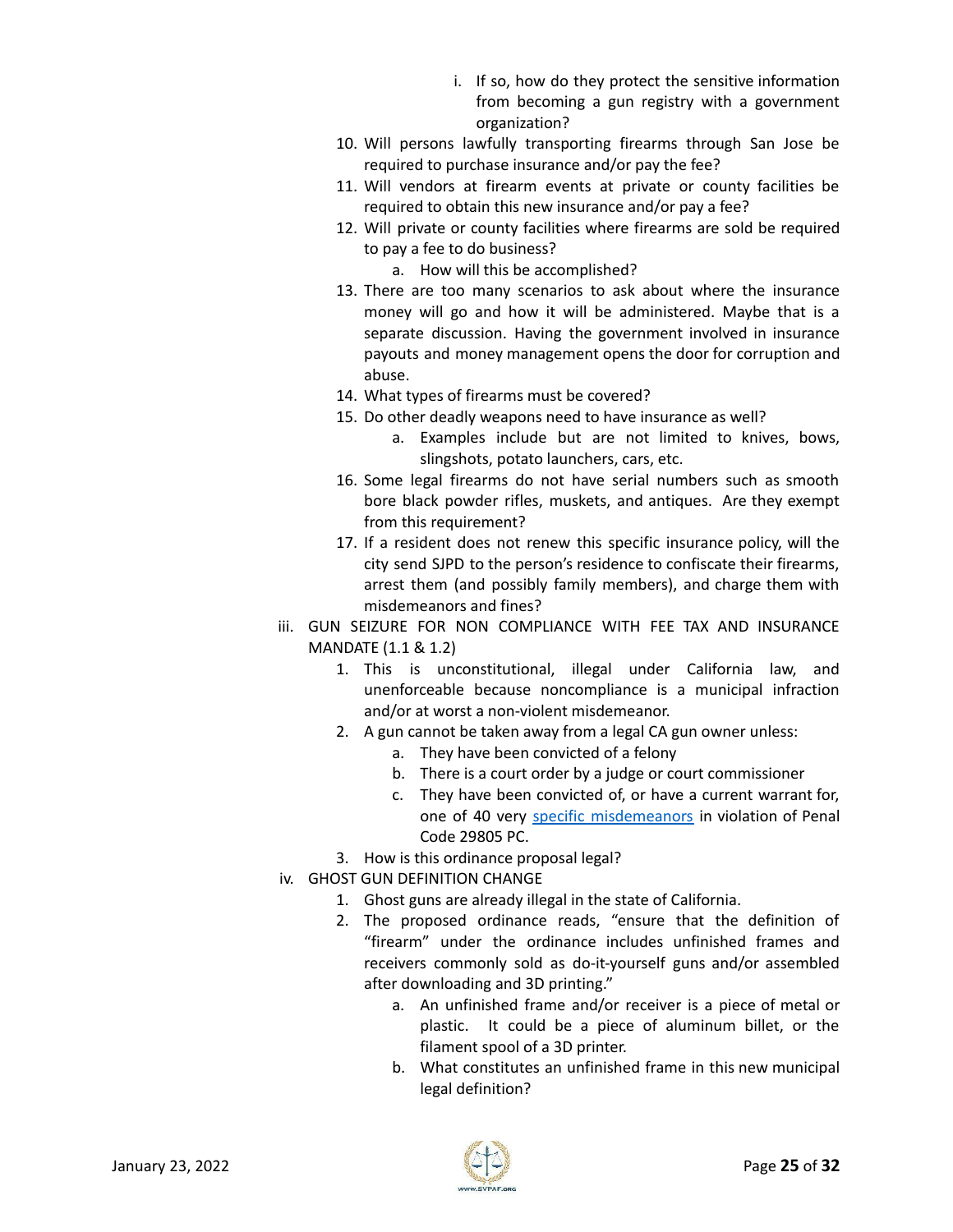- c. What constitutes an unfinished receiver in this new municipal legal definition?
- d. The state and federal government already provide legal definitions for frames and receivers.
	- i. What is the city's new definition of frame?
	- ii. What is the city's new definition of receiver?
	- iii. How is the city qualified to further alter the above definitions?
- b. GUN VIOLENCE RESTRAINING ORDER ON-SITE GUN CONFISCATION
	- i. We agree with improving communication about GVRO's with victims of domestic violence, better outreach about GVRO's in multiple languages on city properties, enhancing the sanction for violating a GVRO from a misdemeanor to a felony, and updating police training protocols pertaining to new changes to state law pertaining to DVRO's.
	- ii. We do not believe it is in the best interest of public safety for police officers to file this paperwork on behalf of the victim. The application takes about an hour to fill out and our city cannot afford to take police officers or community service officers off the street for this amount of time while other crimes are occurring. SJPD can already issue a restraining order on site which prevents contact with the victim, giving the victim time to fill out their GVRO and submit it to the court.
	- iii. The District Attorney's Office should not have the power to file GVRO's on behalf of anyone but themselves.
- c. "ASSAULT" WEAPONS BAN
	- i. On June 4, 2021, the U.S. District Court for the Southern District of California ruled the California assault weapons ban (Roberti–Roos Assault Weapons Control Act of 1989 [AWCA]) to be unconstitutional and issued a permanent injunction against enforcing provisions of the law with a 30 day stat.
		- 1. This is ongoing litigation and is currently being appealed in Miller v. Bonta.
			- a. If the appeal by Bonta fails, how is passing this law legal?
			- b. Is it in the best interest of the City, including staff time and taxpayer money, to wait until the appeal is heard and finalized before proceeding?
				- i. During the stay and above appeal, California already has an assault weapons registration system. Creating more laws may interfere with and/or create problems for law enforcement and the public.
	- ii. How much money is the city willing to spend to fight the legal battles that will ensue?
- d. GHOST GUNS
	- 1. Ghost guns are already illegal in the state of California.
	- 2. CA allows residents who can legally own a gun to build their own firearms as long as they pass a background check, build the gun to the required safety specifications, apply for a serial number prior to manufacture, and permanently place (engrave/stamp) the serial number on their home built gun.
		- a. You can read the [requirements](https://oag.ca.gov/system/files/attachments/press-docs/consumer-alert.pdf) here
	- 3. Does this ordinance proposal change the above CA law?

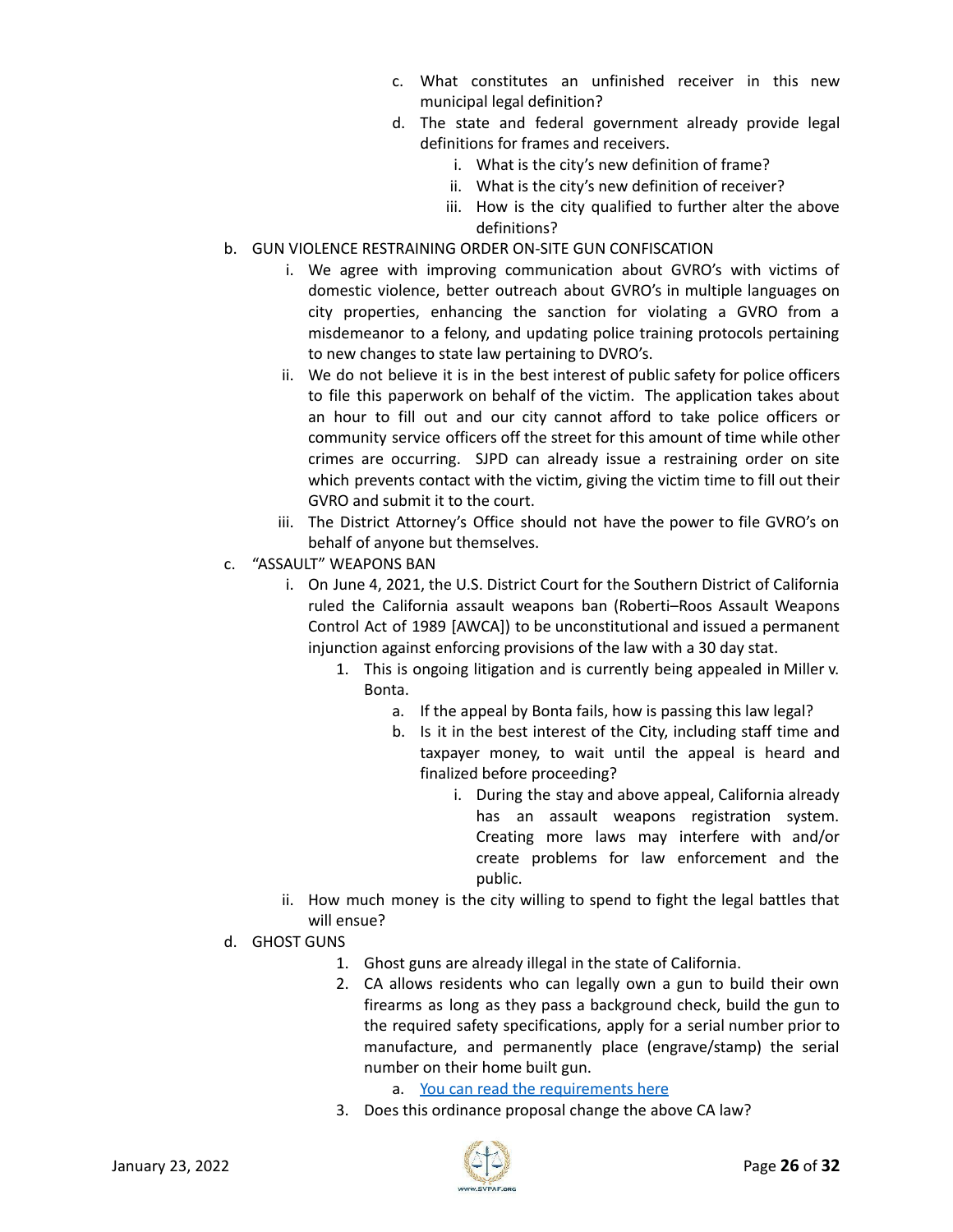- 4. If it does change the above CA law, it turns a constitutionally protected right into something that is illegal. How do you justify this?
- 5. Will all parts for firearms be banned from San Jose if they do not contain traceable serial numbers?
	- a. Example: a firearm spring breaks and needs to be replaced. Is the firearm owner allowed to purchase the spring and have it shipped to their home to maintain their property?
	- b. Example 2: a firearm barrel is worn out due to normal use and needs to be replaced. Is the firearm owner allowed to purchase the barrel and have it shipped to their home to maintain their property?
	- c. Example 3: a firearm owner wishes to upgrade their property with new sights, barrel, grips, slide, trigger, bolt carrier group, magazine release, and other parts in compliance with existing CA state laws. Is the firearm owner allowed to purchase these upgrades and have them shipped to their home to upgrade their property?
- 6. Trying to create new laws where there are already laws in place creates confusion and problems. Unregistered "ghost guns" are already illegal.
- e. VIDEOTAPING TRANSACTIONS TO PREVENT STRAW PURCHASES AND SUICIDE PREVENTION
	- i. An illegal firearm straw purchase is already a federal crime and can bring a felony conviction with a sentence of ten years in prison and a fine of up to \$250,000.
	- ii. If straw purchases are already illegal, why are we duplicating this law and levying excessive and expensive requirements and fees on firearm businesses in the city?
		- 1. Causing additional costs for the gun shops makes purchasing a gun more expensive, discriminating against the residents in our community that are financially strained.
		- 2. Does the city believe the crime problems in our city stem from individuals that are legally purchasing firearms at stores at retail pricing?
			- a. If so, please provide proof of this data that shows this via serial number tracing and/or all other methods.
- f. AMMUNITION RESTRICTIONS: PERMITS, FINGERPRINTING, AND MORE
	- i. On April 22, 2021 U.S. District Judge Roger Benitez ruled, "California's [2016] new ammunition background check law misfires and the Second Amendment rights of California citizens have been gravely injured." The law's regulations and state database errors made it impossible for hundreds of thousands of law-abiding Californians to purchase ammunition.
	- ii. If the law is deemed unconstitutional by Judge Benitez, why is the city trying to pass an illegal law?
	- iii. How does the city justify this proposal being legal?
	- iv. California already has significant restrictions for ammunition purchases.
		- 1. Does the city believe the crime problems in our city stem from individuals that are legally purchasing ammunition at stores at retail pricing?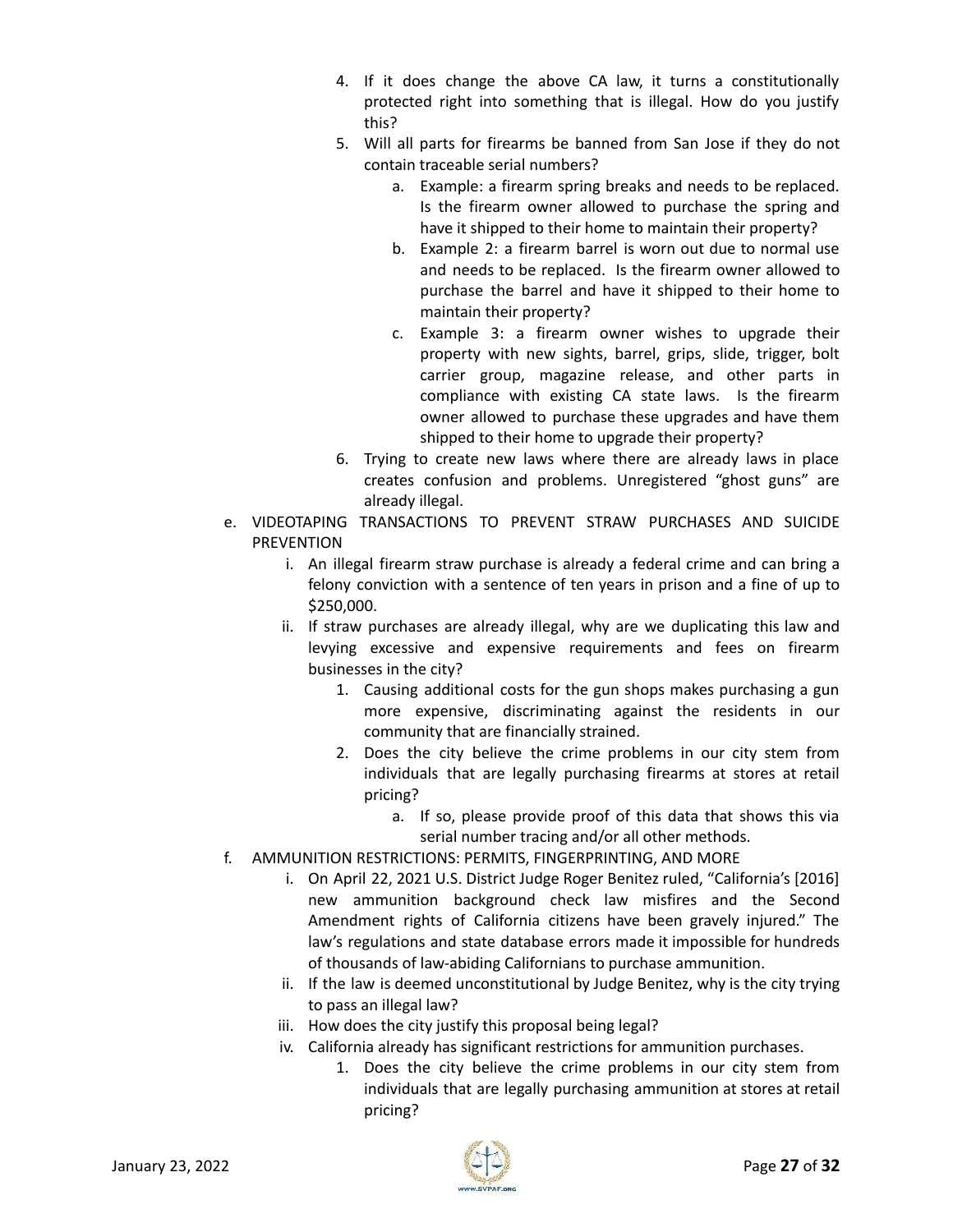- 2. This will open up legal challenges and unnecessary costs, with no real benefit or return on a law like this.
- 3. Does the city have evidence that shows ammunition purchased at stores is responsible for crimes in our city?
	- a. If so, please provide proof of this data and how it was obtained.
- v. What is the purpose of fingerprinting a buyer for ammunition purchase?
	- 1. Where is the fingerprint stored and for how long?
	- 2. With identity theft prevalent, who is responsible for the security of this fingerprint?
	- 3. Will the city compensate victims if/when their fingerprint is used to steal their identity?
		- a. If not, who is the responsible party?
- g. "LOOKING OUT FOR ONE ANOTHER"
	- i. A public campaign to encourage the appropriate notification to mental health or law enforcement authorities of threats of violence, planning or preparatory steps to commit violence, or apparent fascination with prior acts of violence, is a step we believe all community members can support. We strongly encourage caution with the implementation of this to prevent neighbors from informing on each other in retaliation for minor civil disputes.
	- ii. What steps will be taken to avoid Gestapo-like "informing?"
- h. MORE FREQUENT GUN "BUY-BACK" PROGRAMS
	- i. Several studies over the years have examined the weapons retrieved during gun "buy-backs" and the level of gun violence in the months after the events. Most reached the same conclusion: The guns collected usually aren't the type used in crimes, and the impact of the buybacks on crime was "not statistically significant." A few researchers believe buybacks may even do some harm: A 1999 article in the Law and Order journal found that some people sold guns to police during buybacks and then used the money to buy new guns.
	- ii. Why waste staff time and money on an effort that does not work?
	- iii. This is another example where the "and" approach is problematic. The city has limited capacity and resources that need to be prioritized.
		- 1. Please explain how adding solutions with limited to no return is good for this city.
		- 2. If there is data to show the high value of this approach, please provide it.
- i. LEVERAGING FEDERAL INFORMATION FOR EARLY INTERVENTION
	- i. Enhancing communication between SJPD and other local law enforcement agencies with key Federal agencies, including the Special Agents in Charge (SAC) for local FBI Investigations, Bureau of Alcohol, Tobacco, and Firearms, DEA, DHS, and U.S. Customs and Border Control to improve protocols is desirable. Any actions that will improve local law enforcement access to critical information about high-risk individuals in San José will give first responders the tools they need to do their job safely for both themselves, the public, and the suspect.

#### **Ted Miller PhD Data**

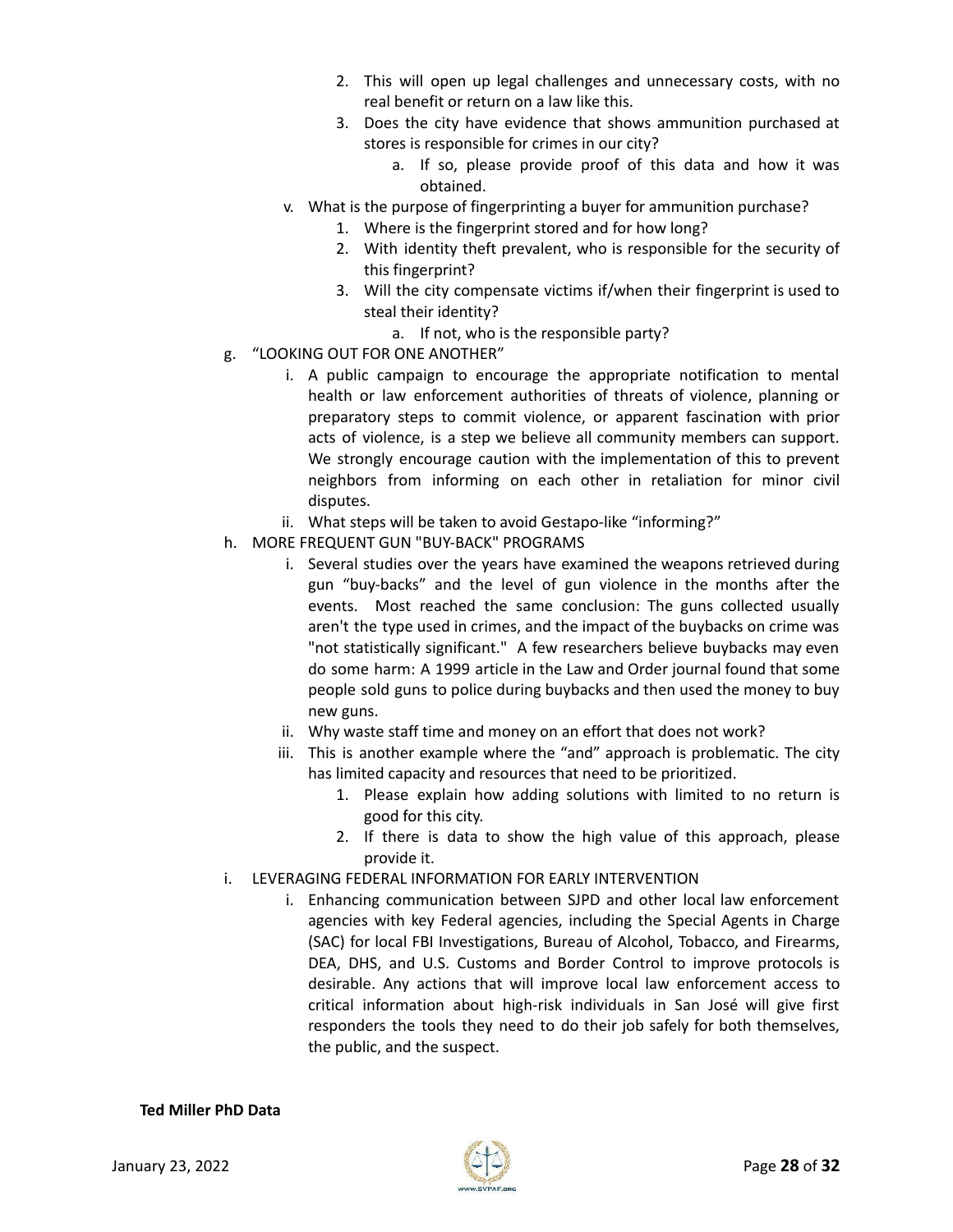We have the following questions regarding the data you presented us:

- 1. The data is presented in a way to suggest legal gun owners who use their firearms in a lawful manner are responsible for paying criminals who use their firearms to break the law. How is this justified? Criminals are responsible for the emergency response, victim assistance, incident investigation, perpetrator adjudication and sanctioning, as well as tax revenue lost for all incidents of gun violence in San Jose.
	- a. Why are law abiding gun owners being singled out and required to pay for city services everyone uses?
	- b. Why are law abiding gun owners being forced to pay for the crimes of violent criminals?
	- c. Isn't this double dipping with taxes already paid for public safety and other related services?
	- d. Is it the intent of these proposals to have legal gun owners pay double taxes to subsidize the budget for police services in San Jose, with that same amount of funding to be relocated to the general (or any other) fund?
- 2. The data presents the premise that people lawfully owning and using guns are responsible for paying for the costs of people using guns illegally and in unlawful or accidental ways. This is a very dangerous precedent.
	- a. If the intent is to recover costs of the bad actors and accidents, then the city would do better looking at where the largest and egregious expenses are in our city: drug use and alcohol. Based on this logic, the city would assess a tax/fee and insurance coverage mandate for anyone:
		- i. Purchasing or using any legal prescription drug prescribed to cover all the illegal uses of these drugs, and/or
		- ii. Purchasing or drinking alcohol to cover the damages from DUI accidents, accidents, kidney/liver failure, hospital expenses, insurance costs for life saving measures, etc., and/or
		- iii. Who lives indoors to cover the cost of unhoused issues.
	- b. The data is saying the city should revoke all taxes and make residents pay for what they use, which is a fatally flawed approach.
- 3. What are all costs related to the lawful use of a firearm vs. the unlawful use of a firearm?
- 4. Does the data take into account costs if a firearm was not used in the incident?
	- a. Such as lack of de-escalation of a crime
	- b. Home invasion and inability to defend life
	- c. Etc.
- 5. The data is misleadingly titled, "Annually Firearm Injuries in San Jose Cost \$442 Million"
	- a. There are no definitions included for the terms used, such as direct, lost work, quality of life, total cost, cost to federal state & local government, and more.
		- i. Will you provide definitions and backup data for every category?
	- b. What is the true annual cost to residents in San Jose?
	- c. What is the true annual cost to taxpayers in San Jose?
	- d. In all cases, this title should be abandoned as biased and misleading.
- 6. What methodology was used to evaluate groups or data, and determine what was relevant or not?
- 7. Do the total costs take into account taxes and fees paid to the county on firearm purchases?
- 8. Why weren't gun benefits included in the data?
	- a. According to the Centers for Disease Control and Prevention, **almost every major study on defensive gun use has found that Americans use their firearms defensively between 500,000 and 3 million times each year.**
	- b. <https://www.nap.edu/read/18319/chapter/3#15>

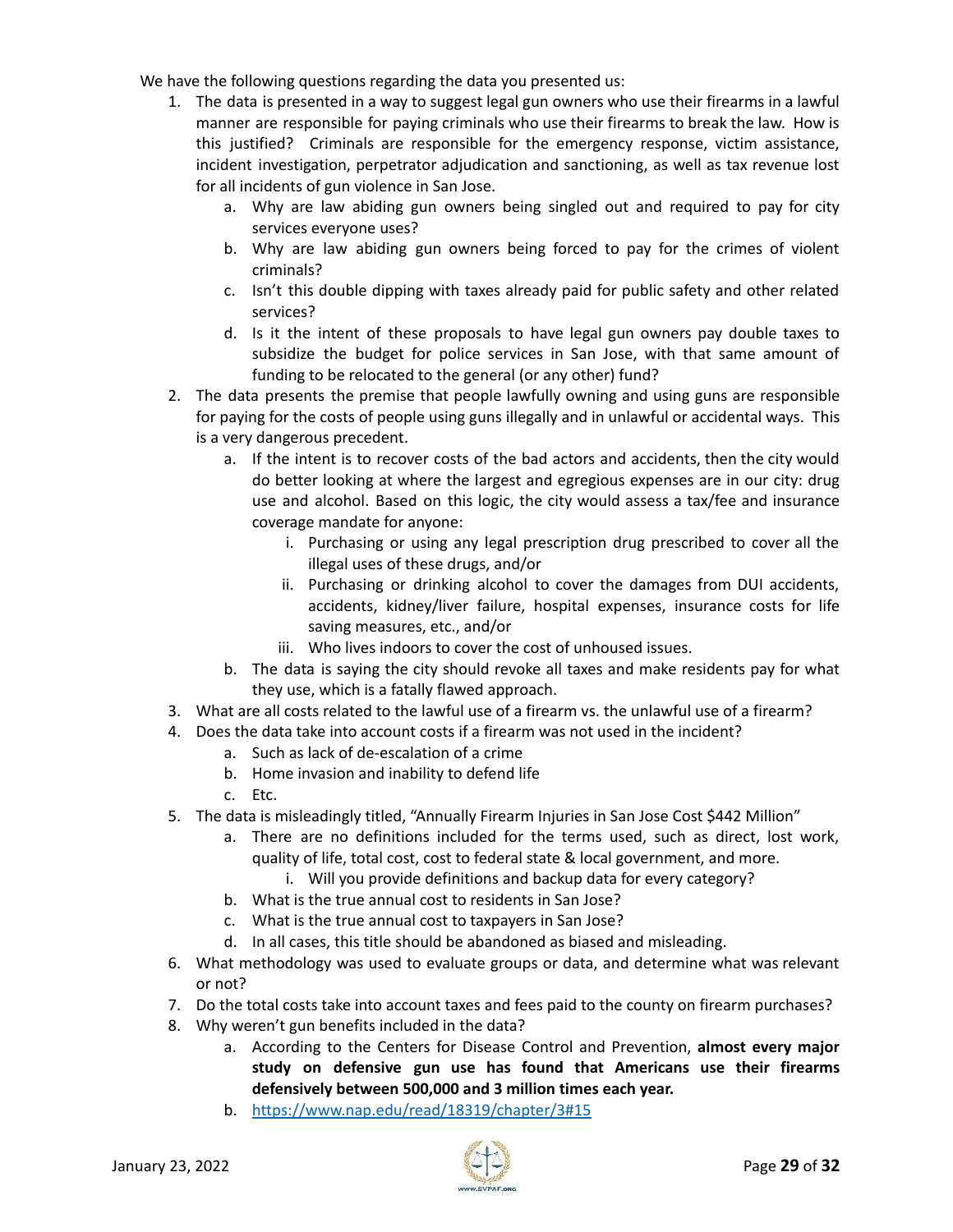- i. When you look at costs to society, this is a major factor in violence prevention, injury prevention, and avoidance of death.
- ii. Not including this factor in the calculation is like looking at the value of a car by only measuring the accidents they are involved in, and passing laws based solely on that data. It is not intellectually honest or relevant.
- 9. Were the impacts of decriminalization and criminal recidivism studied and reflected in this study, especially with respect to Proposition 47, 57, and AB109?
- 10. Future costs were estimated in the creation of the data. Did the data take into account AB1509 which removes penalties for using a firearm in the commission of certain crimes?
- **11. We request here and/or through the Public Record Act all data provided by PIRE and/or Dr. Ted Miller. Additionally we request all accompanying backup data and/or sources used for said computations.**

#### **City Staff Involvement**

- 1. What has been the Mayor's role in the Gun Harm Reduction proposals and what will his role be going forward?
	- a. How much of his staff's time and budget has been devoted to this effort and what will future allocations be?
- 2. What other city staff (including other council members and their staff) have been involved in these proposals?
	- a. What is their specific involvement
	- b. How much time has each council office allocated to these proposals?
- 3. Did the city review who spoke during public comment in the Rules Committee and/or City Council meeting on this subject?
	- a. Were these speakers
		- i. Included in any follow-up?
		- ii. Contacted by city staff?
		- iii. Seen as interested parties?

#### **Community Outreach and Involvement**

- 1. As mentioned on our call, development projects of any size follow policy 6-30 for community engagement, including public noticing, public community meetings, and discussion. Laws that would apply to the entire population should have outreach in all districts. It seems the city wants to rush this forward, as highlighted by Paul in the meeting, when he said you would "move forward without all the data, if necessary."
- 2. How did you prioritize the outreach?
- 3. What methods were used for outreach?
- 4. Is there any email list or group assigned to keep the public informed of current and next steps for these ordinances?
- 5. Why haven't you planned for or hosted community meetings and socialization of these goals with the public?
	- a. Many members of the public are not aware of these ordinance proposals.
- 6. How have you reached out to local gun owners?
- 7. How have you reached out to local gun clubs and organizations?
- 8. How have you reached out to local gun stores?
- **9. We request here and/or through the Public Record Act all outreach dates, emails, phone logs; meeting dates, times, correspondences, emails, phone logs, key contact persons, results, outcomes; all related emails, phone logs, and/or more.**

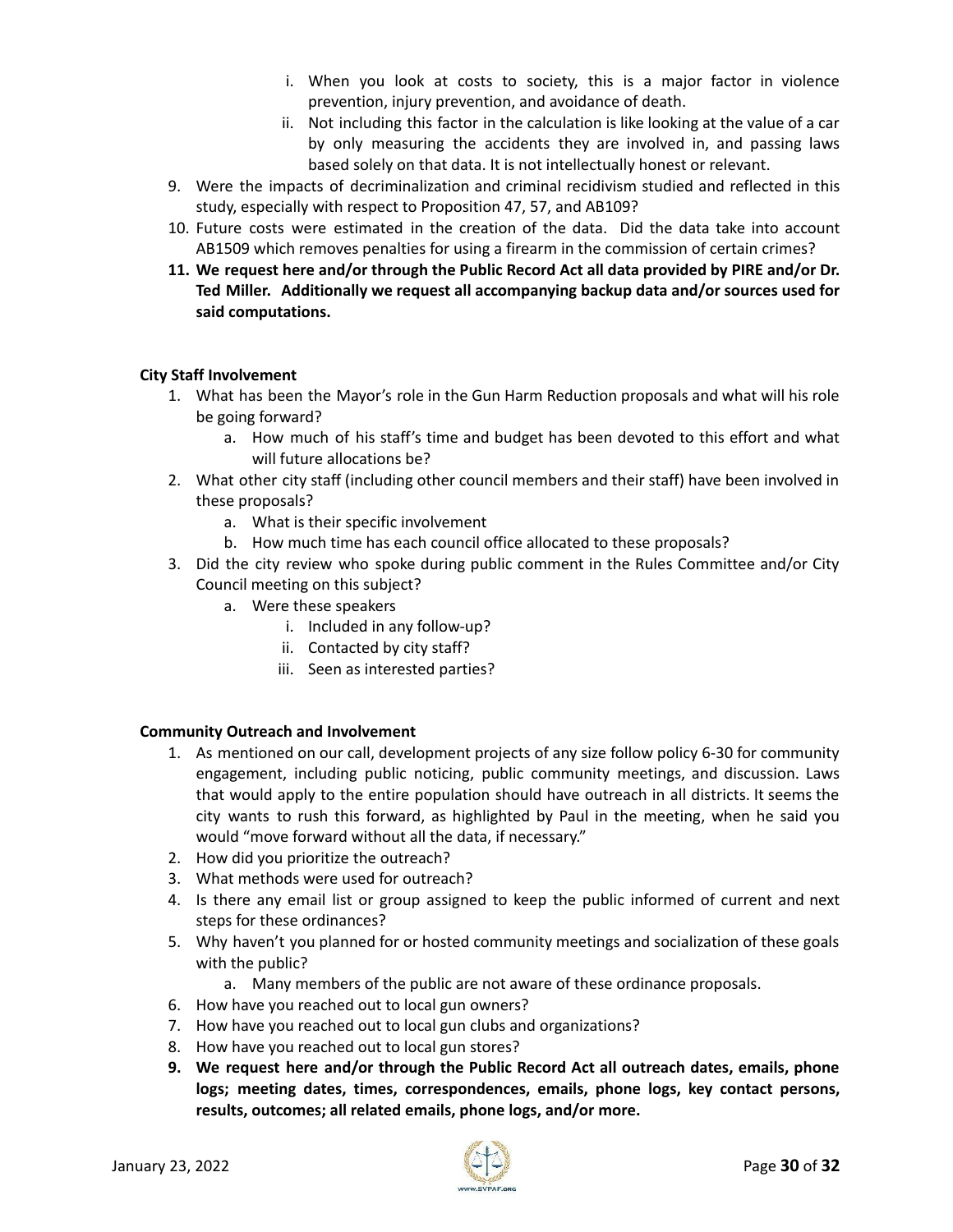#### **Third Party Non-Neighborhood Association Organizations and Involvement**

- 1. We know this data is available through a public records request.
- 2. How did you prioritize third party, non-neighborhood association outreach?
- 3. What methods were used for outreach?
- 4. What insurance companies were contacted (Christina stated, "A dozen different Insurance Agencies), and for each:
	- a. How did you reach out to them?
	- b. Who initiated contact?
	- c. Did they have insurance that met the requirements of the proposals?
	- d. If they had insurance that met the proposal requirements,
		- i. What is the average cost to the firearm owner?
		- ii. Is it a rider or a separate policy?
		- iii. Is there any risk of denial?
		- iv. Will purchasing this type of coverage impact any other policy and/or coverage?
		- v. Will purchasing this insurance impact current policy prices?
	- e. What were the dates and times of these meetings?
- 5. Other groups
	- a. Christina gave us a list of each group that she remembered outreach with including:
		- i. 2nd amendment foundation
		- ii. CA rifle and pistol association
		- iii. CA gun rights foundation
		- iv. Gun Owners of CA
		- v. Dave Truslow
		- vi. Project Hope
		- vii. Hope and Heal Fund
		- viii. Local NRA Chapter
		- ix. National Rifle Association
		- x. Pink Pistols
		- xi. District Attorney's Office
		- xii. Santa Clara County Department of Public Health
		- xiii. Nextdoor Solutions
		- xiv. Gardner Health Group
		- xv. Brady
		- xvi. Giffords
		- xvii. Everytown
		- xviii. Moms Demand Action
	- b. Please provide all materials pertaining to the meetings, discussions, communications, conversations, and/or outreach with these organizations.
		- **i. We request here and/or through the Public Record Act all outreach dates, emails, phone logs; meeting dates, times, correspondences, emails, phone logs, key contact persons, results, outcomes; all related emails, phone logs, and/or more.**

#### **Expectation of Legal Costs**

The referenced June memorandum anticipates legal costs and challenges to the law proposals.

1. What challenges do you expect?